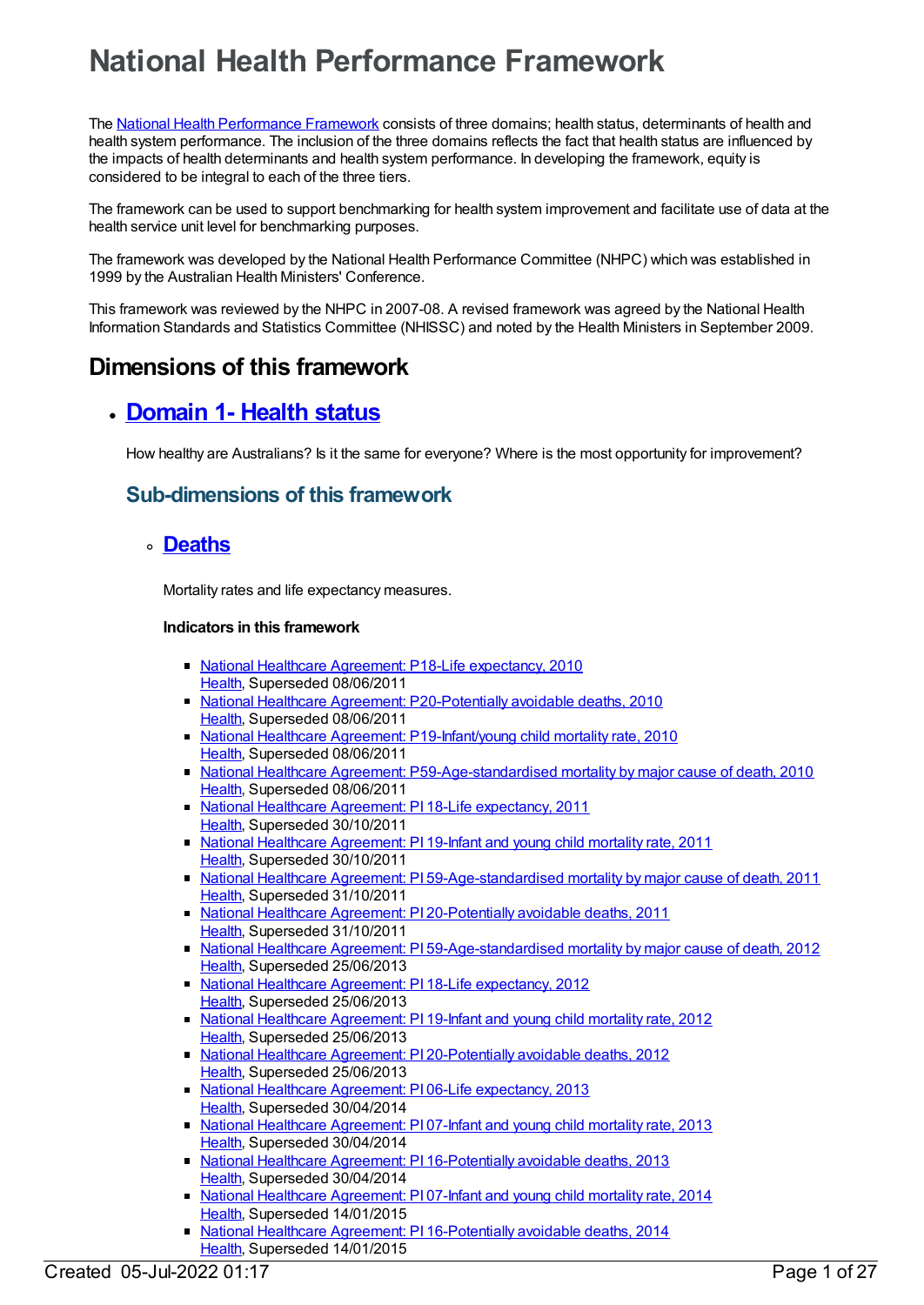- National Healthcare Agreement: PI 06-Life [expectancy,](https://meteor.aihw.gov.au/content/517676) 2014 [Health](https://meteor.aihw.gov.au/RegistrationAuthority/12), Superseded 14/01/2015
- National Healthcare [Agreement:](https://meteor.aihw.gov.au/content/559054) PI 07-Infant and young child mortality rate, 2015 [Health](https://meteor.aihw.gov.au/RegistrationAuthority/12), Superseded 08/07/2016
- National Healthcare Agreement: PI 06-Life [expectancy,](https://meteor.aihw.gov.au/content/559056) 2015 [Health](https://meteor.aihw.gov.au/RegistrationAuthority/12), Superseded 08/07/2016
- National Healthcare Agreement: PI [16-Potentially](https://meteor.aihw.gov.au/content/559036) avoidable deaths, 2015 [Health](https://meteor.aihw.gov.au/RegistrationAuthority/12), Superseded 08/07/2016
- National Healthcare [Agreement:](https://meteor.aihw.gov.au/content/559052) PI 08-Major causes of death, 2015 [Health](https://meteor.aihw.gov.au/RegistrationAuthority/12), Superseded 08/07/2016
- National Healthcare [Agreement:](https://meteor.aihw.gov.au/content/517671) PI 08-Major causes of death, 2014 [Health](https://meteor.aihw.gov.au/RegistrationAuthority/12), Superseded 14/01/2015
- National Healthcare [Agreement:](https://meteor.aihw.gov.au/content/497524) PI 08-Major causes of death, 2013 [Health](https://meteor.aihw.gov.au/RegistrationAuthority/12), Superseded 30/04/2014
- National Healthcare Agreement: PI 06–Life [expectancy,](https://meteor.aihw.gov.au/content/598837) 2016 [Health](https://meteor.aihw.gov.au/RegistrationAuthority/12), Superseded 31/01/2017
- National Healthcare [Agreement:](https://meteor.aihw.gov.au/content/598835) PI 07–Infant and young child mortality rate, 2016 [Health](https://meteor.aihw.gov.au/RegistrationAuthority/12), Superseded 31/01/2017
- National Healthcare [Agreement:](https://meteor.aihw.gov.au/content/598815) P108–Major causes of death, 2016 [Health](https://meteor.aihw.gov.au/RegistrationAuthority/12), Superseded 31/01/2017
- National Healthcare Agreement: PI 16-Potentially avoidable deaths, 2016 [Health](https://meteor.aihw.gov.au/RegistrationAuthority/12), Superseded 31/01/2017
- National Healthcare Agreement: PI 06-Life [expectancy,](https://meteor.aihw.gov.au/content/630002) 2017 [Health](https://meteor.aihw.gov.au/RegistrationAuthority/12), Superseded 30/01/2018
- National Healthcare [Agreement:](https://meteor.aihw.gov.au/content/630004) PI 07-Infant and young child mortality rate, 2017 [Health](https://meteor.aihw.gov.au/RegistrationAuthority/12), Superseded 30/01/2018
- National Healthcare [Agreement:](https://meteor.aihw.gov.au/content/630006) PI 08–Major causes of death, 2017 [Health](https://meteor.aihw.gov.au/RegistrationAuthority/12), Superseded 30/01/2018
- National Healthcare Agreement: PI [16–Potentially](https://meteor.aihw.gov.au/content/630024) avoidable deaths, 2017 [Health](https://meteor.aihw.gov.au/RegistrationAuthority/12), Superseded 30/01/2018
- National Healthcare Agreement: PI 06–Life [expectancy,](https://meteor.aihw.gov.au/content/658523) 2018 [Health](https://meteor.aihw.gov.au/RegistrationAuthority/12), Superseded 19/06/2019
- National Healthcare [Agreement:](https://meteor.aihw.gov.au/content/658521) PI 07-Infant and young child mortality rate, 2018 [Health](https://meteor.aihw.gov.au/RegistrationAuthority/12), Superseded 19/06/2019
- National Healthcare [Agreement:](https://meteor.aihw.gov.au/content/658519) P108–Major causes of death, 2018 [Health](https://meteor.aihw.gov.au/RegistrationAuthority/12), Superseded 19/06/2019
- National Healthcare Agreement: PI 16-Potentially avoidable deaths, 2018 [Health](https://meteor.aihw.gov.au/RegistrationAuthority/12), Superseded 19/06/2019
- National Healthcare Agreement: PI 06-Life [expectancy,](https://meteor.aihw.gov.au/content/698928) 2019 [Health](https://meteor.aihw.gov.au/RegistrationAuthority/12), Superseded 13/03/2020
- National Healthcare [Agreement:](https://meteor.aihw.gov.au/content/698926) PI 07–Infant and young child mortality rate, 2019 [Health](https://meteor.aihw.gov.au/RegistrationAuthority/12), Superseded 13/03/2020
- National Healthcare [Agreement:](https://meteor.aihw.gov.au/content/698924) PI 08–Major causes of death, 2019 [Health](https://meteor.aihw.gov.au/RegistrationAuthority/12), Superseded 13/03/2020
- National Healthcare Agreement: PI [16–Potentially](https://meteor.aihw.gov.au/content/698908) avoidable deaths, 2019 [Health](https://meteor.aihw.gov.au/RegistrationAuthority/12), Superseded 13/03/2020
- **National Healthcare [Agreement:](https://meteor.aihw.gov.au/content/716308) PI 07–Infant and young child mortality rate, 2020** [Health](https://meteor.aihw.gov.au/RegistrationAuthority/12), Standard 13/03/2020
- National Healthcare Agreement: PI [16–Potentially](https://meteor.aihw.gov.au/content/716490) avoidable deaths, 2020 [Health](https://meteor.aihw.gov.au/RegistrationAuthority/12), Standard 13/03/2020
- National Healthcare Agreement: PI 06–Life [expectancy,](https://meteor.aihw.gov.au/content/716297) 2020 [Health](https://meteor.aihw.gov.au/RegistrationAuthority/12), Standard 13/03/2020
- National Healthcare [Agreement:](https://meteor.aihw.gov.au/content/716346) PI 08–Major causes of death, 2020 [Health](https://meteor.aihw.gov.au/RegistrationAuthority/12), Standard 13/03/2020
- National Healthcare Agreement: P106–Life [expectancy,](https://meteor.aihw.gov.au/content/725818) 2021 [Health](https://meteor.aihw.gov.au/RegistrationAuthority/12), Standard 03/07/2020
- National Healthcare [Agreement:](https://meteor.aihw.gov.au/content/725813) PI 08–Major causes of death, 2021 [Health](https://meteor.aihw.gov.au/RegistrationAuthority/12), Standard 03/07/2020
- National Healthcare Agreement: PI [16–Potentially](https://meteor.aihw.gov.au/content/725797) avoidable deaths, 2021 [Health](https://meteor.aihw.gov.au/RegistrationAuthority/12), Standard 03/07/2020
- National Healthcare [Agreement:](https://meteor.aihw.gov.au/content/725815) PI 07–Infant and young child mortality rate, 2021 [Health](https://meteor.aihw.gov.au/RegistrationAuthority/12), Standard 03/07/2020
- National Healthcare [Agreement:](https://meteor.aihw.gov.au/content/740882) PI 07-Infant and young child mortality rate, 2022 [Health](https://meteor.aihw.gov.au/RegistrationAuthority/12), Standard 24/09/2021
- National Healthcare [Agreement:](https://meteor.aihw.gov.au/content/740880) P108–Major causes of death, 2022 [Health](https://meteor.aihw.gov.au/RegistrationAuthority/12), Standard 24/09/2021
- National Healthcare Agreement: PI [16–Potentially](https://meteor.aihw.gov.au/content/740864) avoidable deaths, 2022 [Health](https://meteor.aihw.gov.au/RegistrationAuthority/12), Standard 24/09/2021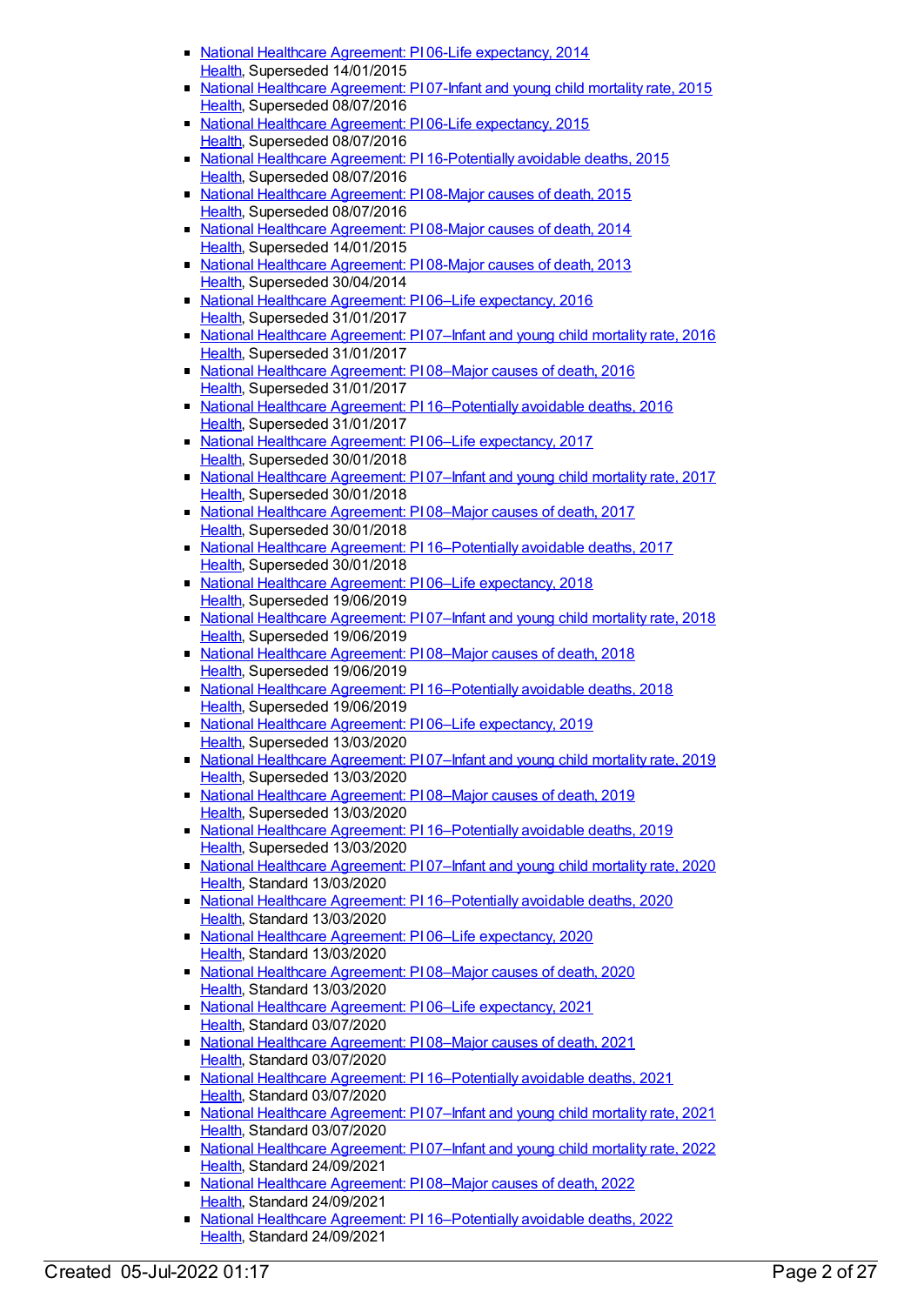■ National Healthcare Agreement: PI 06–Life [expectancy,](https://meteor.aihw.gov.au/content/740884) 2022 [Health](https://meteor.aihw.gov.au/RegistrationAuthority/12), Standard 24/09/2021

### **Health [conditions](https://meteor.aihw.gov.au/content/392574)**

Prevalence of disease, disorder, injury or trauma or other health-related states.

- National Healthcare Agreement: [P04-Incidence](https://meteor.aihw.gov.au/content/393532) of selected cancers, 2010 [Health](https://meteor.aihw.gov.au/RegistrationAuthority/12), Superseded 08/06/2011
- National Healthcare Agreement: [P03-Incidence](https://meteor.aihw.gov.au/content/393143) of end-stage kidney disease, 2010 [Health](https://meteor.aihw.gov.au/RegistrationAuthority/12), Superseded 08/06/2011
- National Healthcare Agreement: [P63-Children's](https://meteor.aihw.gov.au/content/395109) hearing loss, 2010 [Health](https://meteor.aihw.gov.au/RegistrationAuthority/12), Superseded 08/06/2011
- National Healthcare Agreement: [P01-Proportion](https://meteor.aihw.gov.au/content/392491) of babies born with low birth weight, 2010 [Health](https://meteor.aihw.gov.au/RegistrationAuthority/12), Superseded 08/06/2011
- National Healthcare Agreement: PB 01-Reduce the [age-adjusted](https://meteor.aihw.gov.au/content/428917) prevalence rate for Type 2 diabetes to 2000 levels (equivalent to a national prevalence rate (for 25 years and over) of 7.1 per cent) within 15 years (Baseline specification), 2011 [Health](https://meteor.aihw.gov.au/RegistrationAuthority/12), Superseded 30/10/2011
- National Healthcare Agreement: [P02-Incidence](https://meteor.aihw.gov.au/content/393139) of sexually transmitted infections and blood-borne viruses, 2010
	- [Health](https://meteor.aihw.gov.au/RegistrationAuthority/12), Superseded 08/06/2011
- National Healthcare Agreement: PI 02-Incidence of sexually [transmissible](https://meteor.aihw.gov.au/content/421697) infections and bloodborne viruses, 2011
	- [Health](https://meteor.aihw.gov.au/RegistrationAuthority/12), Superseded 30/10/2011
- National Healthcare Agreement: PI [03-Incidence](https://meteor.aihw.gov.au/content/421695) of end-stage kidney disease, 2011 [Health](https://meteor.aihw.gov.au/RegistrationAuthority/12), Superseded 30/10/2011
- National Healthcare Agreement: PI [04-Incidence](https://meteor.aihw.gov.au/content/421693) of selected cancers, 2011 [Health](https://meteor.aihw.gov.au/RegistrationAuthority/12), Superseded 30/10/2011
- National Healthcare Agreement: PB 01-Reduce the [age-adjusted](https://meteor.aihw.gov.au/content/435807) prevalence rate for Type 2 diabetes to 2000 levels (equivalent to a national prevalence rate (for 25 years and over) of 7.1 per cent) within 15 years (Baseline specification), 2012 [Health](https://meteor.aihw.gov.au/RegistrationAuthority/12), Superseded 25/06/2013
- National Healthcare Agreement: PI [63-Children's](https://meteor.aihw.gov.au/content/435995) hearing loss, 2012 [Health](https://meteor.aihw.gov.au/RegistrationAuthority/12), Retired 25/06/2013
- National Healthcare Agreement: PI 02-Incidence of sexually [transmissible](https://meteor.aihw.gov.au/content/435959) infections and bloodborne viruses, 2012 [Health](https://meteor.aihw.gov.au/RegistrationAuthority/12), Retired 25/06/2013
- National Healthcare Agreement: PI [03-Incidence](https://meteor.aihw.gov.au/content/435837) of end-stage kidney disease, 2012 [Health](https://meteor.aihw.gov.au/RegistrationAuthority/12), Retired 25/06/2013
- National Healthcare Agreement: PI [04-Incidence](https://meteor.aihw.gov.au/content/435839) of selected cancers, 2012 [Health](https://meteor.aihw.gov.au/RegistrationAuthority/12), Superseded 25/06/2013
- National Healthcare Agreement: PB c-Better health: reduce the [age-adjusted](https://meteor.aihw.gov.au/content/498350) prevalence rate for Type 2 diabetes to 2000 levels (equivalent to a national prevalence rate (for 25 years and over) of 7.1 per cent) by 2023, 2013 [Health](https://meteor.aihw.gov.au/RegistrationAuthority/12), Superseded 30/04/2014
- National Healthcare Agreement: PI [02-Incidence](https://meteor.aihw.gov.au/content/498207) of selected cancers, 2013 [Health](https://meteor.aihw.gov.au/RegistrationAuthority/12), Superseded 30/04/2014
- National Healthcare Agreement: PI [02-Incidence](https://meteor.aihw.gov.au/content/517686) of selected cancers, 2014 [Health](https://meteor.aihw.gov.au/RegistrationAuthority/12), Superseded 14/01/2015
- National Healthcare Agreement: PI [02-Incidence](https://meteor.aihw.gov.au/content/559064) of selected cancers, 2015 [Health](https://meteor.aihw.gov.au/RegistrationAuthority/12), Superseded 08/07/2016
- National Healthcare Agreement: PB c-Better health: reduce the [age-adjusted](https://meteor.aihw.gov.au/content/559077) prevalence rate for Type 2 diabetes to 2000 levels (equivalent to a national prevalence rate (for 25 years and over) of 7.1 per cent) by 2023, 2015 [Health](https://meteor.aihw.gov.au/RegistrationAuthority/12), Superseded 08/07/2016
- National Healthcare Agreement: PB c-Better health: reduce the [age-adjusted](https://meteor.aihw.gov.au/content/517699) prevalence rate for Type 2 diabetes to 2000 levels (equivalent to a national prevalence rate (for 25 years and over) of 7.1 per cent) by 2023, 2014 [Health](https://meteor.aihw.gov.au/RegistrationAuthority/12), Superseded 14/01/2015
- National Healthcare Agreement: PI [63-Children's](https://meteor.aihw.gov.au/content/421585) hearing loss, 2011 [Health](https://meteor.aihw.gov.au/RegistrationAuthority/12), Superseded 31/10/2011
- National Healthcare Agreement: P102-Incidence of selected cancers, 2016 [Health](https://meteor.aihw.gov.au/RegistrationAuthority/12), Superseded 31/01/2017
- National Healthcare Agreement: PB c–Better health: reduce the age-adjusted prevalence rate for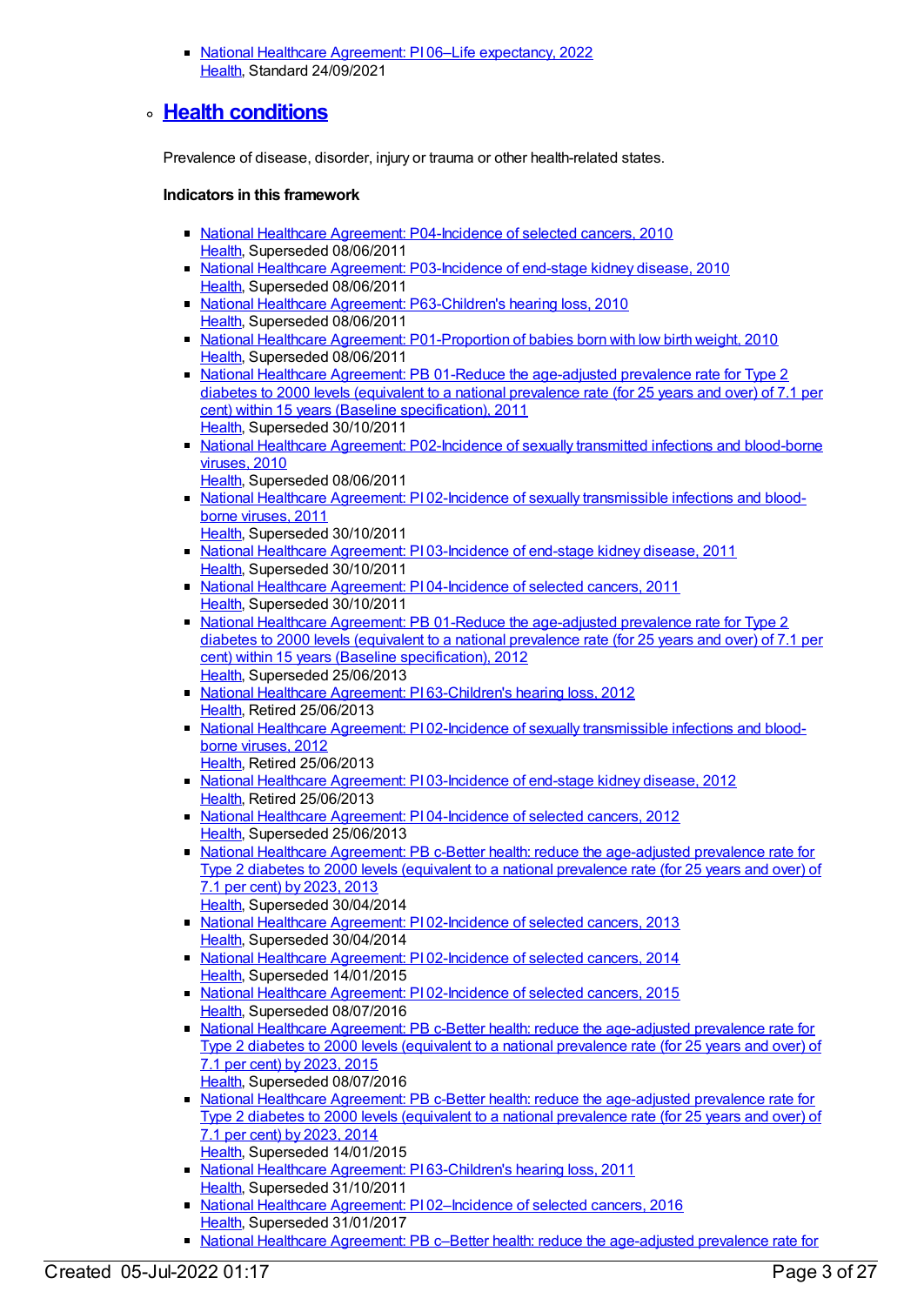Type 2 diabetes to 2000 levels (equivalent to a national [prevalence](https://meteor.aihw.gov.au/content/598858) rate (for 25 years and over) of 7.1 per cent) by 2023, 2016 [Health](https://meteor.aihw.gov.au/RegistrationAuthority/12), Superseded 31/01/2017

- National Healthcare Agreement: PI 02-Incidence of selected cancers, 2017 [Health](https://meteor.aihw.gov.au/RegistrationAuthority/12), Superseded 30/01/2018
- National Healthcare Agreement: PB c–Better health: reduce the [age-adjusted](https://meteor.aihw.gov.au/content/629972) prevalence rate for Type 2 diabetes to 2000 levels (equivalent to a national prevalence rate (for 25 years and over) of 7.1 per cent) by 2023, 2017
- [Health](https://meteor.aihw.gov.au/RegistrationAuthority/12), Superseded 30/01/2018
- National Healthcare Agreement: PB c–Better health: reduce the [age-adjusted](https://meteor.aihw.gov.au/content/658544) prevalence rate for Type 2 diabetes to 2000 levels (equivalent to a national prevalence rate (for 25 years and over) of 7.1 per cent) by 2023, 2018 [Health](https://meteor.aihw.gov.au/RegistrationAuthority/12), Superseded 19/06/2019
- National Healthcare Agreement: PI [02–Incidence](https://meteor.aihw.gov.au/content/658532) of selected cancers, 2018 [Health](https://meteor.aihw.gov.au/RegistrationAuthority/12), Superseded 19/06/2019
- National Healthcare Agreement: PI 02-Incidence of selected cancers, 2019 [Health](https://meteor.aihw.gov.au/RegistrationAuthority/12), Superseded 13/03/2020
- National Healthcare Agreement: PB c-Better health: reduce the [age-adjusted](https://meteor.aihw.gov.au/content/698948) prevalence rate for Type 2 diabetes to 2000 levels (equivalent to a national prevalence rate (for 25 years and over) of 7.1 per cent) by 2023, 2019 [Health](https://meteor.aihw.gov.au/RegistrationAuthority/12), Superseded 13/03/2020
- National Healthcare Agreement: PB c-Better health: reduce the [age-adjusted](https://meteor.aihw.gov.au/content/716258) prevalence rate for Type 2 diabetes to 2000 levels (equivalent to a national prevalence rate (for 25 years and over) of 7.1 per cent) by 2023, 2020 [Health](https://meteor.aihw.gov.au/RegistrationAuthority/12), Standard 13/03/2020
- National Healthcare Agreement: PI 02-Incidence of selected cancers, 2020 [Health](https://meteor.aihw.gov.au/RegistrationAuthority/12), Standard 13/03/2020
- National Healthcare Agreement: PB c–Better health: reduce the [age-adjusted](https://meteor.aihw.gov.au/content/725838) prevalence rate for Type 2 diabetes to 2000 levels (equivalent to a national prevalence rate (for 25 years and over) of 7.1 per cent) by 2023, 2021 [Health](https://meteor.aihw.gov.au/RegistrationAuthority/12), Standard 03/07/2020
- National Healthcare Agreement: P1[02–Incidence](https://meteor.aihw.gov.au/content/725826) of selected cancers, 2021 [Health](https://meteor.aihw.gov.au/RegistrationAuthority/12), Standard 16/09/2020
- National Healthcare Agreement: PB c–Better health: reduce the [age-adjusted](https://meteor.aihw.gov.au/content/740904) prevalence rate for Type 2 diabetes to 2000 levels (equivalent to a national prevalence rate (for 25 years and over) of 7.1 per cent) by 2023, 2022
- [Health](https://meteor.aihw.gov.au/RegistrationAuthority/12), Standard 24/09/2021 ■ National Healthcare Agreement: PI 02-Incidence of selected cancers, 2022 [Health](https://meteor.aihw.gov.au/RegistrationAuthority/12), Standard 24/09/2021

### **Human [functions](https://meteor.aihw.gov.au/content/392573)**

Alterations to body structure or function (impairment), activity limitations and restrictions on participation.

### **[Wellbeing](https://meteor.aihw.gov.au/content/392571)**

Measures of physical, mental and social wellbeing of individuals.

# **Domain 2 - [Determinants](https://meteor.aihw.gov.au/content/392576) of health**

Are the factors determining good health changing for the better? Where and for whom are these factors changing? Is it the same for everyone.

# **Sub-dimensions of this framework**

### **[Bio-medical](https://meteor.aihw.gov.au/content/392578) factors**

Genetic-related susceptibility to disease and other factors such as blood pressure, cholesterol levels and body weight.

#### **Indicators in this framework**

• National Healthcare Agreement: [P05-Proportion](https://meteor.aihw.gov.au/content/394043) of persons obese, 2010 [Health](https://meteor.aihw.gov.au/RegistrationAuthority/12), Superseded 08/06/2011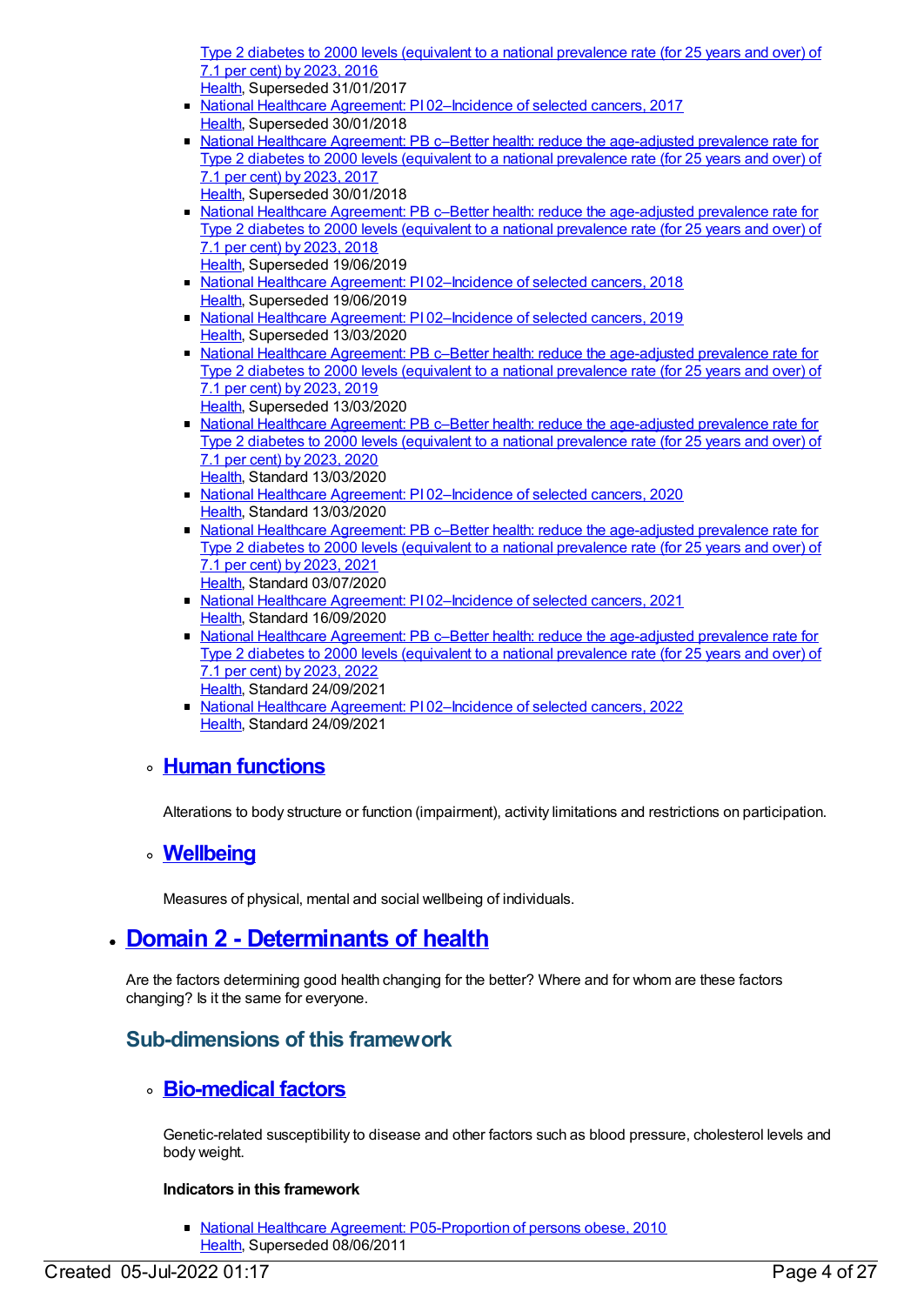- National Healthcare Agreement: [P01-Proportion](https://meteor.aihw.gov.au/content/392491) of babies born with low birth weight, 2010 [Health](https://meteor.aihw.gov.au/RegistrationAuthority/12), Superseded 08/06/2011
- National Healthcare Agreement: PI [05-Proportion](https://meteor.aihw.gov.au/content/435967) of persons obese, 2012 [Health](https://meteor.aihw.gov.au/RegistrationAuthority/12), Superseded 25/06/2013
- National Healthcare [Agreement:](https://meteor.aihw.gov.au/content/435818) PB 03-By 2017, increase by five percentage points the proportion of Australian adults and children at a healthy body weight, over the 2009 baseline (Baseline specification), 2012 [Health](https://meteor.aihw.gov.au/RegistrationAuthority/12), Superseded 25/06/2013
- National Healthcare [Agreement:](https://meteor.aihw.gov.au/content/498348) PB d-Better health: by 2018, increase by five percentage points the proportion of Australian adults and children at a healthy body weight, over the 2009 baseline, 2013

[Health](https://meteor.aihw.gov.au/RegistrationAuthority/12), Superseded 30/04/2014

- National Healthcare Agreement: PI [03-Prevalence](https://meteor.aihw.gov.au/content/498205) of overweight and obesity, 2013 [Health](https://meteor.aihw.gov.au/RegistrationAuthority/12), Superseded 30/04/2014
- National Healthcare Agreement: PI [03-Prevalence](https://meteor.aihw.gov.au/content/517683) of overweight and obesity, 2014 [Health](https://meteor.aihw.gov.au/RegistrationAuthority/12), Superseded 14/01/2015
- National Healthcare [Agreement:](https://meteor.aihw.gov.au/content/517696) PB d-Better health: by 2018, increase by five percentage points the proportion of Australian adults and children at a healthy body weight, over the 2009 baseline, 2014

[Health](https://meteor.aihw.gov.au/RegistrationAuthority/12), Superseded 14/01/2015

- National Healthcare Agreement: PI [03-Prevalence](https://meteor.aihw.gov.au/content/559062) of overweight and obesity, 2015 [Health](https://meteor.aihw.gov.au/RegistrationAuthority/12), Superseded 08/07/2016
- National Healthcare [Agreement:](https://meteor.aihw.gov.au/content/559074) PB d-Better health: by 2018, increase by five percentage points the proportion of Australian adults and children at a healthy body weight, over the 2009 baseline, 2015

[Health](https://meteor.aihw.gov.au/RegistrationAuthority/12), Superseded 08/07/2016

- National Healthcare Agreement: PI [05-Proportion](https://meteor.aihw.gov.au/content/421691) of persons obese, 2011 [Health](https://meteor.aihw.gov.au/RegistrationAuthority/12), Superseded 30/10/2011
- National Healthcare [Agreement:](https://meteor.aihw.gov.au/content/428946) PB 03-By 2017, increase by five percentage points the proportion of Australian adults and children at a healthy body weight, over the 2009 baseline (Baseline specification), 2011
- [Health](https://meteor.aihw.gov.au/RegistrationAuthority/12), Superseded 30/10/2011
- National Healthcare Agreement: PI 03-Prevalence of overweight and obesity, 2016 [Health](https://meteor.aihw.gov.au/RegistrationAuthority/12), Superseded 31/01/2017
- National Healthcare [Agreement:](https://meteor.aihw.gov.au/content/598856) PB d–Better health: by 2018, increase by five percentage points the proportion of Australian adults and children at a healthy body weight, over the 2009 baseline, 2016

[Health](https://meteor.aihw.gov.au/RegistrationAuthority/12), Superseded 31/01/2017

- National Healthcare [Agreement:](https://meteor.aihw.gov.au/content/629974) PB d–Better health: by 2018, increase by five percentage points the proportion of Australian adults and children at a healthy body weight, over the 2009 baseline, 2017
	- [Health](https://meteor.aihw.gov.au/RegistrationAuthority/12), Superseded 30/01/2018
- National Healthcare Agreement: PI [03–Prevalence](https://meteor.aihw.gov.au/content/629989) of overweight and obesity, 2017 [Health](https://meteor.aihw.gov.au/RegistrationAuthority/12), Superseded 30/01/2018
- National Healthcare [Agreement:](https://meteor.aihw.gov.au/content/658542) PB d–Better health: by 2018, increase by five percentage points the proportion of Australian adults and children at a healthy body weight, over the 2009 baseline, 2018

[Health](https://meteor.aihw.gov.au/RegistrationAuthority/12), Superseded 19/06/2019

• National Healthcare [Agreement:](https://meteor.aihw.gov.au/content/698946) PB d–Better health: by 2018, increase by five percentage points the proportion of Australian adults and children at a healthy body weight, over the 2009 baseline, 2019

[Health](https://meteor.aihw.gov.au/RegistrationAuthority/12), Superseded 13/03/2020

- National Healthcare Agreement: PI [03–Prevalence](https://meteor.aihw.gov.au/content/698934) of overweight and obesity, 2019 [Health](https://meteor.aihw.gov.au/RegistrationAuthority/12), Superseded 13/03/2020
- National Healthcare Agreement: PI 03-Prevalence of overweight and obesity, 2018 [Health](https://meteor.aihw.gov.au/RegistrationAuthority/12), Superseded 19/06/2019
- National Healthcare [Agreement:](https://meteor.aihw.gov.au/content/716260) PB d–Better health: by 2018, increase by five percentage points the proportion of Australian adults and children at a healthy body weight, over the 2009 baseline, 2020
	- [Health](https://meteor.aihw.gov.au/RegistrationAuthority/12), Standard 13/03/2020
- National Healthcare Agreement: PI [03–Prevalence](https://meteor.aihw.gov.au/content/716275) of overweight and obesity, 2020 [Health](https://meteor.aihw.gov.au/RegistrationAuthority/12), Standard 13/03/2020
- National Healthcare [Agreement:](https://meteor.aihw.gov.au/content/725836) PB d–Better health: by 2018, increase by five percentage points the proportion of Australian adults and children at a healthy body weight, over the 2009 baseline, 2021

[Health](https://meteor.aihw.gov.au/RegistrationAuthority/12), Standard 03/07/2020

■ National Healthcare Agreement: PI 03-Prevalence of overweight and obesity, 2021 [Health](https://meteor.aihw.gov.au/RegistrationAuthority/12), Standard 03/07/2020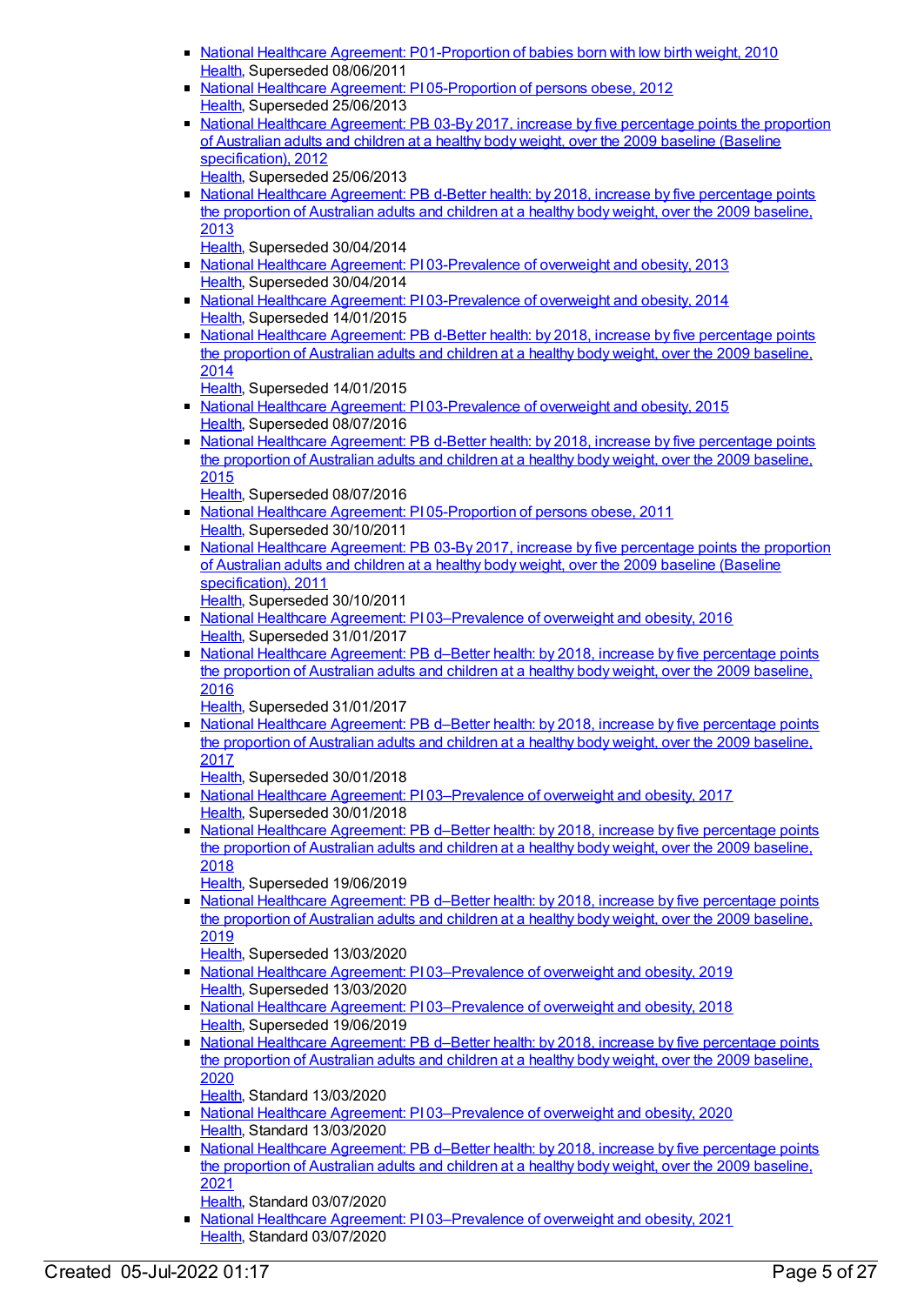- National Healthcare [Agreement:](https://meteor.aihw.gov.au/content/740902) PB d–Better health: by 2018, increase by five percentage points the proportion of Australian adults and children at a healthy body weight, over the 2009 baseline, 2022
- [Health](https://meteor.aihw.gov.au/RegistrationAuthority/12), Standard 24/09/2021
- National Healthcare Agreement: PI [03–Prevalence](https://meteor.aihw.gov.au/content/740890) of overweight and obesity, 2022 [Health](https://meteor.aihw.gov.au/RegistrationAuthority/12), Standard 24/09/2021

### **Community and [socioeconomic](https://meteor.aihw.gov.au/content/392581)**

Community factors such as social capital, support services, and socioeconomic factors such as housing, education, employment and income.

#### **Indicators in this framework**

- National Healthcare Agreement: PI [01-Proportion](https://meteor.aihw.gov.au/content/420072) of babies born of low birth weight, 2011 [Health](https://meteor.aihw.gov.au/RegistrationAuthority/12), Superseded 30/10/2011
- National Healthcare Agreement: PI [01-Proportion](https://meteor.aihw.gov.au/content/435834) of babies born of low birth weight, 2012 [Health](https://meteor.aihw.gov.au/RegistrationAuthority/12), Superseded 25/06/2013
- National Healthcare Agreement: PI [01-Proportion](https://meteor.aihw.gov.au/content/498209) of babies born of low birth weight, 2013 [Health](https://meteor.aihw.gov.au/RegistrationAuthority/12), Superseded 30/04/2014
- National Healthcare Agreement: PI [01-Proportion](https://meteor.aihw.gov.au/content/517688) of babies born of low birth weight, 2014 [Health](https://meteor.aihw.gov.au/RegistrationAuthority/12), Superseded 14/01/2015
- National Healthcare Agreement: PI [01-Proportion](https://meteor.aihw.gov.au/content/559066) of babies born of low birth weight, 2015 [Health](https://meteor.aihw.gov.au/RegistrationAuthority/12), Superseded 08/07/2016
- National Healthcare Agreement: PI [01–Proportion](https://meteor.aihw.gov.au/content/598847) of babies born of low birth weight, 2016 [Health](https://meteor.aihw.gov.au/RegistrationAuthority/12), Superseded 31/01/2017
- National Healthcare Agreement: PI [01–Proportion](https://meteor.aihw.gov.au/content/629984) of babies born of low birth weight, 2017 [Health](https://meteor.aihw.gov.au/RegistrationAuthority/12), Superseded 30/01/2018
- National Healthcare Agreement: PI [01–Proportion](https://meteor.aihw.gov.au/content/658534) of babies born of low birth weight, 2018 [Health](https://meteor.aihw.gov.au/RegistrationAuthority/12), Superseded 19/06/2019
- National Healthcare Agreement: PI 01-Proportion of babies born of low birth weight, 2019 [Health](https://meteor.aihw.gov.au/RegistrationAuthority/12), Superseded 13/03/2020
- National Healthcare Agreement: PI [01–Proportion](https://meteor.aihw.gov.au/content/725828) of babies born of low birth weight, 2021 [Health](https://meteor.aihw.gov.au/RegistrationAuthority/12), Standard 16/09/2020
- National Healthcare Agreement: PI [01–Proportion](https://meteor.aihw.gov.au/content/716248) of babies born of low birth weight, 2020 [Health](https://meteor.aihw.gov.au/RegistrationAuthority/12), Standard 13/03/2020
- National Healthcare Agreement: PI [01–Proportion](https://meteor.aihw.gov.au/content/740894) of babies born of low birth weight, 2022 [Health](https://meteor.aihw.gov.au/RegistrationAuthority/12), Standard 24/09/2021

### **[Environmental](https://meteor.aihw.gov.au/content/392580) factors**

Physical, chemical and biological factors such as air, water, food and soil quality.

#### **Indicators in this framework**

- National Healthcare Agreement: [P62-Hospitalisation](https://meteor.aihw.gov.au/content/395105) for injury and poisoning, 2010 [Health](https://meteor.aihw.gov.au/RegistrationAuthority/12), Superseded 08/06/2011
- National Healthcare Agreement: PI [62-Hospitalisation](https://meteor.aihw.gov.au/content/435901) for injury and poisoning, 2012 [Health](https://meteor.aihw.gov.au/RegistrationAuthority/12), Retired 25/06/2013
- National Healthcare Agreement: PI [62-Hospitalisation](https://meteor.aihw.gov.au/content/421587) for injury and poisoning, 2011 [Health](https://meteor.aihw.gov.au/RegistrationAuthority/12), Superseded 31/10/2011

# **Health [behaviours](https://meteor.aihw.gov.au/content/392579)**

Attitudes, beliefs, knowledge and behaviours, such as patterns of eating, physical activity, smoking and alcohol consumption.

- **National Healthcare Agreement: [P06-Proportion](https://meteor.aihw.gov.au/content/394181) of adults who are daily smokers, 2010** [Health](https://meteor.aihw.gov.au/RegistrationAuthority/12), Superseded 08/06/2011
- National Healthcare Agreement: [P07-Proportion](https://meteor.aihw.gov.au/content/394213) of adults at risk of long-term harm from alcohol, 2010
- [Health](https://meteor.aihw.gov.au/RegistrationAuthority/12), Superseded 08/06/2011
- National Healthcare Agreement: [P61-Teenage](https://meteor.aihw.gov.au/content/395103) birth rate, 2010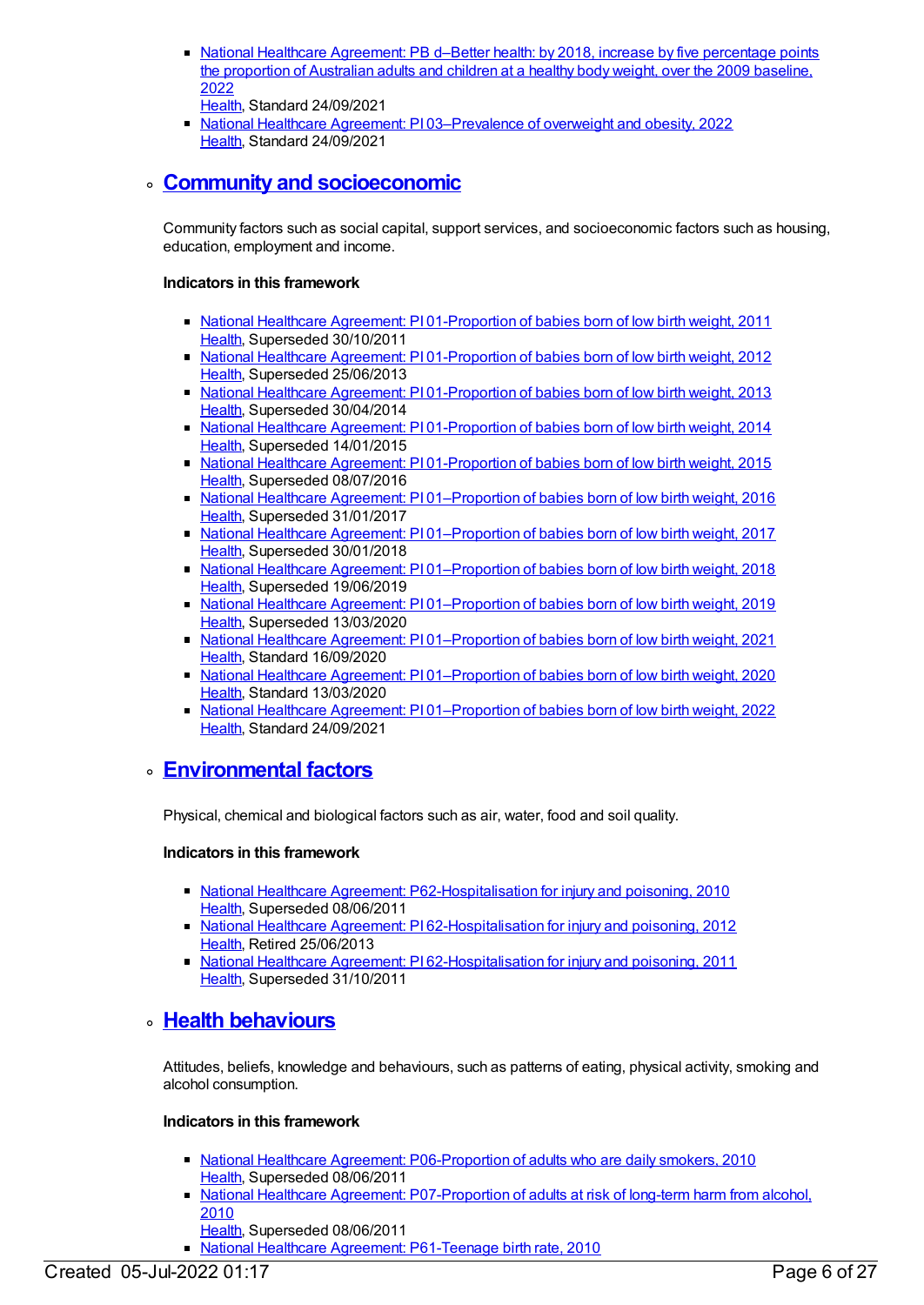[Health](https://meteor.aihw.gov.au/RegistrationAuthority/12), Superseded 08/06/2011

- National Healthcare Agreement: [P05-Proportion](https://meteor.aihw.gov.au/content/394043) of persons obese, 2010  $\blacksquare$ [Health](https://meteor.aihw.gov.au/RegistrationAuthority/12), Superseded 08/06/2011
- National Healthcare [Agreement:](https://meteor.aihw.gov.au/content/394292) P12-Bowel cancer screening rates, 2010 [Health](https://meteor.aihw.gov.au/RegistrationAuthority/12), Superseded 08/06/2011
- National Healthcare [Agreement:](https://meteor.aihw.gov.au/content/394267) P10-Breast cancer screening rates, 2010 [Health](https://meteor.aihw.gov.au/RegistrationAuthority/12), Superseded 08/06/2011
- National Healthcare Agreement: [P08-Proportion](https://meteor.aihw.gov.au/content/394230) of men reporting unprotected anal intercourse with casual partners, 2010
- [Health](https://meteor.aihw.gov.au/RegistrationAuthority/12), Superseded 08/06/2011 • National Healthcare Agreement: [P62-Hospitalisation](https://meteor.aihw.gov.au/content/395105) for injury and poisoning, 2010 [Health](https://meteor.aihw.gov.au/RegistrationAuthority/12), Superseded 08/06/2011
- National Healthcare Agreement: PI [08-Proportion](https://meteor.aihw.gov.au/content/402398) of men reporting unprotected anal intercourse with casual male partners, 2011 [Health](https://meteor.aihw.gov.au/RegistrationAuthority/12), Superseded 30/10/2011
- National Healthcare Agreement: PI [08-Proportion](https://meteor.aihw.gov.au/content/435841) of men reporting unprotected anal intercourse with casual male partners, 2012 [Health](https://meteor.aihw.gov.au/RegistrationAuthority/12), Retired 25/06/2013
- National Healthcare [Agreement:](https://meteor.aihw.gov.au/content/421676) PI 10-Breast cancer screening rates, 2011 [Health](https://meteor.aihw.gov.au/RegistrationAuthority/12), Superseded 30/10/2011
- National Healthcare [Agreement:](https://meteor.aihw.gov.au/content/421674) PI 11-Cervical screening rates, 2011 [Health](https://meteor.aihw.gov.au/RegistrationAuthority/12), Superseded 30/10/2011
- National Healthcare [Agreement:](https://meteor.aihw.gov.au/content/421662) PI 12-Bowel cancer screening rates, 2011 [Health](https://meteor.aihw.gov.au/RegistrationAuthority/12), Superseded 30/10/2011
- National Healthcare Agreement: PI [05-Proportion](https://meteor.aihw.gov.au/content/435967) of persons obese, 2012 [Health](https://meteor.aihw.gov.au/RegistrationAuthority/12), Superseded 25/06/2013
- National Healthcare Agreement: PI [07-Proportion](https://meteor.aihw.gov.au/content/435979) of adults at risk of long-term harm from alcohol, 2012
	- [Health](https://meteor.aihw.gov.au/RegistrationAuthority/12), Superseded 25/06/2013
- National Healthcare [Agreement:](https://meteor.aihw.gov.au/content/435809) PB 02-By 2018, reduce the national smoking rate to 10 per cent of the population and halve the Indigenous smoking rate (Baseline specification), 2012 [Health](https://meteor.aihw.gov.au/RegistrationAuthority/12), Superseded 25/06/2013 [Indigenous](https://meteor.aihw.gov.au/RegistrationAuthority/6), Standard 11/09/2012
- National Healthcare [Agreement:](https://meteor.aihw.gov.au/content/435818) PB 03-By 2017, increase by five percentage points the proportion of Australian adults and children at a healthy body weight, over the 2009 baseline (Baseline specification), 2012
	- [Health](https://meteor.aihw.gov.au/RegistrationAuthority/12), Superseded 25/06/2013
- National Healthcare Agreement: PI [62-Hospitalisation](https://meteor.aihw.gov.au/content/435901) for injury and poisoning, 2012 [Health](https://meteor.aihw.gov.au/RegistrationAuthority/12), Retired 25/06/2013
- National Healthcare Agreement: PI [61-Teenage](https://meteor.aihw.gov.au/content/435899) birth rate, 2012 [Health](https://meteor.aihw.gov.au/RegistrationAuthority/12), Retired 25/06/2013
- National Healthcare Agreement: PI [09-Immunisation](https://meteor.aihw.gov.au/content/436839) rates for vaccines in the national schedule, 2012
	- [Health](https://meteor.aihw.gov.au/RegistrationAuthority/12), Retired 25/06/2013
- National Healthcare [Agreement:](https://meteor.aihw.gov.au/content/435843) PI 10-Breast cancer screening rates, 2012 [Health](https://meteor.aihw.gov.au/RegistrationAuthority/12), Retired 25/06/2013
- **National Healthcare [Agreement:](https://meteor.aihw.gov.au/content/435845) PI 11-Cervical screening rates, 2012** [Health](https://meteor.aihw.gov.au/RegistrationAuthority/12), Retired 25/06/2013
- National Healthcare [Agreement:](https://meteor.aihw.gov.au/content/435847) PI 12-Bowel cancer screening rates, 2012 [Health](https://meteor.aihw.gov.au/RegistrationAuthority/12), Retired 25/06/2013
- National Healthcare Agreement: PI [61-Teenage](https://meteor.aihw.gov.au/content/421590) birth rate, 2011 [Health](https://meteor.aihw.gov.au/RegistrationAuthority/12), Superseded 31/10/2011
- **National Healthcare Agreement: PI [62-Hospitalisation](https://meteor.aihw.gov.au/content/421587) for injury and poisoning, 2011** [Health](https://meteor.aihw.gov.au/RegistrationAuthority/12), Superseded 31/10/2011
- National Healthcare [Agreement:](https://meteor.aihw.gov.au/content/498345) PB e-Better health: by 2018, reduce the national smoking rate to 10 per cent of the population and halve the Indigenous smoking rate over the 2009 baseline, 2013 [Health](https://meteor.aihw.gov.au/RegistrationAuthority/12), Superseded 30/04/2014
- National Healthcare [Agreement:](https://meteor.aihw.gov.au/content/498348) PB d-Better health: by 2018, increase by five percentage points the proportion of Australian adults and children at a healthy body weight, over the 2009 baseline, 2013
- [Health](https://meteor.aihw.gov.au/RegistrationAuthority/12), Superseded 30/04/2014
- National Healthcare Agreement: PI [03-Prevalence](https://meteor.aihw.gov.au/content/498205) of overweight and obesity, 2013 [Health](https://meteor.aihw.gov.au/RegistrationAuthority/12), Superseded 30/04/2014
- National Healthcare Agreement: PI 05-Levels of risky alcohol [consumption,](https://meteor.aihw.gov.au/content/498201) 2013 [Health](https://meteor.aihw.gov.au/RegistrationAuthority/12), Superseded 30/04/2014
- National Healthcare [Agreement:](https://meteor.aihw.gov.au/content/498203) PI 04-Rates of current daily smokers, 2013 [Health](https://meteor.aihw.gov.au/RegistrationAuthority/12), Superseded 30/04/2014
- National Healthcare Agreement: PI [03-Prevalence](https://meteor.aihw.gov.au/content/517683) of overweight and obesity, 2014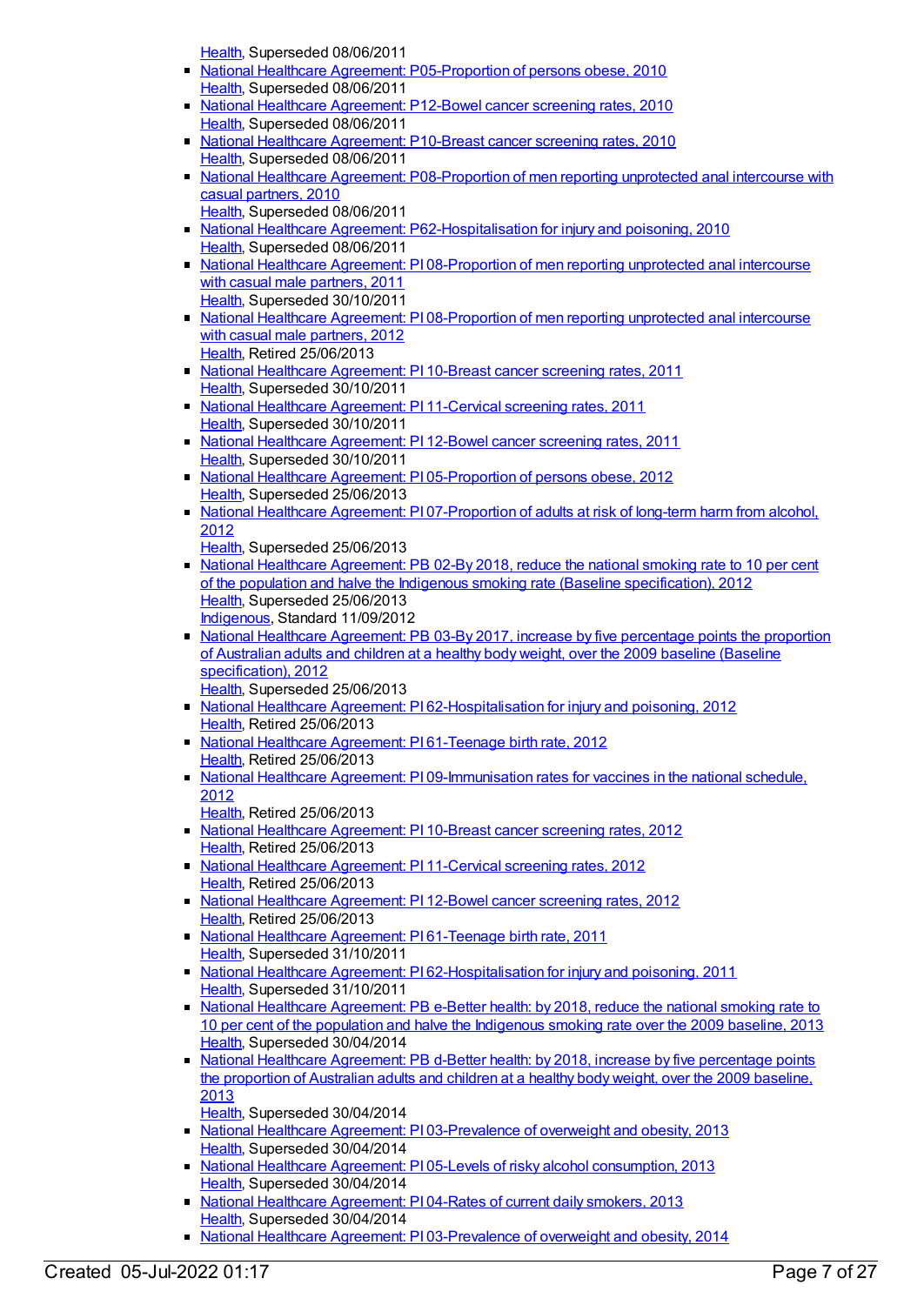[Health](https://meteor.aihw.gov.au/RegistrationAuthority/12), Superseded 14/01/2015

National Healthcare [Agreement:](https://meteor.aihw.gov.au/content/517696) PB d-Better health: by 2018, increase by five percentage points the proportion of Australian adults and children at a healthy body weight, over the 2009 baseline, 2014

[Health](https://meteor.aihw.gov.au/RegistrationAuthority/12), Superseded 14/01/2015

- National Healthcare [Agreement:](https://meteor.aihw.gov.au/content/517694) PB e-Better health: by 2018, reduce the national smoking rate to 10 per cent of the population and halve the Indigenous smoking rate over the 2009 baseline, 2014 [Health](https://meteor.aihw.gov.au/RegistrationAuthority/12), Superseded 14/01/2015
- National Healthcare [Agreement:](https://meteor.aihw.gov.au/content/517681) PI 04-Rates of current daily smokers, 2014 [Health](https://meteor.aihw.gov.au/RegistrationAuthority/12), Superseded 14/01/2015
- National Healthcare Agreement: PI 05-Levels of risky alcohol [consumption,](https://meteor.aihw.gov.au/content/517678) 2014 [Health](https://meteor.aihw.gov.au/RegistrationAuthority/12), Superseded 14/01/2015
- National Healthcare Agreement: PI [03-Prevalence](https://meteor.aihw.gov.au/content/559062) of overweight and obesity, 2015 [Health](https://meteor.aihw.gov.au/RegistrationAuthority/12), Superseded 08/07/2016
- National Healthcare [Agreement:](https://meteor.aihw.gov.au/content/559060) PI 04-Rates of current daily smokers, 2015 [Health](https://meteor.aihw.gov.au/RegistrationAuthority/12), Superseded 08/07/2016
- National Healthcare Agreement: PI 05-Levels of risky alcohol [consumption,](https://meteor.aihw.gov.au/content/559058) 2015 [Health](https://meteor.aihw.gov.au/RegistrationAuthority/12), Superseded 08/07/2016
- National Healthcare [Agreement:](https://meteor.aihw.gov.au/content/559074) PB d-Better health: by 2018, increase by five percentage points the proportion of Australian adults and children at a healthy body weight, over the 2009 baseline, 2015

[Health](https://meteor.aihw.gov.au/RegistrationAuthority/12), Superseded 08/07/2016

- National Healthcare [Agreement:](https://meteor.aihw.gov.au/content/559072) PB e-Better health: by 2018, reduce the national smoking rate to 10 per cent of the population and halve the Indigenous smoking rate over the 2009 baseline, 2015 [Health](https://meteor.aihw.gov.au/RegistrationAuthority/12), Superseded 08/07/2016
- National Healthcare Agreement: PI [06-Proportion](https://meteor.aihw.gov.au/content/435974) of adults who are daily smokers, 2012 [Health](https://meteor.aihw.gov.au/RegistrationAuthority/12), Superseded 25/06/2013
- National Healthcare Agreement: PI [05-Proportion](https://meteor.aihw.gov.au/content/421691) of persons obese, 2011 [Health](https://meteor.aihw.gov.au/RegistrationAuthority/12), Superseded 30/10/2011
- National Healthcare Agreement: PI [06-Proportion](https://meteor.aihw.gov.au/content/421689) of adults who are daily smokers, 2011 [Health](https://meteor.aihw.gov.au/RegistrationAuthority/12), Superseded 30/10/2011
- National Healthcare Agreement: PI [07-Proportion](https://meteor.aihw.gov.au/content/421687) of adults at risk of long-term harm from alcohol, 2011
	- [Health](https://meteor.aihw.gov.au/RegistrationAuthority/12), Superseded 30/10/2011
- National Healthcare [Agreement:](https://meteor.aihw.gov.au/content/428921) PB 02-By 2018, reduce the national smoking rate to 10 per cent of the population and halve the Indigenous smoking rate (Baseline specification), 2011 [Health](https://meteor.aihw.gov.au/RegistrationAuthority/12), Superseded 30/10/2011
- National Healthcare Agreement: PB 03-By 2017, increase by five percentage points the proportion of Australian adults and children at a healthy body weight, over the 2009 baseline (Baseline [specification\),](https://meteor.aihw.gov.au/content/428946) 2011 [Health](https://meteor.aihw.gov.au/RegistrationAuthority/12), Superseded 30/10/2011
- National Healthcare Agreement: PI [09-Immunisation](https://meteor.aihw.gov.au/content/421684) rates for vaccines in the national schedule, 2011
- [Health](https://meteor.aihw.gov.au/RegistrationAuthority/12), Superseded 30/10/2011
- National Healthcare Agreement: [P09-Immunisation](https://meteor.aihw.gov.au/content/394250) rates for vaccines in the national schedule, 2010
	- [Health](https://meteor.aihw.gov.au/RegistrationAuthority/12), Superseded 08/06/2011
- National Healthcare Agreement: [P11-Cervical](https://meteor.aihw.gov.au/content/394285) screening rates, 2010 [Health](https://meteor.aihw.gov.au/RegistrationAuthority/12), Superseded 08/06/2011
- National Healthcare Agreement: PI [03–Prevalence](https://meteor.aihw.gov.au/content/598843) of overweight and obesity, 2016 [Health](https://meteor.aihw.gov.au/RegistrationAuthority/12), Superseded 31/01/2017
- National Healthcare [Agreement:](https://meteor.aihw.gov.au/content/598841) PI 04–Rates of current daily smokers, 2016 [Health](https://meteor.aihw.gov.au/RegistrationAuthority/12), Superseded 31/01/2017
- National Healthcare Agreement: PI 05-Levels of risky alcohol [consumption,](https://meteor.aihw.gov.au/content/598839) 2016 [Health](https://meteor.aihw.gov.au/RegistrationAuthority/12), Superseded 31/01/2017
- National Healthcare [Agreement:](https://meteor.aihw.gov.au/content/598856) PB d-Better health: by 2018, increase by five percentage points the proportion of Australian adults and children at a healthy body weight, over the 2009 baseline, 2016

[Health](https://meteor.aihw.gov.au/RegistrationAuthority/12), Superseded 31/01/2017

- National Healthcare [Agreement:](https://meteor.aihw.gov.au/content/598853) PB e–Better health: by 2018, reduce the national smoking rate to 10 per cent of the population and halve the Indigenous smoking rate over the 2009 baseline, 2016 [Health](https://meteor.aihw.gov.au/RegistrationAuthority/12), Superseded 31/01/2017
- National Healthcare [Agreement:](https://meteor.aihw.gov.au/content/629977) PB e–Better health: by 2018, reduce the national smoking rate to 10 per cent of the population and halve the Indigenous smoking rate over the 2009 baseline, 2017 [Health](https://meteor.aihw.gov.au/RegistrationAuthority/12), Superseded 30/01/2018
- National Healthcare [Agreement:](https://meteor.aihw.gov.au/content/629974) PB d–Better health: by 2018, increase by five percentage points the proportion of Australian adults and children at a healthy body weight, over the 2009 baseline, 2017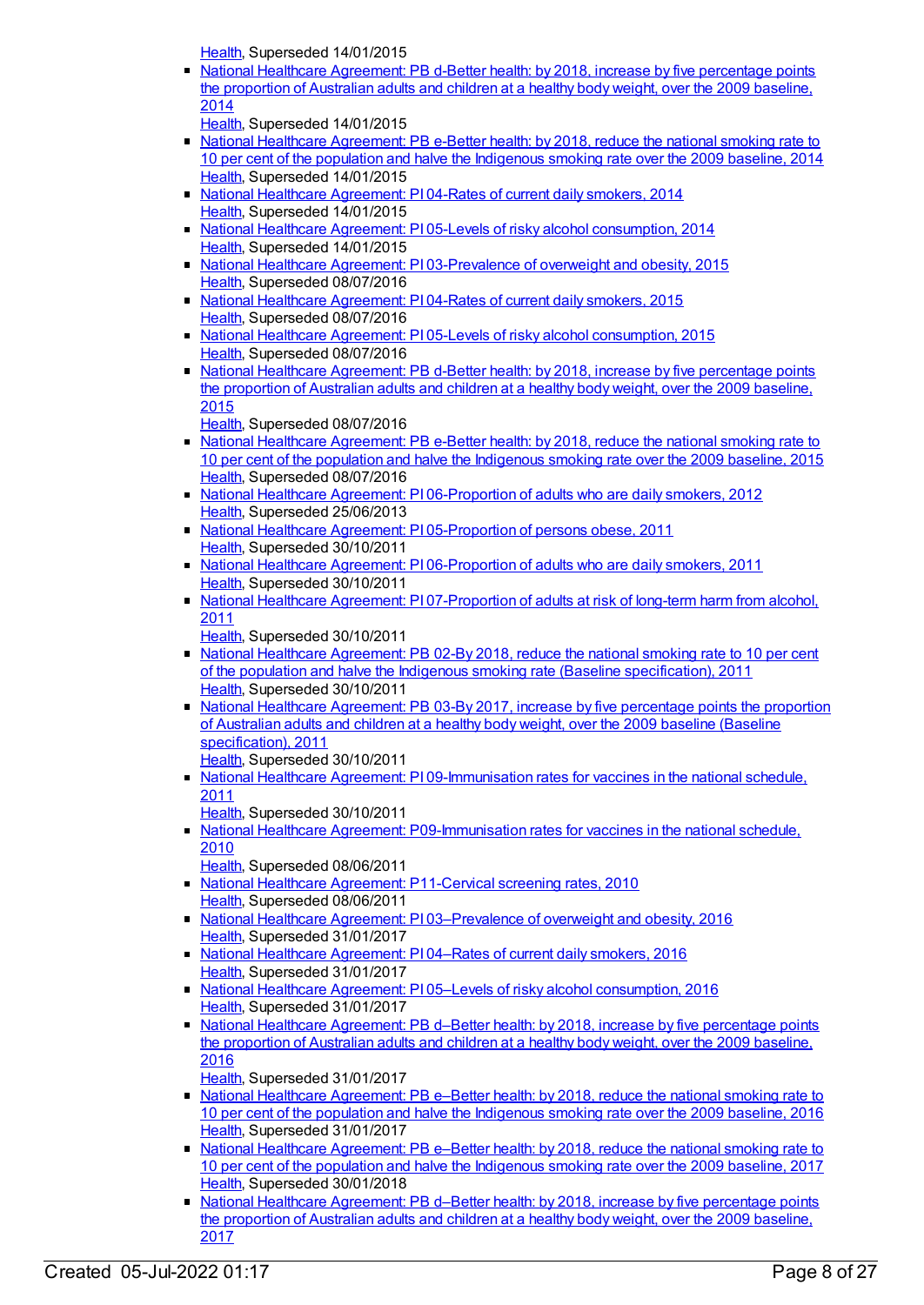[Health](https://meteor.aihw.gov.au/RegistrationAuthority/12), Superseded 30/01/2018

- National Healthcare Agreement: PI [03–Prevalence](https://meteor.aihw.gov.au/content/629989) of overweight and obesity, 2017  $\blacksquare$ [Health](https://meteor.aihw.gov.au/RegistrationAuthority/12), Superseded 30/01/2018
- National Healthcare [Agreement:](https://meteor.aihw.gov.au/content/629992) PI 04–Rates of current daily smokers, 2017 [Health](https://meteor.aihw.gov.au/RegistrationAuthority/12), Superseded 30/01/2018
- National Healthcare Agreement: PI 05-Levels of risky alcohol [consumption,](https://meteor.aihw.gov.au/content/629999) 2017 [Health](https://meteor.aihw.gov.au/RegistrationAuthority/12), Superseded 30/01/2018
- National Healthcare [Agreement:](https://meteor.aihw.gov.au/content/658527) PI 04–Rates of current daily smokers, 2018 [Health](https://meteor.aihw.gov.au/RegistrationAuthority/12), Superseded 19/06/2019
- National Healthcare Agreement: PI 05-Levels of risky alcohol [consumption,](https://meteor.aihw.gov.au/content/658525) 2018 [Health](https://meteor.aihw.gov.au/RegistrationAuthority/12), Superseded 19/06/2019
- National Healthcare [Agreement:](https://meteor.aihw.gov.au/content/658540) PB e–Better health: by 2018, reduce the national smoking rate to 10 per cent of the population and halve the Indigenous smoking rate over the 2009 baseline, 2018 [Health](https://meteor.aihw.gov.au/RegistrationAuthority/12), Superseded 19/06/2019
- National Healthcare [Agreement:](https://meteor.aihw.gov.au/content/658542) PB d–Better health: by 2018, increase by five percentage points the proportion of Australian adults and children at a healthy body weight, over the 2009 baseline, 2018

[Health](https://meteor.aihw.gov.au/RegistrationAuthority/12), Superseded 19/06/2019

- National Healthcare [Agreement:](https://meteor.aihw.gov.au/content/698944) PB e–Better health: by 2018, reduce the national smoking rate to 10 per cent of the population and halve the Indigenous smoking rate over the 2009 baseline, 2019 [Health](https://meteor.aihw.gov.au/RegistrationAuthority/12), Superseded 13/03/2020
- National Healthcare Agreement: P105–Levels of risky alcohol [consumption,](https://meteor.aihw.gov.au/content/698930) 2019 [Health](https://meteor.aihw.gov.au/RegistrationAuthority/12), Superseded 13/03/2020
- National Healthcare [Agreement:](https://meteor.aihw.gov.au/content/698932) PI 04–Rates of current daily smokers, 2019 [Health](https://meteor.aihw.gov.au/RegistrationAuthority/12), Superseded 13/03/2020
- National Healthcare [Agreement:](https://meteor.aihw.gov.au/content/698946) PB d–Better health: by 2018, increase by five percentage points the proportion of Australian adults and children at a healthy body weight, over the 2009 baseline, 2019

[Health](https://meteor.aihw.gov.au/RegistrationAuthority/12), Superseded 13/03/2020

- National Healthcare Agreement: PI [03–Prevalence](https://meteor.aihw.gov.au/content/698934) of overweight and obesity, 2019 [Health](https://meteor.aihw.gov.au/RegistrationAuthority/12), Superseded 13/03/2020
- National Healthcare Agreement: PI [03–Prevalence](https://meteor.aihw.gov.au/content/658530) of overweight and obesity, 2018 [Health](https://meteor.aihw.gov.au/RegistrationAuthority/12), Superseded 19/06/2019
- National Healthcare [Agreement:](https://meteor.aihw.gov.au/content/716279) PI 04–Rates of current daily smokers, 2020 [Health](https://meteor.aihw.gov.au/RegistrationAuthority/12), Standard 13/03/2020
- National Healthcare [Agreement:](https://meteor.aihw.gov.au/content/716260) PB d–Better health: by 2018, increase by five percentage points the proportion of Australian adults and children at a healthy body weight, over the 2009 baseline, 2020

[Health](https://meteor.aihw.gov.au/RegistrationAuthority/12), Standard 13/03/2020

- National Healthcare [Agreement:](https://meteor.aihw.gov.au/content/716263) PB e–Better health: by 2018, reduce the national smoking rate to 10 per cent of the population and halve the Indigenous smoking rate over the 2009 baseline, 2020 [Health](https://meteor.aihw.gov.au/RegistrationAuthority/12), Standard 13/03/2020
- National Healthcare Agreement: PI [03–Prevalence](https://meteor.aihw.gov.au/content/716275) of overweight and obesity, 2020 [Health](https://meteor.aihw.gov.au/RegistrationAuthority/12), Standard 13/03/2020
- National Healthcare Agreement: PI 05–Levels of risky alcohol [consumption,](https://meteor.aihw.gov.au/content/716290) 2020 [Health](https://meteor.aihw.gov.au/RegistrationAuthority/12), Standard 13/03/2020
- National Healthcare [Agreement:](https://meteor.aihw.gov.au/content/725822) PI 04–Rates of current daily smokers, 2021 [Health](https://meteor.aihw.gov.au/RegistrationAuthority/12), Standard 03/07/2020
- National Healthcare Agreement: PI 05–Levels of risky alcohol [consumption,](https://meteor.aihw.gov.au/content/725820) 2021 [Health](https://meteor.aihw.gov.au/RegistrationAuthority/12), Standard 03/07/2020
- National Healthcare [Agreement:](https://meteor.aihw.gov.au/content/725836) PB d–Better health: by 2018, increase by five percentage points the proportion of Australian adults and children at a healthy body weight, over the 2009 baseline, 2021

[Health](https://meteor.aihw.gov.au/RegistrationAuthority/12), Standard 03/07/2020

- National Healthcare [Agreement:](https://meteor.aihw.gov.au/content/725834) PB e-Better health: by 2018, reduce the national smoking rate to 10 per cent of the population and halve the Indigenous smoking rate over the 2009 baseline, 2021 [Health](https://meteor.aihw.gov.au/RegistrationAuthority/12), Standard 03/07/2020
- National Healthcare Agreement: PI [03–Prevalence](https://meteor.aihw.gov.au/content/725824) of overweight and obesity, 2021 [Health](https://meteor.aihw.gov.au/RegistrationAuthority/12), Standard 03/07/2020
- National Healthcare [Agreement:](https://meteor.aihw.gov.au/content/740902) PB d–Better health: by 2018, increase by five percentage points the proportion of Australian adults and children at a healthy body weight, over the 2009 baseline, 2022
- [Health](https://meteor.aihw.gov.au/RegistrationAuthority/12), Standard 24/09/2021
- National Healthcare [Agreement:](https://meteor.aihw.gov.au/content/740900) PB e–Better health: by 2018, reduce the national smoking rate to 10 per cent of the population and halve the Indigenous smoking rate over the 2009 baseline, 2022 [Health](https://meteor.aihw.gov.au/RegistrationAuthority/12), Standard 24/09/2021
- National Healthcare Agreement: PI 03-Prevalence of overweight and obesity, 2022 [Health](https://meteor.aihw.gov.au/RegistrationAuthority/12), Standard 24/09/2021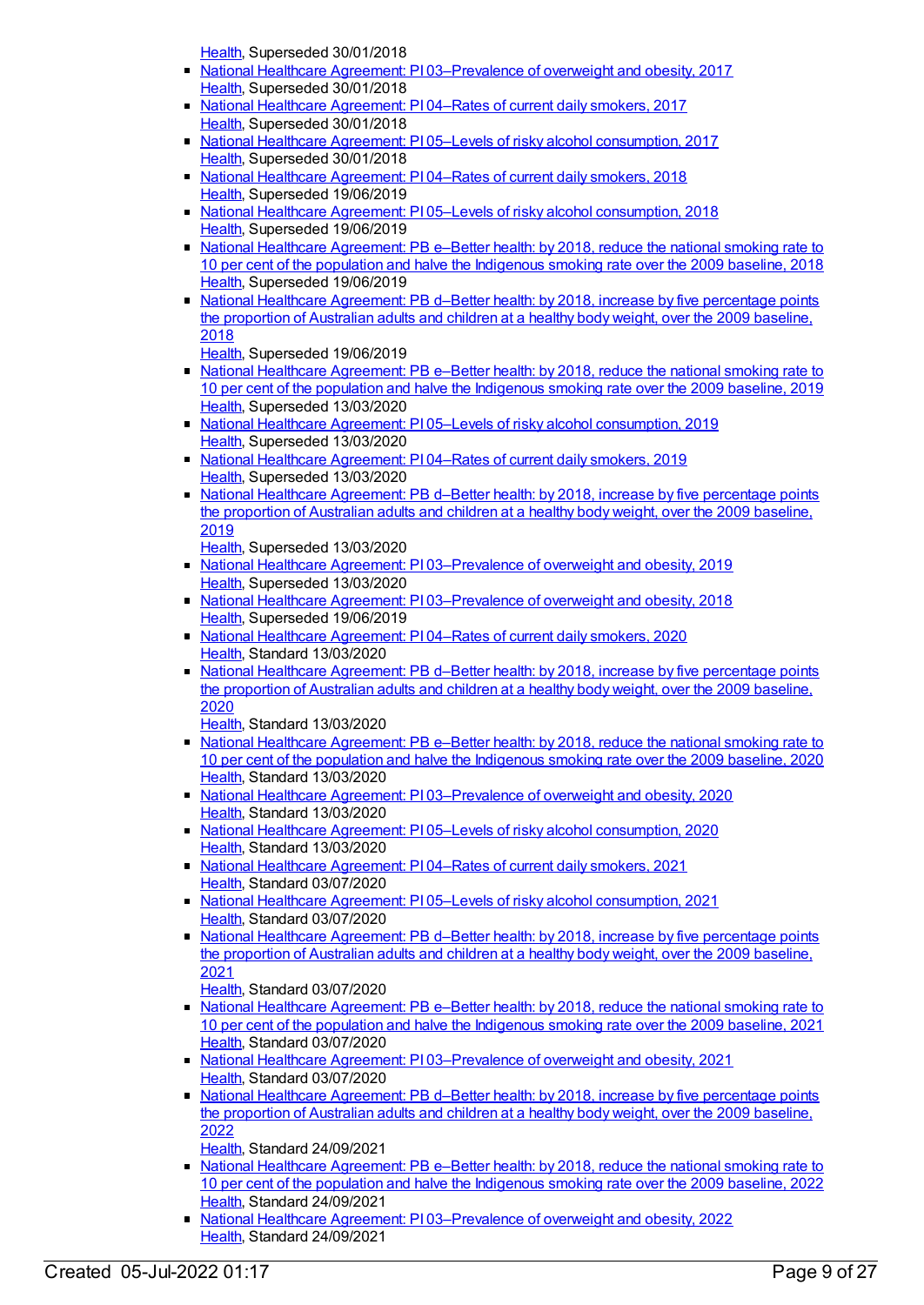- National Healthcare [Agreement:](https://meteor.aihw.gov.au/content/740888) PI 04–Rates of current daily smokers, 2022 [Health](https://meteor.aihw.gov.au/RegistrationAuthority/12), Standard 24/09/2021
- National Healthcare Agreement: PI 05–Levels of risky alcohol [consumption,](https://meteor.aihw.gov.au/content/740886) 2022 [Health](https://meteor.aihw.gov.au/RegistrationAuthority/12), Standard 24/09/2021

# **Domain 3 - Health system [performance](https://meteor.aihw.gov.au/content/392582)**

How does the health system perform ? What is the level of quality of care across the range of patient care needs? Is it the same for everyone? Does the system deliver value for money and is it sustainable.

### **Sub-dimensions of this framework**

### **[Accessibility](https://meteor.aihw.gov.au/content/392591)**

People can obtain health care at the right place and time irrespective of income, physical location and cultural background.

- National Healthcare Agreement: [P13-Proportion](https://meteor.aihw.gov.au/content/394300) of children with 4th year developmental health check, 2010
	- [Health](https://meteor.aihw.gov.au/RegistrationAuthority/12), Superseded 08/06/2011
- National Healthcare Agreement: [P49-Residential](https://meteor.aihw.gov.au/content/400206) and community aged care services per 1,000 population aged 70+ years, 2010 [Health](https://meteor.aihw.gov.au/RegistrationAuthority/12), Superseded 08/06/2011
- National Healthcare [Agreement:](https://meteor.aihw.gov.au/content/400211) P53-Older people receiving aged care services, 2010 [Health](https://meteor.aihw.gov.au/RegistrationAuthority/12), Superseded 08/06/2011
- National Healthcare Agreement: P55-Younger people with disabilities using residential, CACP, EACH and [EACH-Dementia](https://meteor.aihw.gov.au/content/400216) aged care services, 2010 [Health](https://meteor.aihw.gov.au/RegistrationAuthority/12), Superseded 08/06/2011
- National Healthcare Agreement: [P56-People](https://meteor.aihw.gov.au/content/400219) aged 65 years or over receiving sub-acute services, 2010
	- [Health](https://meteor.aihw.gov.au/RegistrationAuthority/12), Superseded 08/06/2011
- National Healthcare Agreement: P54-Aged care [assessments](https://meteor.aihw.gov.au/content/400213) completed, 2010 [Health](https://meteor.aihw.gov.au/RegistrationAuthority/12), Superseded 08/06/2011
- National Healthcare Agreement: [P24-GP-type](https://meteor.aihw.gov.au/content/394776) services, 2010 [Health](https://meteor.aihw.gov.au/RegistrationAuthority/12), Superseded 08/06/2011
- National Healthcare [Agreement:](https://meteor.aihw.gov.au/content/394292) P12-Bowel cancer screening rates, 2010 [Health](https://meteor.aihw.gov.au/RegistrationAuthority/12), Superseded 08/06/2011
- National Healthcare [Agreement:](https://meteor.aihw.gov.au/content/394267) P10-Breast cancer screening rates, 2010 [Health](https://meteor.aihw.gov.au/RegistrationAuthority/12), Superseded 08/06/2011
- National Healthcare Agreement: [P21-Treatment](https://meteor.aihw.gov.au/content/394710) rates for mental illness, 2010 [Health](https://meteor.aihw.gov.au/RegistrationAuthority/12), Superseded 08/06/2011
- National Healthcare [Agreement:](https://meteor.aihw.gov.au/content/394946) P28-Public sector community mental health services, 2010 [Health](https://meteor.aihw.gov.au/RegistrationAuthority/12), Superseded 08/06/2011
- National Healthcare Agreement: [P31-Proportion](https://meteor.aihw.gov.au/content/394978) of people with asthma with a written asthma plan, 2010
- [Health](https://meteor.aihw.gov.au/RegistrationAuthority/12), Superseded 08/06/2011 • National Healthcare Agreement: [P43-Unplanned/unexpected](https://meteor.aihw.gov.au/content/395081) readmissions within 28 days of selected surgical admissions, 2010
	- [Health](https://meteor.aihw.gov.au/RegistrationAuthority/12), Superseded 08/06/2011
- National Healthcare Agreement: [P14-Waiting](https://meteor.aihw.gov.au/content/394411) times for GP's, 2010 [Health](https://meteor.aihw.gov.au/RegistrationAuthority/12), Superseded 08/06/2011
- National Healthcare Agreement: [P15-Waiting](https://meteor.aihw.gov.au/content/394422) times for public dentistry, 2010 [Health](https://meteor.aihw.gov.au/RegistrationAuthority/12), Superseded 08/06/2011
- National Healthcare Agreement: P16-People deferring [recommended](https://meteor.aihw.gov.au/content/394433) treatment due to financial barriers, 2010 [Health](https://meteor.aihw.gov.au/RegistrationAuthority/12), Superseded 08/06/2011
- National Healthcare Agreement: P37-Waiting times for [radiotherapy](https://meteor.aihw.gov.au/content/395064) and orthopaedic specialists, 2010
	- [Health](https://meteor.aihw.gov.au/RegistrationAuthority/12), Superseded 08/06/2011
- National Healthcare Agreement: [P36-Waiting](https://meteor.aihw.gov.au/content/395019) time for admission following emergency department care, 2010
- [Health](https://meteor.aihw.gov.au/RegistrationAuthority/12), Superseded 08/06/2011
- National Healthcare Agreement: [P33-Women](https://meteor.aihw.gov.au/content/395008) with at least one antenatal visit in the first trimester, 2010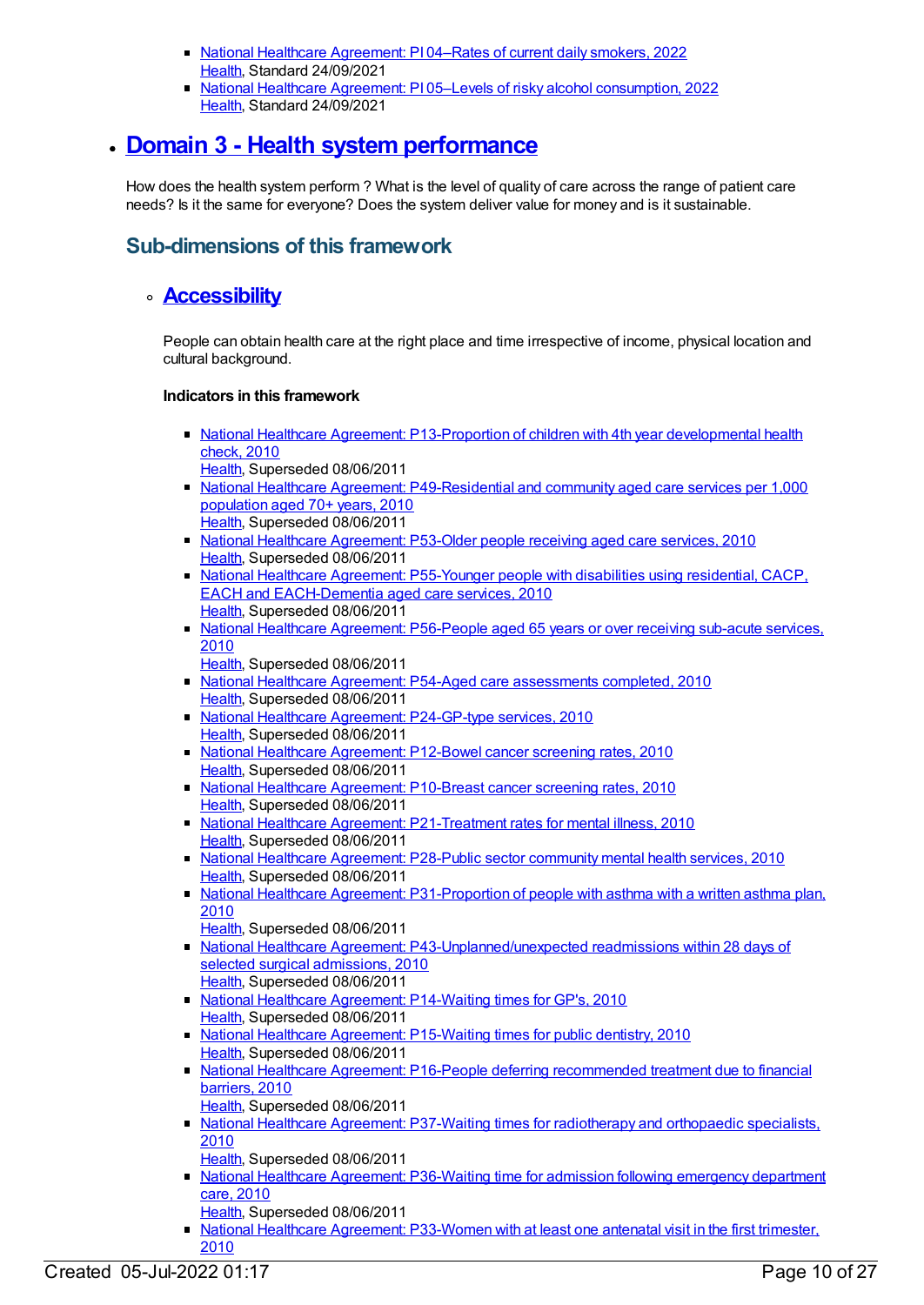[Health](https://meteor.aihw.gov.au/RegistrationAuthority/12), Superseded 08/06/2011

- National Healthcare Agreement: [P23-Selected](https://meteor.aihw.gov.au/content/394721) potentially avoidable GP-type presentations to emergency departments, 2010 [Health](https://meteor.aihw.gov.au/RegistrationAuthority/12), Superseded 08/06/2011
- National Healthcare Agreement: [P35-Waiting](https://meteor.aihw.gov.au/content/395017) times for emergency department care, 2010 [Health](https://meteor.aihw.gov.au/RegistrationAuthority/12), Superseded 08/06/2011
- National Healthcare Agreement: P45-Rates of services: Overnight [separations,](https://meteor.aihw.gov.au/content/395088) 2010 [Health](https://meteor.aihw.gov.au/RegistrationAuthority/12), Superseded 08/06/2011
- National Healthcare [Agreement:](https://meteor.aihw.gov.au/content/395091) P46-Rates of services: Outpatient occasions of service, 2010 [Health](https://meteor.aihw.gov.au/RegistrationAuthority/12), Superseded 08/06/2011
- National Healthcare Agreement: P47-Rates of services: Non-acute care [separations,](https://meteor.aihw.gov.au/content/395093) 2010 [Health](https://meteor.aihw.gov.au/RegistrationAuthority/12), Superseded 08/06/2011
- National Healthcare Agreement: P48-Rates of services: Hospital [procedures,](https://meteor.aihw.gov.au/content/395095) 2010 [Health](https://meteor.aihw.gov.au/RegistrationAuthority/12), Superseded 08/06/2011
- National Healthcare Agreement: [P25-Specialist](https://meteor.aihw.gov.au/content/394822) services claimed through Medicare, 2010 [Health](https://meteor.aihw.gov.au/RegistrationAuthority/12), Superseded 08/06/2011
- National Healthcare Agreement: [P29-Private](https://meteor.aihw.gov.au/content/394959) sector mental health services, 2010 [Health](https://meteor.aihw.gov.au/RegistrationAuthority/12), Superseded 08/06/2011
- National Healthcare Agreement: [P57-Hospital](https://meteor.aihw.gov.au/content/400221) patient days used by those eligible and waiting for residential aged care, 2010 [Health](https://meteor.aihw.gov.au/RegistrationAuthority/12), Superseded 08/06/2011
- National Healthcare Agreement: [P34-Waiting](https://meteor.aihw.gov.au/content/395010) times for elective surgery, 2010 [Health](https://meteor.aihw.gov.au/RegistrationAuthority/12), Superseded 08/06/2011
- National Healthcare Agreement: P22-Selected potentially preventable [hospitalisations,](https://meteor.aihw.gov.au/content/394719) 2010 [Health](https://meteor.aihw.gov.au/RegistrationAuthority/12), Superseded 08/06/2011
- National Healthcare Agreement: [P32-Proportion](https://meteor.aihw.gov.au/content/394996) of people with mental illness with GP care plans, 2010
	- [Health](https://meteor.aihw.gov.au/RegistrationAuthority/12), Superseded 08/06/2011
- National Healthcare Agreement: [P60-Access](https://meteor.aihw.gov.au/content/395101) to services by type of service compared to need, 2010
	- [Health](https://meteor.aihw.gov.au/RegistrationAuthority/12), Superseded 08/06/2011
- National Healthcare Agreement: PB 05-By 2012-13, 80 per cent of emergency department presentations are seen within clinically [recommended](https://meteor.aihw.gov.au/content/428999) triage times as recommended by the Australasian College of Emergency Medicine, 2011 [Health](https://meteor.aihw.gov.au/RegistrationAuthority/12), Superseded 30/10/2011
- National Healthcare [Agreement:](https://meteor.aihw.gov.au/content/402296) PI 15-Waiting times for public dentistry, 2011 [Health](https://meteor.aihw.gov.au/RegistrationAuthority/12), Superseded 30/10/2011
- National Healthcare [Agreement:](https://meteor.aihw.gov.au/content/402439) PI 36-Waiting times for admission following emergency department care, 2011 [Health](https://meteor.aihw.gov.au/RegistrationAuthority/12), Superseded 31/10/2011
- National Healthcare Agreement: [P27-Optometry](https://meteor.aihw.gov.au/content/394928) services, 2010 [Health](https://meteor.aihw.gov.au/RegistrationAuthority/12), Superseded 08/06/2011
- National Healthcare Agreement: PI 37-Waiting times for [radiotherapy](https://meteor.aihw.gov.au/content/435867) and orthopaedic specialists, 2012
	- [Health](https://meteor.aihw.gov.au/RegistrationAuthority/12), Retired 25/06/2013
- National Healthcare [Agreement:](https://meteor.aihw.gov.au/content/421676) PI 10-Breast cancer screening rates, 2011 [Health](https://meteor.aihw.gov.au/RegistrationAuthority/12), Superseded 30/10/2011
- National Healthcare [Agreement:](https://meteor.aihw.gov.au/content/421674) PI 11-Cervical screening rates, 2011 [Health](https://meteor.aihw.gov.au/RegistrationAuthority/12), Superseded 30/10/2011
- National Healthcare [Agreement:](https://meteor.aihw.gov.au/content/421662) PI 12-Bowel cancer screening rates, 2011 [Health](https://meteor.aihw.gov.au/RegistrationAuthority/12), Superseded 30/10/2011
- National Healthcare Agreement: PI 13-Proportion of children with 4th year [developmental](https://meteor.aihw.gov.au/content/421660) health check, 2011
- [Health](https://meteor.aihw.gov.au/RegistrationAuthority/12), Superseded 30/10/2011
- National Healthcare Agreement: PI [21-Treatment](https://meteor.aihw.gov.au/content/421651) rates for mental illness, 2011 [Health](https://meteor.aihw.gov.au/RegistrationAuthority/12), Superseded 31/10/2011
- National Healthcare Agreement: PI 23-Selected potentially avoidable GP-type [presentations](https://meteor.aihw.gov.au/content/421647) to emergency departments, 2011 [Health](https://meteor.aihw.gov.au/RegistrationAuthority/12), Superseded 31/10/2011
- National Healthcare [Agreement:](https://meteor.aihw.gov.au/content/421644) PI 24-GP-type services, 2011 [Health](https://meteor.aihw.gov.au/RegistrationAuthority/12), Superseded 30/10/2011
- National Healthcare Agreement: PI [25-Specialist](https://meteor.aihw.gov.au/content/421642) services, 2011 [Health](https://meteor.aihw.gov.au/RegistrationAuthority/12), Superseded 30/10/2011
- National Healthcare Agreement: PI [27-Optometry](https://meteor.aihw.gov.au/content/421638) services, 2011 [Health](https://meteor.aihw.gov.au/RegistrationAuthority/12), Superseded 31/10/2011
- National Healthcare [Agreement:](https://meteor.aihw.gov.au/content/421636) PI 28-Public sector community mental health services, 2011 [Health](https://meteor.aihw.gov.au/RegistrationAuthority/12), Superseded 31/10/2011
- National Healthcare [Agreement:](https://meteor.aihw.gov.au/content/421633) PI 29-Private sector mental health services, 2011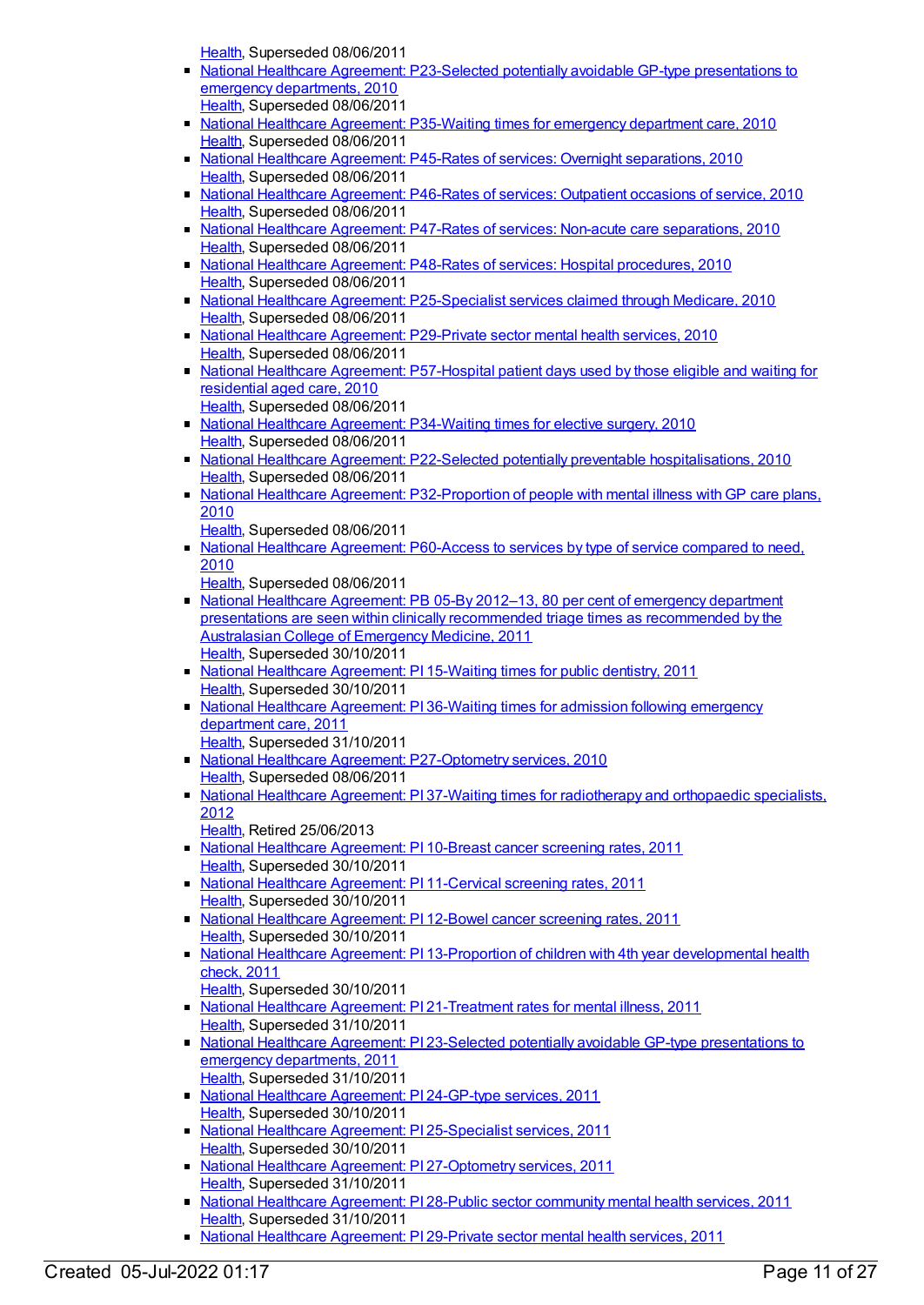[Health](https://meteor.aihw.gov.au/RegistrationAuthority/12), Superseded 30/10/2011

- National Healthcare Agreement: PI [32-Proportion](https://meteor.aihw.gov.au/content/421627) of people with mental illness with GP treatment plans, 2011
- [Health](https://meteor.aihw.gov.au/RegistrationAuthority/12), Superseded 31/10/2011
- National Healthcare [Agreement:](https://meteor.aihw.gov.au/content/421625) PI 33-Women with at least one antenatal visit in the first trimester of pregnancy, 2011
- [Health](https://meteor.aihw.gov.au/RegistrationAuthority/12), Superseded 31/10/2011
- National Healthcare [Agreement:](https://meteor.aihw.gov.au/content/421623) PI 34-Waiting times for elective surgery, 2011 [Health](https://meteor.aihw.gov.au/RegistrationAuthority/12), Superseded 31/10/2011
- National Healthcare [Agreement:](https://meteor.aihw.gov.au/content/421621) PI 35-Waiting times for emergency department care, 2011 [Health](https://meteor.aihw.gov.au/RegistrationAuthority/12), Superseded 31/10/2011
- National Healthcare Agreement: PI [43-Unplanned/unexpected](https://meteor.aihw.gov.au/content/421607) readmissions within 28 days of selected surgical admissions, 2011 [Health](https://meteor.aihw.gov.au/RegistrationAuthority/12), Superseded 31/10/2011
- National Healthcare Agreement: PI 45-Rates of services: Overnight [separations,](https://meteor.aihw.gov.au/content/421602) 2011 [Health](https://meteor.aihw.gov.au/RegistrationAuthority/12), Superseded 31/10/2011
- National Healthcare [Agreement:](https://meteor.aihw.gov.au/content/421600) PI 46-Rates of services: Outpatient occasions of service, 2011 [Health](https://meteor.aihw.gov.au/RegistrationAuthority/12), Superseded 31/10/2011
- National Healthcare Agreement: PI 47-Rates of services: Non-acute care [separations,](https://meteor.aihw.gov.au/content/421598) 2011 [Health](https://meteor.aihw.gov.au/RegistrationAuthority/12), Superseded 31/10/2011
- National Healthcare Agreement: PI 48-Rates of services: Hospital [procedures,](https://meteor.aihw.gov.au/content/421596) 2011 [Health](https://meteor.aihw.gov.au/RegistrationAuthority/12), Superseded 31/10/2011
- National Healthcare Agreement: PI [49-Residential](https://meteor.aihw.gov.au/content/421561) and community aged care services per 1,000 population aged 70+ years, 2011 [Health](https://meteor.aihw.gov.au/RegistrationAuthority/12), Superseded 31/10/2011
- National Healthcare [Agreement:](https://meteor.aihw.gov.au/content/421552) PI 53-Older people receiving aged care services, 2011 [Health](https://meteor.aihw.gov.au/RegistrationAuthority/12), Superseded 31/10/2011
- National Healthcare Agreement: PI 54-Aged care [assessments](https://meteor.aihw.gov.au/content/421550) completed, 2011 [Health](https://meteor.aihw.gov.au/RegistrationAuthority/12), Superseded 31/10/2011
- National Healthcare [Agreement:](https://meteor.aihw.gov.au/content/421548) PI 55-Younger people with disabilities using residential, CACP, and EACH aged care services, 2011 [Health](https://meteor.aihw.gov.au/RegistrationAuthority/12), Superseded 31/10/2011
- National Healthcare [Agreement:](https://meteor.aihw.gov.au/content/421544) PI 56-People aged 65 years or over receiving sub-acute services, 2011

[Health](https://meteor.aihw.gov.au/RegistrationAuthority/12), Superseded 31/10/2011

- National Healthcare Agreement: PI 22-Selected potentially preventable [hospitalisations,](https://meteor.aihw.gov.au/content/421649) 2011 [Health](https://meteor.aihw.gov.au/RegistrationAuthority/12), Superseded 31/10/2011
- National Healthcare Agreement: PI [31-Proportion](https://meteor.aihw.gov.au/content/435988) of people with asthma with a written asthma plan, 2012
	- [Health](https://meteor.aihw.gov.au/RegistrationAuthority/12), Retired 25/06/2013
- National Healthcare Agreement: PB 05-By 2012-13, 80 per cent of emergency department presentations are seen within clinically recommended triage times as [recommended](https://meteor.aihw.gov.au/content/435832) by the Australasian College of Emergency Medicine, 2012 [Health](https://meteor.aihw.gov.au/RegistrationAuthority/12), Retired 25/06/2013
- National Healthcare [Agreement:](https://meteor.aihw.gov.au/content/435849) PI 15-Waiting times for public dentistry, 2012 [Health](https://meteor.aihw.gov.au/RegistrationAuthority/12), Superseded 25/06/2013
- National Healthcare [Agreement:](https://meteor.aihw.gov.au/content/435865) PI 36-Waiting times for admission following emergency department care, 2012
	- [Health](https://meteor.aihw.gov.au/RegistrationAuthority/12), Superseded 25/06/2013
- National Healthcare [Agreement:](https://meteor.aihw.gov.au/content/435991) PI60-Access to services by type of service compared to need, 2012
- [Health](https://meteor.aihw.gov.au/RegistrationAuthority/12), Retired 25/06/2013
- National Healthcare [Agreement:](https://meteor.aihw.gov.au/content/435895) PI 56-People aged 65 years or over receiving sub-acute services, 2012
- [Health](https://meteor.aihw.gov.au/RegistrationAuthority/12), Retired 25/06/2013
- National Healthcare [Agreement:](https://meteor.aihw.gov.au/content/436893) PI 55-Younger people with disabilities using residential, CACP, and EACH aged care services, 2012 [Health](https://meteor.aihw.gov.au/RegistrationAuthority/12), Retired 25/06/2013
- National Healthcare Agreement: PI 54-Aged care [assessments](https://meteor.aihw.gov.au/content/436891) completed, 2012 [Health](https://meteor.aihw.gov.au/RegistrationAuthority/12), Retired 25/06/2013
- National Healthcare [Agreement:](https://meteor.aihw.gov.au/content/436887) PI 53-Older people receiving aged care services, 2012 [Health](https://meteor.aihw.gov.au/RegistrationAuthority/12), Retired 25/06/2013
- National Healthcare Agreement: PI [49-Residential](https://meteor.aihw.gov.au/content/436881) and community aged care services per 1,000 population aged 70+ years, 2012 [Health](https://meteor.aihw.gov.au/RegistrationAuthority/12), Superseded 25/06/2013
- National Healthcare Agreement: PI 48-Rates of services: Hospital [procedures,](https://meteor.aihw.gov.au/content/444872) 2012 [Health](https://meteor.aihw.gov.au/RegistrationAuthority/12), Retired 25/06/2013
- National Healthcare Agreement: PI 47-Rates of services: Non-acute care [separations,](https://meteor.aihw.gov.au/content/435878) 2012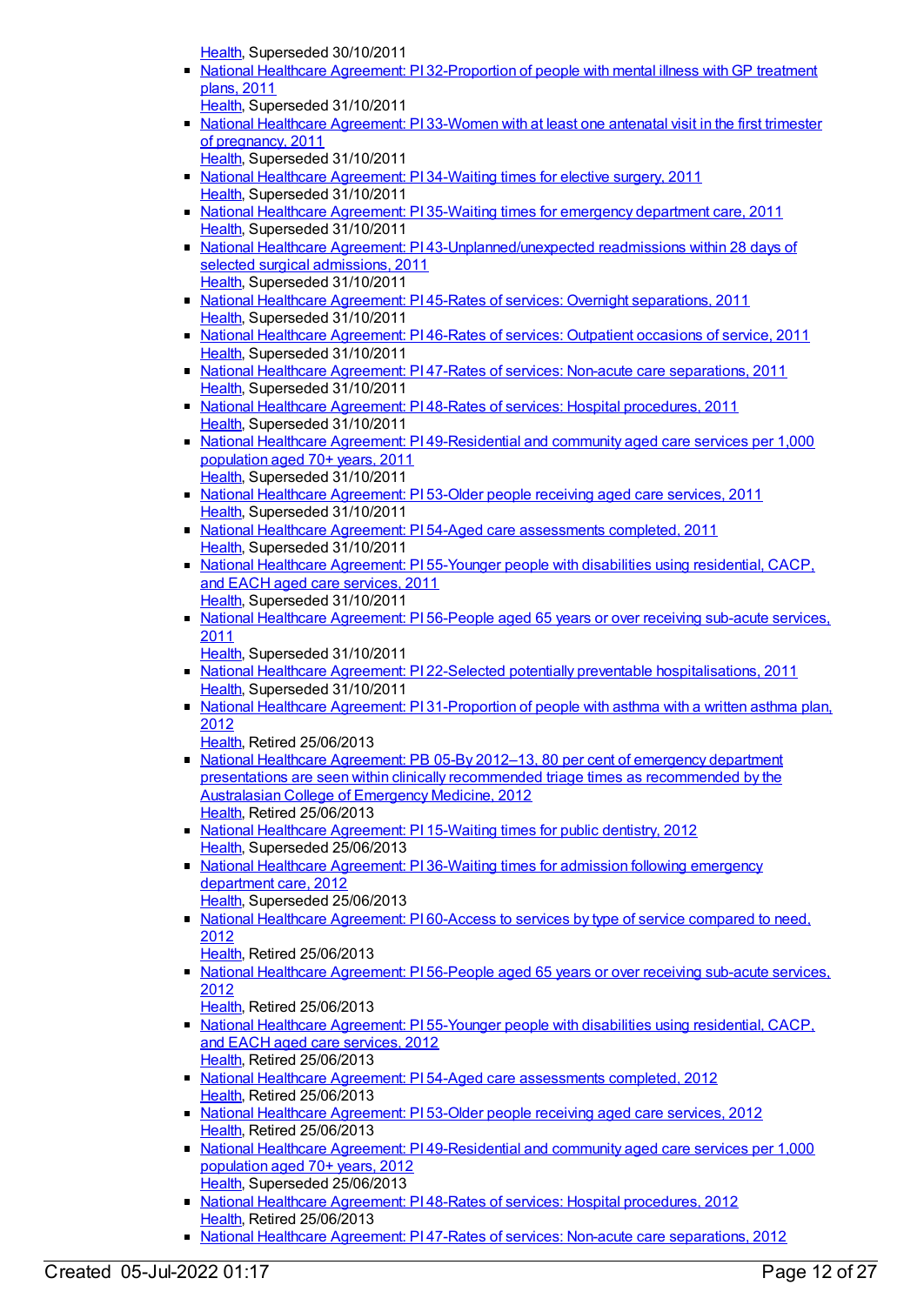[Health](https://meteor.aihw.gov.au/RegistrationAuthority/12), Retired 25/06/2013

- National Healthcare Agreement: PI [09-Immunisation](https://meteor.aihw.gov.au/content/436839) rates for vaccines in the national schedule, 2012
	- [Health](https://meteor.aihw.gov.au/RegistrationAuthority/12), Retired 25/06/2013
- National Healthcare [Agreement:](https://meteor.aihw.gov.au/content/435843) PI 10-Breast cancer screening rates, 2012 [Health](https://meteor.aihw.gov.au/RegistrationAuthority/12), Retired 25/06/2013
- National Healthcare [Agreement:](https://meteor.aihw.gov.au/content/435845) PI 11-Cervical screening rates, 2012 [Health](https://meteor.aihw.gov.au/RegistrationAuthority/12), Retired 25/06/2013
- National Healthcare [Agreement:](https://meteor.aihw.gov.au/content/435847) PI 12-Bowel cancer screening rates, 2012 [Health](https://meteor.aihw.gov.au/RegistrationAuthority/12), Retired 25/06/2013
- National Healthcare Agreement: PI 13-Proportion of children with 4th year [developmental](https://meteor.aihw.gov.au/content/441359) health check, 2012
- [Health](https://meteor.aihw.gov.au/RegistrationAuthority/12), Retired 25/06/2013
- National Healthcare [Agreement:](https://meteor.aihw.gov.au/content/436845) PI 14-Waiting times for GPs, 2012 [Health](https://meteor.aihw.gov.au/RegistrationAuthority/12), Superseded 25/06/2013
- National Healthcare [Agreement:](https://meteor.aihw.gov.au/content/436848) PI 16-People deferring access to selected healthcare due to cost, 2012
- [Health](https://meteor.aihw.gov.au/RegistrationAuthority/12), Superseded 25/06/2013
- National Healthcare Agreement: PI [21-Treatment](https://meteor.aihw.gov.au/content/441365) rates for mental illness, 2012 [Health](https://meteor.aihw.gov.au/RegistrationAuthority/12), Superseded 25/06/2013
- National Healthcare Agreement: PI 22-Selected potentially preventable [hospitalisations,](https://meteor.aihw.gov.au/content/443687) 2012 [Health](https://meteor.aihw.gov.au/RegistrationAuthority/12), Superseded 25/06/2013
- National Healthcare Agreement: PI 23-Selected potentially avoidable GP-type [presentations](https://meteor.aihw.gov.au/content/443689) to emergency departments, 2012 [Health](https://meteor.aihw.gov.au/RegistrationAuthority/12), Superseded 25/06/2013
- National Healthcare [Agreement:](https://meteor.aihw.gov.au/content/441378) PI 24-GP-type services, 2012 [Health](https://meteor.aihw.gov.au/RegistrationAuthority/12), Retired 25/06/2013
- National Healthcare Agreement: PI [25-Specialist](https://meteor.aihw.gov.au/content/441385) services, 2012 [Health](https://meteor.aihw.gov.au/RegistrationAuthority/12), Retired 25/06/2013
- National Healthcare [Agreement:](https://meteor.aihw.gov.au/content/435851) PI 26-Dental services, 2012 [Health](https://meteor.aihw.gov.au/RegistrationAuthority/12), Retired 25/06/2013
- National Healthcare Agreement: PI [27-Optometry](https://meteor.aihw.gov.au/content/441389) services, 2012 [Health](https://meteor.aihw.gov.au/RegistrationAuthority/12), Retired 25/06/2013
- National Healthcare [Agreement:](https://meteor.aihw.gov.au/content/435854) PI 28-Public sector community mental health services, 2012 [Health](https://meteor.aihw.gov.au/RegistrationAuthority/12), Retired 25/06/2013
- National Healthcare [Agreement:](https://meteor.aihw.gov.au/content/435986) PI 29-Private sector mental health services, 2012 [Health](https://meteor.aihw.gov.au/RegistrationAuthority/12), Retired 25/06/2013
- National Healthcare Agreement: PI [32-Proportion](https://meteor.aihw.gov.au/content/441393) of people with mental illness with GP treatment plans, 2012
- [Health](https://meteor.aihw.gov.au/RegistrationAuthority/12), Retired 25/06/2013
- National Healthcare [Agreement:](https://meteor.aihw.gov.au/content/435858) PI 33-Women with at least one antenatal visit in the first trimester of pregnancy, 2012 [Health](https://meteor.aihw.gov.au/RegistrationAuthority/12), Retired 25/06/2013
- National Healthcare [Agreement:](https://meteor.aihw.gov.au/content/435861) PI 34-Waiting times for elective surgery, 2012 [Health](https://meteor.aihw.gov.au/RegistrationAuthority/12), Superseded 25/06/2013
- National Healthcare [Agreement:](https://meteor.aihw.gov.au/content/435863) PI 35-Waiting times for emergency department care, 2012 [Health](https://meteor.aihw.gov.au/RegistrationAuthority/12), Superseded 25/06/2013
- National Healthcare Agreement: PI [43-Unplanned/unexpected](https://meteor.aihw.gov.au/content/443711) readmissions within 28 days of selected surgical episodes of care, 2012 [Health](https://meteor.aihw.gov.au/RegistrationAuthority/12), Superseded 25/06/2013
- National Healthcare Agreement: PI 45-Rates of services: Overnight [separations,](https://meteor.aihw.gov.au/content/435873) 2012 [Health](https://meteor.aihw.gov.au/RegistrationAuthority/12), Retired 25/06/2013
- National Healthcare [Agreement:](https://meteor.aihw.gov.au/content/435875) PI 46-Rates of services: Outpatient occasions of service, 2012 [Health](https://meteor.aihw.gov.au/RegistrationAuthority/12), Retired 25/06/2013
- National Healthcare [Agreement:](https://meteor.aihw.gov.au/content/402433) PI 16-People deferring access to GPs, medical specialists or prescribed medications due to cost, 2011 [Health](https://meteor.aihw.gov.au/RegistrationAuthority/12), Superseded 30/10/2011
- National Healthcare Agreement: PI [17-Treatment](https://meteor.aihw.gov.au/content/497236) rates for mental illness, 2013 [Health](https://meteor.aihw.gov.au/RegistrationAuthority/12), Superseded 30/04/2014
- National Healthcare Agreement: PI [21a-Waiting](https://meteor.aihw.gov.au/content/497186) times for emergency hospital care: Proportion seen on time, 2013 [Health](https://meteor.aihw.gov.au/RegistrationAuthority/12), Superseded 30/04/2014
- National Healthcare [Agreement:](https://meteor.aihw.gov.au/content/497366) PI 12-Waiting times for GPs, 2013 [Health](https://meteor.aihw.gov.au/RegistrationAuthority/12), Superseded 30/04/2014
- National Healthcare [Agreement:](https://meteor.aihw.gov.au/content/497252) PI 14-People deferring access to selected healthcare due to financial barriers, 2013 [Health](https://meteor.aihw.gov.au/RegistrationAuthority/12), Superseded 30/04/2014
- National Healthcare Agreement: PI 19-Selected potentially avoidable GP-type [presentations](https://meteor.aihw.gov.au/content/497222) to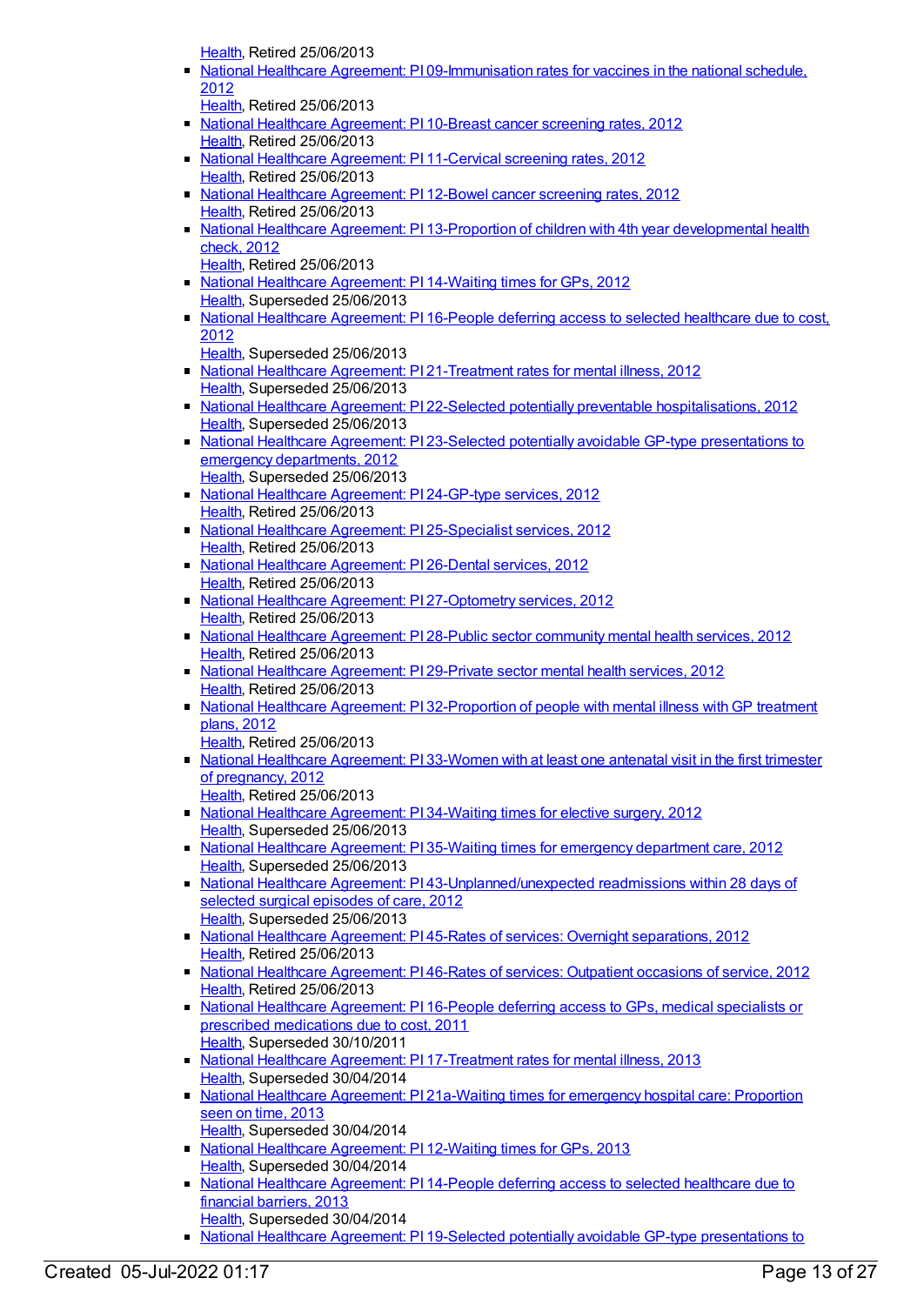emergency departments, 2013 [Health](https://meteor.aihw.gov.au/RegistrationAuthority/12), Superseded 30/04/2014

- National Healthcare Agreement: PI [23-Unplanned](https://meteor.aihw.gov.au/content/497129) hospital readmission rates, 2013 [Health](https://meteor.aihw.gov.au/RegistrationAuthority/12), Superseded 30/04/2014
- National Healthcare Agreement: PI [21b-Waiting](https://meteor.aihw.gov.au/content/497210) times for emergency hospital care: Proportion completed within four hours, 2013 [Health](https://meteor.aihw.gov.au/RegistrationAuthority/12), Superseded 30/04/2014
- National Healthcare Agreement: PI [20a-Waiting](https://meteor.aihw.gov.au/content/497219) times for elective surgery: waiting times in days, 2013
	- [Health](https://meteor.aihw.gov.au/RegistrationAuthority/12), Superseded 30/04/2014
- National Healthcare Agreement: PI [26-Residential](https://meteor.aihw.gov.au/content/497002) and community aged care places per 1,000 population aged 70+ years, 2013 [Health](https://meteor.aihw.gov.au/RegistrationAuthority/12), Superseded 30/04/2014
- National Healthcare Agreement: PI 18-Selected potentially preventable [hospitalisations,](https://meteor.aihw.gov.au/content/497224) 2013 [Health](https://meteor.aihw.gov.au/RegistrationAuthority/12), Superseded 30/04/2014
- National Healthcare [Agreement:](https://meteor.aihw.gov.au/content/497262) PI 13-Waiting times for public dentistry, 2013 [Health](https://meteor.aihw.gov.au/RegistrationAuthority/12), Superseded 30/04/2014
- National Healthcare Agreement: PI 19-Selected potentially avoidable GP-type [presentations](https://meteor.aihw.gov.au/content/517646) to emergency departments, 2014 [Health](https://meteor.aihw.gov.au/RegistrationAuthority/12), Superseded 14/01/2015
- National Healthcare Agreement: PI [21a-Waiting](https://meteor.aihw.gov.au/content/517640) times for emergency hospital care: Proportion seen on time, 2014 [Health](https://meteor.aihw.gov.au/RegistrationAuthority/12), Superseded 14/01/2015
- National Healthcare Agreement: PI [23-Unplanned](https://meteor.aihw.gov.au/content/517634) hospital readmission rates, 2014 [Health](https://meteor.aihw.gov.au/RegistrationAuthority/12), Superseded 14/01/2015
- National Healthcare Agreement: PI [26-Residential](https://meteor.aihw.gov.au/content/517628) and community aged care places per 1,000 population aged 70+ years, 2014 [Health](https://meteor.aihw.gov.au/RegistrationAuthority/12), Superseded 14/01/2015
- National Healthcare Agreement: PI [17-Treatment](https://meteor.aihw.gov.au/content/517650) rates for mental illness, 2014 [Health](https://meteor.aihw.gov.au/RegistrationAuthority/12), Superseded 14/01/2015
- National Healthcare Agreement: PI [20a-Waiting](https://meteor.aihw.gov.au/content/517644) times for elective surgery: waiting times in days, 2014
	- [Health](https://meteor.aihw.gov.au/RegistrationAuthority/12), Superseded 14/01/2015
- National Healthcare Agreement: PI [20b-Waiting](https://meteor.aihw.gov.au/content/517642) times for elective surgery: proportion seen on time, 2014
	- [Health](https://meteor.aihw.gov.au/RegistrationAuthority/12), Superseded 14/01/2015
- National Healthcare Agreement: PI [21b-Waiting](https://meteor.aihw.gov.au/content/517638) times for emergency hospital care: Proportion completed within four hours, 2014 [Health](https://meteor.aihw.gov.au/RegistrationAuthority/12), Superseded 14/01/2015
- National Healthcare Agreement: PI [23-Unplanned](https://meteor.aihw.gov.au/content/559020) hospital readmission rates, 2015 [Health](https://meteor.aihw.gov.au/RegistrationAuthority/12), Superseded 08/07/2016
- National Healthcare Agreement: PI 18-Selected potentially preventable [hospitalisations,](https://meteor.aihw.gov.au/content/517648) 2014 [Health](https://meteor.aihw.gov.au/RegistrationAuthority/12), Superseded 14/01/2015
- National Healthcare [Agreement:](https://meteor.aihw.gov.au/content/559044) PI 12-Waiting times for GPs, 2015 [Health](https://meteor.aihw.gov.au/RegistrationAuthority/12), Superseded 08/07/2016
- National Healthcare [Agreement:](https://meteor.aihw.gov.au/content/559042) PI 13-Waiting times for public dentistry, 2015 [Health](https://meteor.aihw.gov.au/RegistrationAuthority/12), Superseded 08/07/2016
- National Healthcare [Agreement:](https://meteor.aihw.gov.au/content/559040) PI 14-People deferring access to selected healthcare due to financial barriers, 2015
- [Health](https://meteor.aihw.gov.au/RegistrationAuthority/12), Superseded 08/07/2016 • National Healthcare Agreement: PI [17-Treatment](https://meteor.aihw.gov.au/content/559034) rates for mental illness, 2015 [Health](https://meteor.aihw.gov.au/RegistrationAuthority/12), Superseded 08/07/2016
- National Healthcare Agreement: PI [20a-Waiting](https://meteor.aihw.gov.au/content/559030) times for elective surgery: waiting times in days, 2015
- [Health](https://meteor.aihw.gov.au/RegistrationAuthority/12), Superseded 08/07/2016
- National Healthcare Agreement: PI [21a-Waiting](https://meteor.aihw.gov.au/content/559026) times for emergency hospital care: Proportion seen on time, 2015 [Health](https://meteor.aihw.gov.au/RegistrationAuthority/12), Superseded 08/07/2016
- National Healthcare Agreement: PI [21b-Waiting](https://meteor.aihw.gov.au/content/559024) times for emergency hospital care: Proportion completed within four hours, 2015 [Health](https://meteor.aihw.gov.au/RegistrationAuthority/12), Superseded 08/07/2016
- National Healthcare Agreement: PI [26-Residential](https://meteor.aihw.gov.au/content/559014) and community aged care places per 1,000 population aged 70+ years (and Aboriginal and Torres Strait Islander people aged 50-69 years), 2015
- [Health](https://meteor.aihw.gov.au/RegistrationAuthority/12), Superseded 08/07/2016
- National Healthcare [Agreement:](https://meteor.aihw.gov.au/content/517663) PI 12-Waiting times for GPs, 2014 [Health](https://meteor.aihw.gov.au/RegistrationAuthority/12), Superseded 14/01/2015
- National Healthcare [Agreement:](https://meteor.aihw.gov.au/content/517658) PI 13-Waiting times for public dentistry, 2014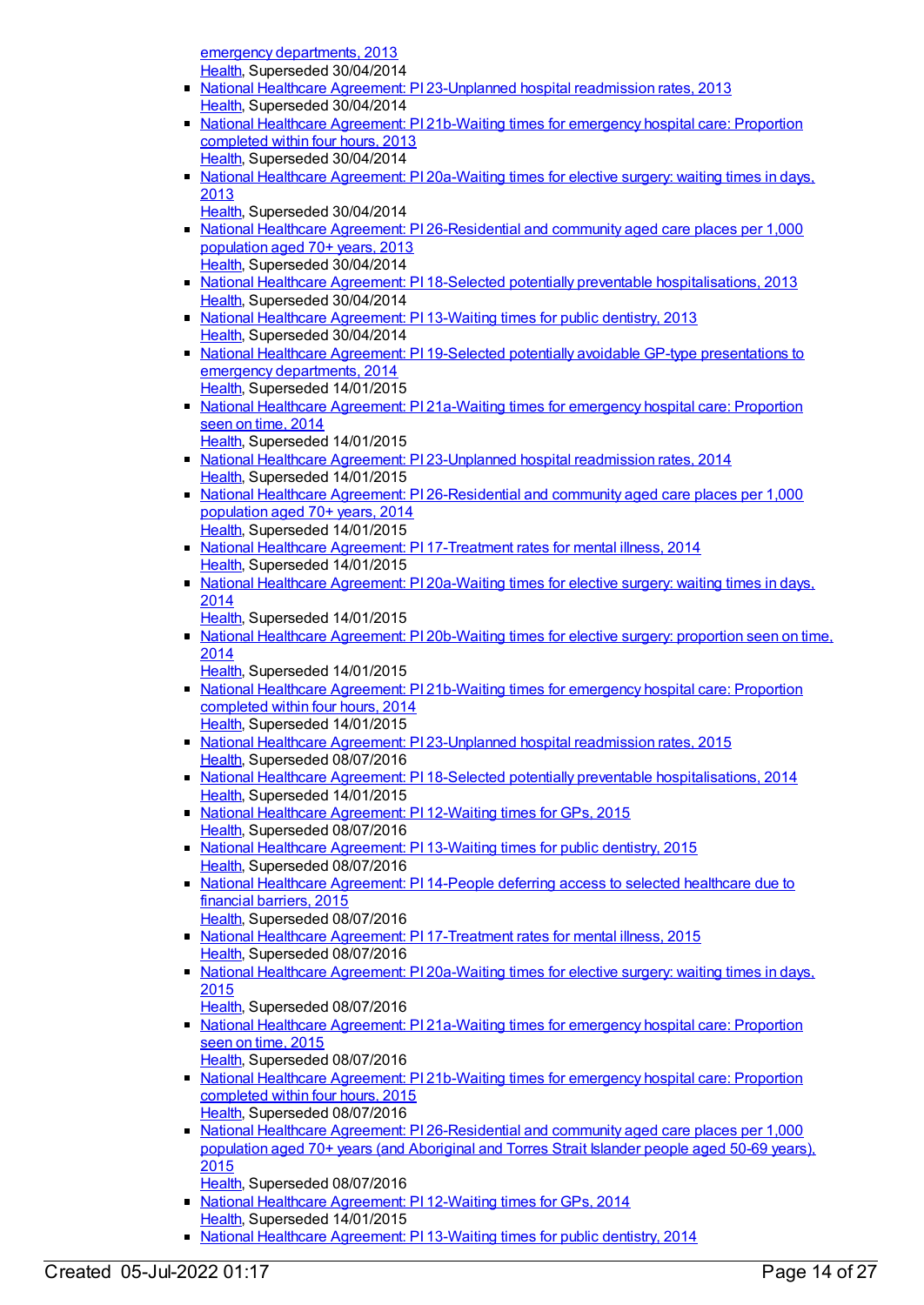[Health](https://meteor.aihw.gov.au/RegistrationAuthority/12), Superseded 14/01/2015

- National Healthcare [Agreement:](https://meteor.aihw.gov.au/content/517656) PI 14-People deferring access to selected healthcare due to financial barriers, 2014
	- [Health](https://meteor.aihw.gov.au/RegistrationAuthority/12), Superseded 14/01/2015
- National Healthcare Agreement: PI [20b-Waiting](https://meteor.aihw.gov.au/content/559028) times for elective surgery: proportion seen on time, 2015
- [Health](https://meteor.aihw.gov.au/RegistrationAuthority/12), Superseded 08/07/2016
- National Healthcare Agreement: PI 19-Selected potentially avoidable GP-type [presentations](https://meteor.aihw.gov.au/content/588731) to emergency departments, 2015 [Health](https://meteor.aihw.gov.au/RegistrationAuthority/12), Superseded 08/07/2016
- National Healthcare Agreement: PI 18-Selected potentially preventable [hospitalisations,](https://meteor.aihw.gov.au/content/559032) 2015 [Health](https://meteor.aihw.gov.au/RegistrationAuthority/12), Superseded 08/07/2016
- National Healthcare Agreement: PI [20b-Waiting](https://meteor.aihw.gov.au/content/497217) times for elective surgery: proportion seen on time, 2013
- [Health](https://meteor.aihw.gov.au/RegistrationAuthority/12), Superseded 30/04/2014
- National Healthcare [Agreement:](https://meteor.aihw.gov.au/content/402424) PI 14-Waiting times for GPs, 2011 [Health](https://meteor.aihw.gov.au/RegistrationAuthority/12), Superseded 30/10/2011
- National Healthcare [Agreement:](https://meteor.aihw.gov.au/content/421640) PI 26-Dental services, 2011 [Health](https://meteor.aihw.gov.au/RegistrationAuthority/12), Superseded 31/10/2011
- National Healthcare Agreement: PI [31-Proportion](https://meteor.aihw.gov.au/content/421629) of people with asthma with a written asthma plan, 2011
	- [Health](https://meteor.aihw.gov.au/RegistrationAuthority/12), Superseded 31/10/2011
- National Healthcare [Agreement:](https://meteor.aihw.gov.au/content/421592) PI 60-Access to services by type of service compared to need, 2011
	- [Health](https://meteor.aihw.gov.au/RegistrationAuthority/12), Superseded 31/10/2011
- National Healthcare Agreement: PI 37-Waiting times for [radiotherapy](https://meteor.aihw.gov.au/content/402443) and orthopaedic specialists, 2011
	- [Health](https://meteor.aihw.gov.au/RegistrationAuthority/12), Superseded 31/10/2011
- National Healthcare Agreement: PI [09-Immunisation](https://meteor.aihw.gov.au/content/421684) rates for vaccines in the national schedule, 2011
	- [Health](https://meteor.aihw.gov.au/RegistrationAuthority/12), Superseded 30/10/2011
- National Healthcare [Agreement:](https://meteor.aihw.gov.au/content/394906) P26-Dental services, 2010 [Health](https://meteor.aihw.gov.au/RegistrationAuthority/12), Superseded 08/06/2011
- National Healthcare Agreement: [P09-Immunisation](https://meteor.aihw.gov.au/content/394250) rates for vaccines in the national schedule, 2010
	- [Health](https://meteor.aihw.gov.au/RegistrationAuthority/12), Superseded 08/06/2011
- National Healthcare Agreement: [P11-Cervical](https://meteor.aihw.gov.au/content/394285) screening rates, 2010 [Health](https://meteor.aihw.gov.au/RegistrationAuthority/12), Superseded 08/06/2011
- National Healthcare Agreement: PI [17–Treatment](https://meteor.aihw.gov.au/content/598748) rates for mental illness, 2016 [Health](https://meteor.aihw.gov.au/RegistrationAuthority/12), Superseded 31/01/2017
- National Healthcare Agreement: PI [20b–Waiting](https://meteor.aihw.gov.au/content/598740) times for elective surgery: proportion seen on time, 2016
	- [Health](https://meteor.aihw.gov.au/RegistrationAuthority/12), Superseded 04/08/2016
- National Healthcare Agreement: PI [21b–Waiting](https://meteor.aihw.gov.au/content/598736) times for emergency hospital care: proportion of patients whose length of emergency department stay is less than or equal to four hours, 2016 [Health](https://meteor.aihw.gov.au/RegistrationAuthority/12), Superseded 04/08/2016
- National Healthcare Agreement: PI 19–Selected potentially avoidable GP-type [presentations](https://meteor.aihw.gov.au/content/598744) to emergency departments, 2016 [Health](https://meteor.aihw.gov.au/RegistrationAuthority/12), Superseded 31/01/2017
- National Healthcare Agreement: PI [26–Residential](https://meteor.aihw.gov.au/content/598726) and community aged care places per 1,000 population aged 70+ years (and Aboriginal and Torres Strait Islander people aged 50–69 years), 2016
	- [Health](https://meteor.aihw.gov.au/RegistrationAuthority/12), Superseded 31/01/2017
- National Healthcare [Agreement:](https://meteor.aihw.gov.au/content/602211) PI 13–Waiting times for public dentistry, 2016 [Health](https://meteor.aihw.gov.au/RegistrationAuthority/12), Superseded 31/01/2017
- National Healthcare [Agreement:](https://meteor.aihw.gov.au/content/598758) PI 12–Waiting times for GPs, 2016 [Health](https://meteor.aihw.gov.au/RegistrationAuthority/12), Superseded 31/01/2017
- National Healthcare [Agreement:](https://meteor.aihw.gov.au/content/598754) PI 14–People deferring access to selected healthcare due to financial barriers, 2016 [Health](https://meteor.aihw.gov.au/RegistrationAuthority/12), Superseded 31/01/2017
- National Healthcare Agreement: PI 18–Selected potentially preventable [hospitalisations,](https://meteor.aihw.gov.au/content/598746) 2016 [Health](https://meteor.aihw.gov.au/RegistrationAuthority/12), Superseded 31/01/2017
- National Healthcare Agreement: PI [20a–Waiting](https://meteor.aihw.gov.au/content/598742) times for elective surgery: waiting times in days, 2016
	- [Health](https://meteor.aihw.gov.au/RegistrationAuthority/12), Superseded 31/01/2017
- National Healthcare Agreement: PI [21a–Waiting](https://meteor.aihw.gov.au/content/598738) times for emergency hospital care: Proportion seen on time, 2016 [Health](https://meteor.aihw.gov.au/RegistrationAuthority/12), Superseded 31/01/2017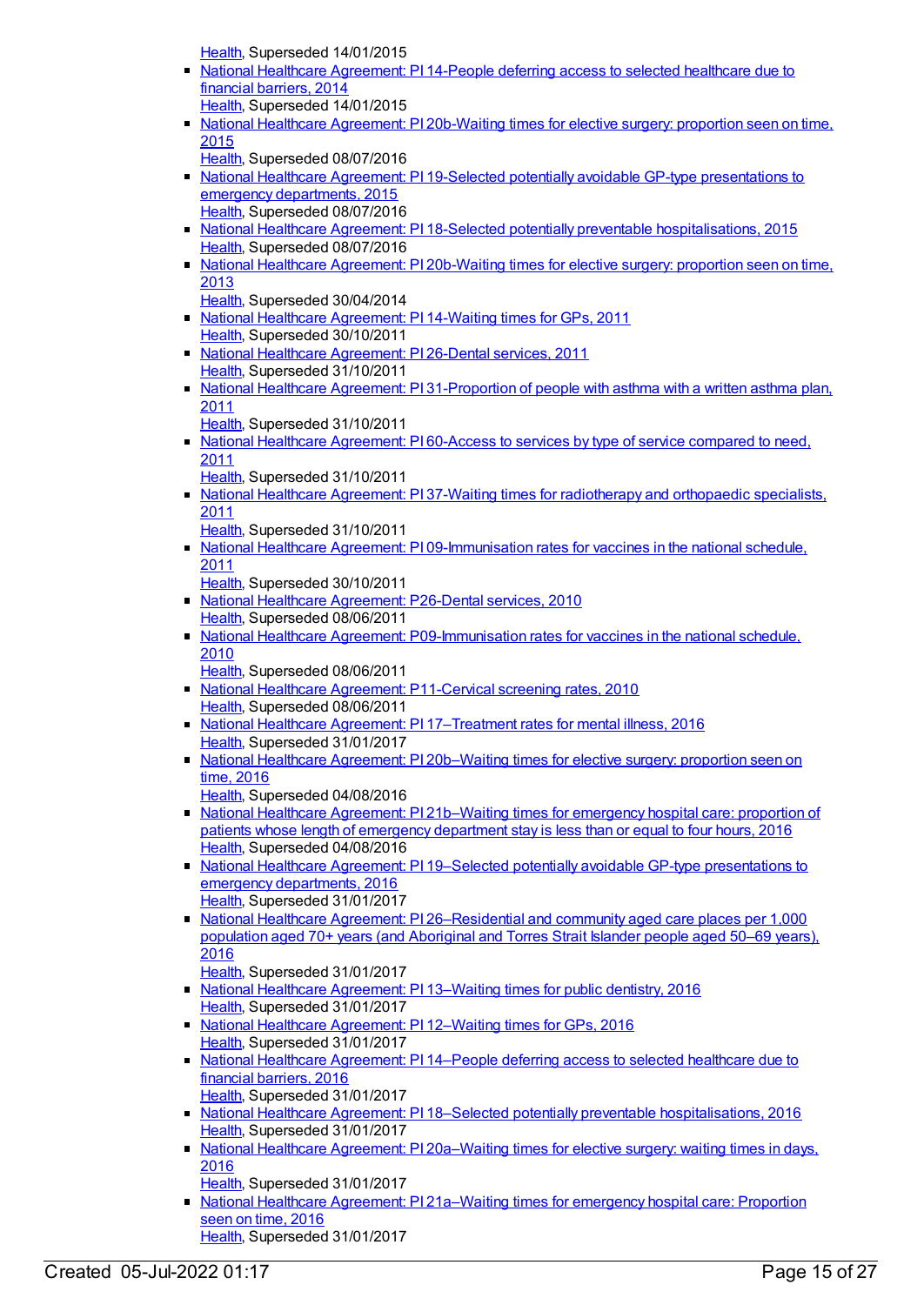- National Healthcare Agreement: PI [23–Unplanned](https://meteor.aihw.gov.au/content/598732) hospital readmission rates, 2016 [Health](https://meteor.aihw.gov.au/RegistrationAuthority/12), Superseded 31/01/2017
- National Healthcare Agreement: PI [21b–Waiting](https://meteor.aihw.gov.au/content/630045) times for emergency hospital care: proportion of patients whose length of emergency department stay is less than or equal to four hours, 2017 [Health](https://meteor.aihw.gov.au/RegistrationAuthority/12), Superseded 30/01/2018
- National Healthcare Agreement: PI 19–Selected potentially avoidable GP-type [presentations](https://meteor.aihw.gov.au/content/630030) to emergency departments, 2017 [Health](https://meteor.aihw.gov.au/RegistrationAuthority/12), Superseded 30/01/2018
- National Healthcare Agreement: PI 26-Residential and community aged care places per 1,000 population aged 70+ years (and Aboriginal and Torres Strait Islander people aged 50–69 years), 2017

[Health](https://meteor.aihw.gov.au/RegistrationAuthority/12), Superseded 30/01/2018

- National Healthcare Agreement: PI 23-Unplanned hospital readmission rates, 2017 [Health](https://meteor.aihw.gov.au/RegistrationAuthority/12), Superseded 30/01/2018
- National Healthcare [Agreement:](https://meteor.aihw.gov.au/content/630014) PI 12–Waiting times for GPs, 2017 [Health](https://meteor.aihw.gov.au/RegistrationAuthority/12), Superseded 30/01/2018
- National Healthcare [Agreement:](https://meteor.aihw.gov.au/content/630020) PI 14–People deferring access to selected healthcare due to financial barriers, 2017 [Health](https://meteor.aihw.gov.au/RegistrationAuthority/12), Superseded 30/01/2018
- National Healthcare Agreement: PI [17–Treatment](https://meteor.aihw.gov.au/content/630026) rates for mental illness, 2017 [Health](https://meteor.aihw.gov.au/RegistrationAuthority/12), Superseded 30/01/2018
- National Healthcare Agreement: PI 18–Selected potentially preventable [hospitalisations,](https://meteor.aihw.gov.au/content/630028) 2017 [Health](https://meteor.aihw.gov.au/RegistrationAuthority/12), Superseded 30/01/2018
- National Healthcare Agreement: PI [21a–Waiting](https://meteor.aihw.gov.au/content/630043) times for emergency hospital care: Proportion seen on time, 2017
- [Health](https://meteor.aihw.gov.au/RegistrationAuthority/12), Superseded 30/01/2018 ■ National Healthcare [Agreement:](https://meteor.aihw.gov.au/content/630017) PI 13–Waiting times for public dentistry, 2017 [Health](https://meteor.aihw.gov.au/RegistrationAuthority/12), Superseded 30/01/2018
- National Healthcare Agreement: PI [20a–Waiting](https://meteor.aihw.gov.au/content/630038) times for elective surgery: waiting times in days, 2017
	- [Health](https://meteor.aihw.gov.au/RegistrationAuthority/12), Superseded 30/01/2018
- National Healthcare Agreement: PI 20b-Waiting times for elective surgery: proportion seen on time, 2017
	- [Health](https://meteor.aihw.gov.au/RegistrationAuthority/12), Superseded 30/01/2018
- National Healthcare [Agreement:](https://meteor.aihw.gov.au/content/658509) PI 13–Waiting times for public dentistry, 2018 [Health](https://meteor.aihw.gov.au/RegistrationAuthority/12), Superseded 19/06/2019
- National Healthcare Agreement: PI [23–Unplanned](https://meteor.aihw.gov.au/content/658485) hospital readmission rates, 2018 [Health](https://meteor.aihw.gov.au/RegistrationAuthority/12), Superseded 19/06/2019
- National Healthcare Agreement: PI 19–Selected potentially avoidable GP-type [presentations](https://meteor.aihw.gov.au/content/658497) to emergency departments, 2018 [Health](https://meteor.aihw.gov.au/RegistrationAuthority/12), Superseded 19/06/2019
- National Healthcare Agreement: PI [21b–Waiting](https://meteor.aihw.gov.au/content/658489) times for emergency hospital care: proportion of patients whose length of emergency department stay is less than or equal to four hours, 2018 [Health](https://meteor.aihw.gov.au/RegistrationAuthority/12), Superseded 19/06/2019
- National Healthcare [Agreement:](https://meteor.aihw.gov.au/content/658511) PI 12–Waiting times for GPs, 2018 [Health](https://meteor.aihw.gov.au/RegistrationAuthority/12), Superseded 19/06/2019
- National Healthcare [Agreement:](https://meteor.aihw.gov.au/content/658507) PI 14–People deferring access to selected healthcare due to financial barriers, 2018
- [Health](https://meteor.aihw.gov.au/RegistrationAuthority/12), Superseded 19/06/2019 ■ National Healthcare Agreement: PI [17–Treatment](https://meteor.aihw.gov.au/content/658501) rates for mental illness, 2018 [Health](https://meteor.aihw.gov.au/RegistrationAuthority/12), Superseded 19/06/2019
- National Healthcare Agreement: PI [20a–Waiting](https://meteor.aihw.gov.au/content/658495) times for elective surgery: waiting times in days, 2018
	- [Health](https://meteor.aihw.gov.au/RegistrationAuthority/12), Superseded 19/06/2019
- National Healthcare Agreement: PI [20b–Waiting](https://meteor.aihw.gov.au/content/658493) times for elective surgery: proportion seen on time, 2018
	- [Health](https://meteor.aihw.gov.au/RegistrationAuthority/12), Superseded 19/06/2019
- National Healthcare Agreement: PI [21a–Waiting](https://meteor.aihw.gov.au/content/658491) times for emergency hospital care: Proportion seen on time, 2018 [Health](https://meteor.aihw.gov.au/RegistrationAuthority/12), Superseded 19/06/2019
- National Healthcare Agreement: PI [26–Residential](https://meteor.aihw.gov.au/content/658479) and community aged care places per 1,000 population aged 70+ years (and Aboriginal and Torres Strait Islander people aged 50–69 years), 2018 [Health](https://meteor.aihw.gov.au/RegistrationAuthority/12), Superseded 19/06/2019
- National Healthcare Agreement: PI 18–Selected potentially preventable [hospitalisations,](https://meteor.aihw.gov.au/content/658499) 2018 [Health](https://meteor.aihw.gov.au/RegistrationAuthority/12), Superseded 19/06/2019
- National Healthcare [Agreement:](https://meteor.aihw.gov.au/content/698914) PI 13–Waiting times for public dentistry, 2019 [Health](https://meteor.aihw.gov.au/RegistrationAuthority/12), Superseded 13/03/2020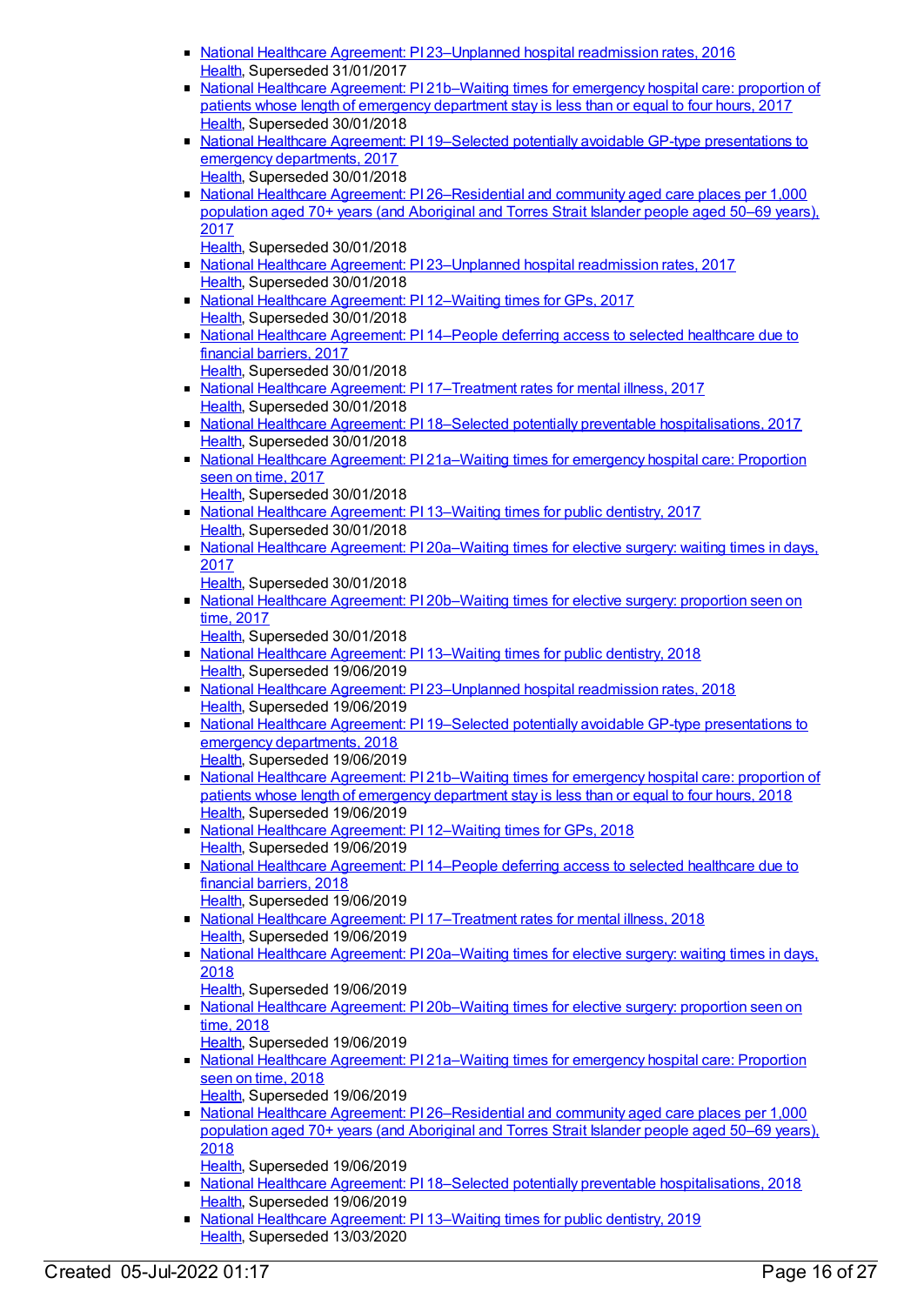- National Healthcare Agreement: PI 19–Selected potentially avoidable GP-type [presentations](https://meteor.aihw.gov.au/content/698902) to emergency departments, 2019 [Health](https://meteor.aihw.gov.au/RegistrationAuthority/12), Superseded 13/03/2020
- National Healthcare Agreement: PI [21a–Waiting](https://meteor.aihw.gov.au/content/698898) times for emergency hospital care: Proportion seen on time, 2019
	- [Health](https://meteor.aihw.gov.au/RegistrationAuthority/12), Superseded 13/03/2020
- National Healthcare Agreement: PI [23–Unplanned](https://meteor.aihw.gov.au/content/698890) hospital readmission rates, 2019 [Health](https://meteor.aihw.gov.au/RegistrationAuthority/12), Superseded 13/03/2020
- National Healthcare [Agreement:](https://meteor.aihw.gov.au/content/698916) PI 12–Waiting times for GPs, 2019 [Health](https://meteor.aihw.gov.au/RegistrationAuthority/12), Superseded 13/03/2020
- National Healthcare Agreement: PI [21b–Waiting](https://meteor.aihw.gov.au/content/698895) times for emergency hospital care: proportion of patients whose length of emergency department stay is less than or equal to four hours, 2019 [Health](https://meteor.aihw.gov.au/RegistrationAuthority/12), Superseded 13/03/2020
- National Healthcare Agreement: PI [26–Residential](https://meteor.aihw.gov.au/content/698884) and community aged care places per 1,000 population aged 70+ years (and Aboriginal and Torres Strait Islander people aged 50–69 years), 2019
	- [Health](https://meteor.aihw.gov.au/RegistrationAuthority/12), Superseded 13/03/2020
- National Healthcare Agreement: PI 18–Selected potentially preventable [hospitalisations,](https://meteor.aihw.gov.au/content/698904) 2019 [Health](https://meteor.aihw.gov.au/RegistrationAuthority/12), Superseded 13/03/2020
- National Healthcare Agreement: PI [20a–Waiting](https://meteor.aihw.gov.au/content/698999) times for elective surgery: waiting times in days, 2019
	- [Health](https://meteor.aihw.gov.au/RegistrationAuthority/12), Superseded 13/03/2020
- National Healthcare Agreement: PI [17–Treatment](https://meteor.aihw.gov.au/content/698906) rates for mental illness, 2019 [Health](https://meteor.aihw.gov.au/RegistrationAuthority/12), Superseded 13/03/2020
- National Healthcare Agreement: PI [20b–Waiting](https://meteor.aihw.gov.au/content/698900) times for elective surgery: proportion seen on time, 2019
	- [Health](https://meteor.aihw.gov.au/RegistrationAuthority/12), Superseded 13/03/2020
- National Healthcare [Agreement:](https://meteor.aihw.gov.au/content/698912) PI 14–People deferring access to selected healthcare due to financial barriers, 2019
- [Health](https://meteor.aihw.gov.au/RegistrationAuthority/12), Superseded 13/03/2020
- National Healthcare [Agreement:](https://meteor.aihw.gov.au/content/716458) PI 14–People deferring access to selected healthcare due to financial barriers, 2020
	- [Health](https://meteor.aihw.gov.au/RegistrationAuthority/12), Standard 13/03/2020
- National Healthcare Agreement: PI [20a–Waiting](https://meteor.aihw.gov.au/content/716570) times for elective surgery: waiting times in days, 2020
	- [Health](https://meteor.aihw.gov.au/RegistrationAuthority/12), Standard 13/03/2020
- National Healthcare [Agreement:](https://meteor.aihw.gov.au/content/716400) PI 12–Waiting times for GPs, 2020 [Health](https://meteor.aihw.gov.au/RegistrationAuthority/12), Standard 13/03/2020
- National Healthcare Agreement: PI [26–Residential](https://meteor.aihw.gov.au/content/716840) and community aged care places per 1,000 population aged 70+ years (and Aboriginal and Torres Strait Islander people aged 50–69 years), 2020
	- [Health](https://meteor.aihw.gov.au/RegistrationAuthority/12), Standard 13/03/2020
- National Healthcare Agreement: PI [23–Unplanned](https://meteor.aihw.gov.au/content/716786) hospital readmission rates, 2020 [Health](https://meteor.aihw.gov.au/RegistrationAuthority/12), Standard 13/03/2020
- National Healthcare Agreement: PI [17–Treatment](https://meteor.aihw.gov.au/content/716505) rates for mental illness, 2020 [Health](https://meteor.aihw.gov.au/RegistrationAuthority/12), Standard 13/03/2020
- National Healthcare Agreement: PI [21b–Waiting](https://meteor.aihw.gov.au/content/716695) times for emergency hospital care: proportion of patients whose length of emergency department stay is less than or equal to four hours, 2020 [Health](https://meteor.aihw.gov.au/RegistrationAuthority/12), Standard 13/03/2020
- National Healthcare Agreement: PI [21a–Waiting](https://meteor.aihw.gov.au/content/716686) times for emergency hospital care: proportion seen on time, 2020
- [Health](https://meteor.aihw.gov.au/RegistrationAuthority/12), Standard 13/03/2020 ■ National Healthcare Agreement: PI 19–Selected potentially avoidable GP-type [presentations](https://meteor.aihw.gov.au/content/716537) to emergency departments, 2020 [Health](https://meteor.aihw.gov.au/RegistrationAuthority/12), Standard 13/03/2020
- National Healthcare Agreement: PI 18–Selected potentially preventable [hospitalisations,](https://meteor.aihw.gov.au/content/716530) 2020 [Health](https://meteor.aihw.gov.au/RegistrationAuthority/12), Standard 13/03/2020
- National Healthcare Agreement: PI [26–Residential](https://meteor.aihw.gov.au/content/725771) and community aged care places per 1,000 population aged 70+ years (and Aboriginal and Torres Strait Islander people aged 50–69 years), 2021
- [Health](https://meteor.aihw.gov.au/RegistrationAuthority/12), Standard 19/11/2020
- National Healthcare Agreement: PI [20b–Waiting](https://meteor.aihw.gov.au/content/716575) times for elective surgery: proportion seen on time, 2020 [Health](https://meteor.aihw.gov.au/RegistrationAuthority/12), Standard 13/03/2020
- National Healthcare [Agreement:](https://meteor.aihw.gov.au/content/716453) PI 13–Waiting times for public dentistry, 2020 [Health](https://meteor.aihw.gov.au/RegistrationAuthority/12), Standard 13/03/2020
- National Healthcare [Agreement:](https://meteor.aihw.gov.au/content/725801) PI 14-People deferring access to selected healthcare due to financial barriers, 2021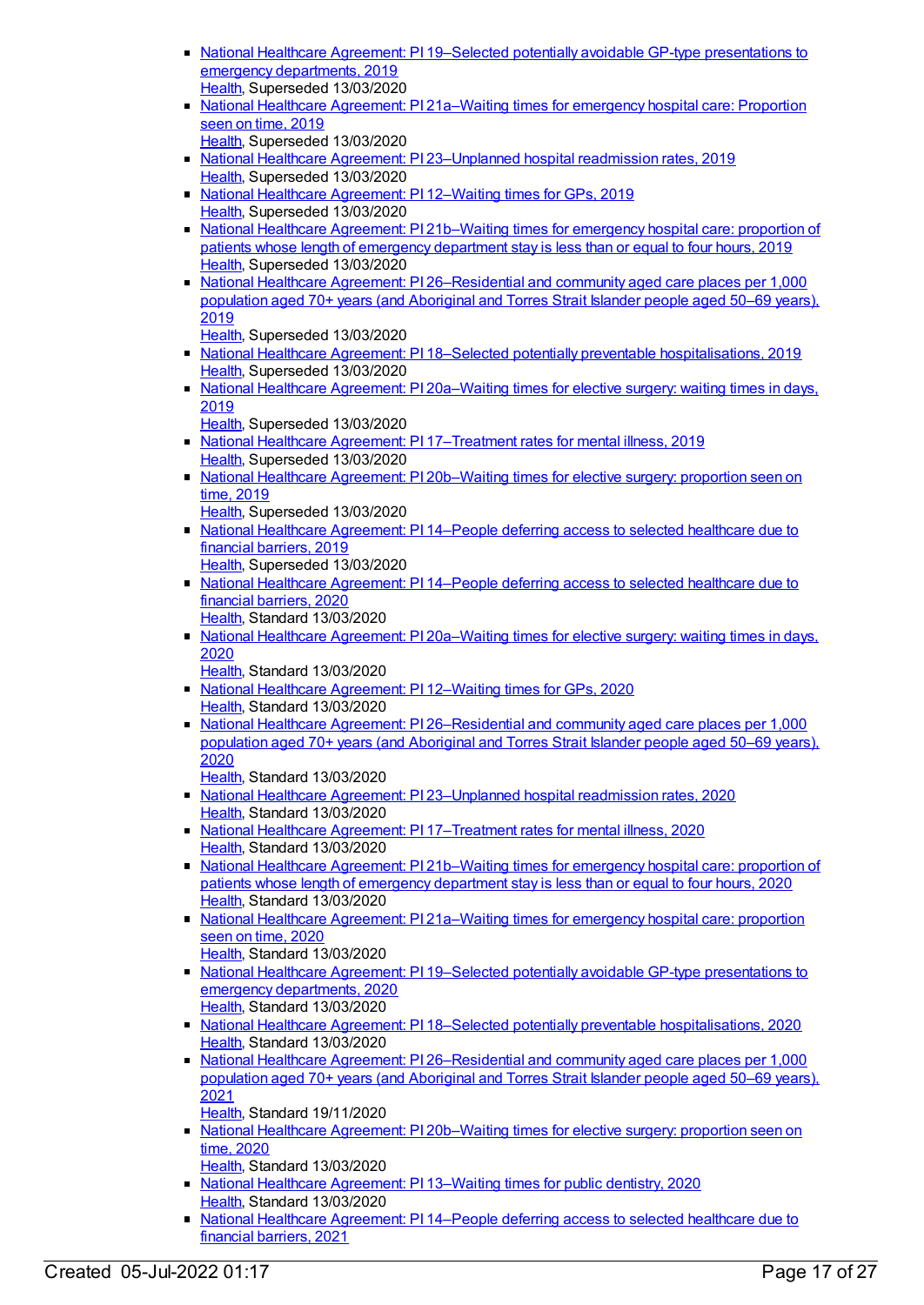[Health](https://meteor.aihw.gov.au/RegistrationAuthority/12), Standard 03/07/2020

- National Healthcare [Agreement:](https://meteor.aihw.gov.au/content/725805) PI 12–Waiting times for GPs, 2021 [Health](https://meteor.aihw.gov.au/RegistrationAuthority/12), Standard 03/07/2020
- National Healthcare Agreement: PI [21a–Waiting](https://meteor.aihw.gov.au/content/725785) times for emergency hospital care: proportion seen on time, 2021 [Health](https://meteor.aihw.gov.au/RegistrationAuthority/12), Standard 16/09/2020
- National Healthcare Agreement: PI [21b–Waiting](https://meteor.aihw.gov.au/content/725783) times for emergency hospital care: proportion of patients whose length of emergency department stay is less than or equal to four hours, 2021 [Health](https://meteor.aihw.gov.au/RegistrationAuthority/12), Standard 16/09/2020
- National Healthcare [Agreement:](https://meteor.aihw.gov.au/content/725803) PI 13–Waiting times for public dentistry, 2021 [Health](https://meteor.aihw.gov.au/RegistrationAuthority/12), Standard 16/09/2020
- National Healthcare Agreement: PI [17–Treatment](https://meteor.aihw.gov.au/content/725795) rates for mental illness, 2021 [Health](https://meteor.aihw.gov.au/RegistrationAuthority/12), Standard 16/09/2020
- National Healthcare Agreement: PI 20b-Waiting times for elective surgery: proportion seen on time, 2021
	- [Health](https://meteor.aihw.gov.au/RegistrationAuthority/12), Standard 16/09/2020
- National Healthcare Agreement: PI 19–Selected potentially avoidable GP-type [presentations](https://meteor.aihw.gov.au/content/725791) to emergency departments, 2021 [Health](https://meteor.aihw.gov.au/RegistrationAuthority/12), Standard 16/09/2020
- National Healthcare Agreement: PI [20a–Waiting](https://meteor.aihw.gov.au/content/725789) times for elective surgery: waiting times in days, 2021

[Health](https://meteor.aihw.gov.au/RegistrationAuthority/12), Standard 16/09/2020

- National Healthcare Agreement: PI 18–Selected potentially preventable [hospitalisations,](https://meteor.aihw.gov.au/content/725793) 2021 [Health](https://meteor.aihw.gov.au/RegistrationAuthority/12), Standard 16/09/2020
- National Healthcare Agreement: PI [23–Unplanned](https://meteor.aihw.gov.au/content/725779) hospital readmission rates, 2021 [Health](https://meteor.aihw.gov.au/RegistrationAuthority/12), Standard 19/11/2020
- National Healthcare Agreement: PI [26–Residential](https://meteor.aihw.gov.au/content/740826) and community aged care places per 1,000 population aged 70+ years (and Aboriginal and Torres Strait Islander people aged 50–69 years), 2022
	- [Health](https://meteor.aihw.gov.au/RegistrationAuthority/12), Standard 24/09/2021
- National Healthcare Agreement: PI [17–Treatment](https://meteor.aihw.gov.au/content/740862) rates for mental illness, 2022 [Health](https://meteor.aihw.gov.au/RegistrationAuthority/12), Standard 24/09/2021
- National Healthcare [Agreement:](https://meteor.aihw.gov.au/content/740870) PI 13–Waiting times for public dentistry, 2022 [Health](https://meteor.aihw.gov.au/RegistrationAuthority/12), Standard 24/09/2021
- National Healthcare [Agreement:](https://meteor.aihw.gov.au/content/740868) PI 14–People deferring access to selected healthcare due to financial barriers, 2022
	- [Health](https://meteor.aihw.gov.au/RegistrationAuthority/12), Standard 24/09/2021
- National Healthcare Agreement: PI [20b–Waiting](https://meteor.aihw.gov.au/content/740843) times for elective surgery: proportion seen on time, 2022

[Health](https://meteor.aihw.gov.au/RegistrationAuthority/12), Standard 24/09/2021

- National Healthcare Agreement: PI [21a–Waiting](https://meteor.aihw.gov.au/content/740840) times for emergency hospital care: proportion seen on time, 2022 [Health](https://meteor.aihw.gov.au/RegistrationAuthority/12), Standard 24/09/2021
- National Healthcare Agreement: PI [21b–Waiting](https://meteor.aihw.gov.au/content/740838) times for emergency hospital care: proportion of patients whose length of emergency department stay is less than or equal to four hours, 2022 [Health](https://meteor.aihw.gov.au/RegistrationAuthority/12), Standard 24/09/2021
- National Healthcare Agreement: PI [23–Unplanned](https://meteor.aihw.gov.au/content/742756) hospital readmission rates, 2022 [Health](https://meteor.aihw.gov.au/RegistrationAuthority/12), Standard 24/09/2021
- National Healthcare [Agreement:](https://meteor.aihw.gov.au/content/740872) PI 12–Waiting times for GPs, 2022 [Health](https://meteor.aihw.gov.au/RegistrationAuthority/12), Standard 24/09/2021
- National Healthcare Agreement: PI 18–Selected potentially preventable [hospitalisations,](https://meteor.aihw.gov.au/content/740851) 2022 [Health](https://meteor.aihw.gov.au/RegistrationAuthority/12), Standard 24/09/2021
- National Healthcare Agreement: PI 19–Selected potentially avoidable GP-type [presentations](https://meteor.aihw.gov.au/content/740847) to emergency departments, 2022 [Health](https://meteor.aihw.gov.au/RegistrationAuthority/12), Standard 24/09/2021
- National Healthcare Agreement: PI [20a–Waiting](https://meteor.aihw.gov.au/content/740845) times for elective surgery: waiting times in days, 2022

[Health](https://meteor.aihw.gov.au/RegistrationAuthority/12), Standard 24/09/2021

# **[Continuity](https://meteor.aihw.gov.au/content/392588) of Care**

Ability to provide uninterrupted, coordinated care or service across programs, practitioners, organisations and levels over time.

# **[Effectiveness](https://meteor.aihw.gov.au/content/392587)**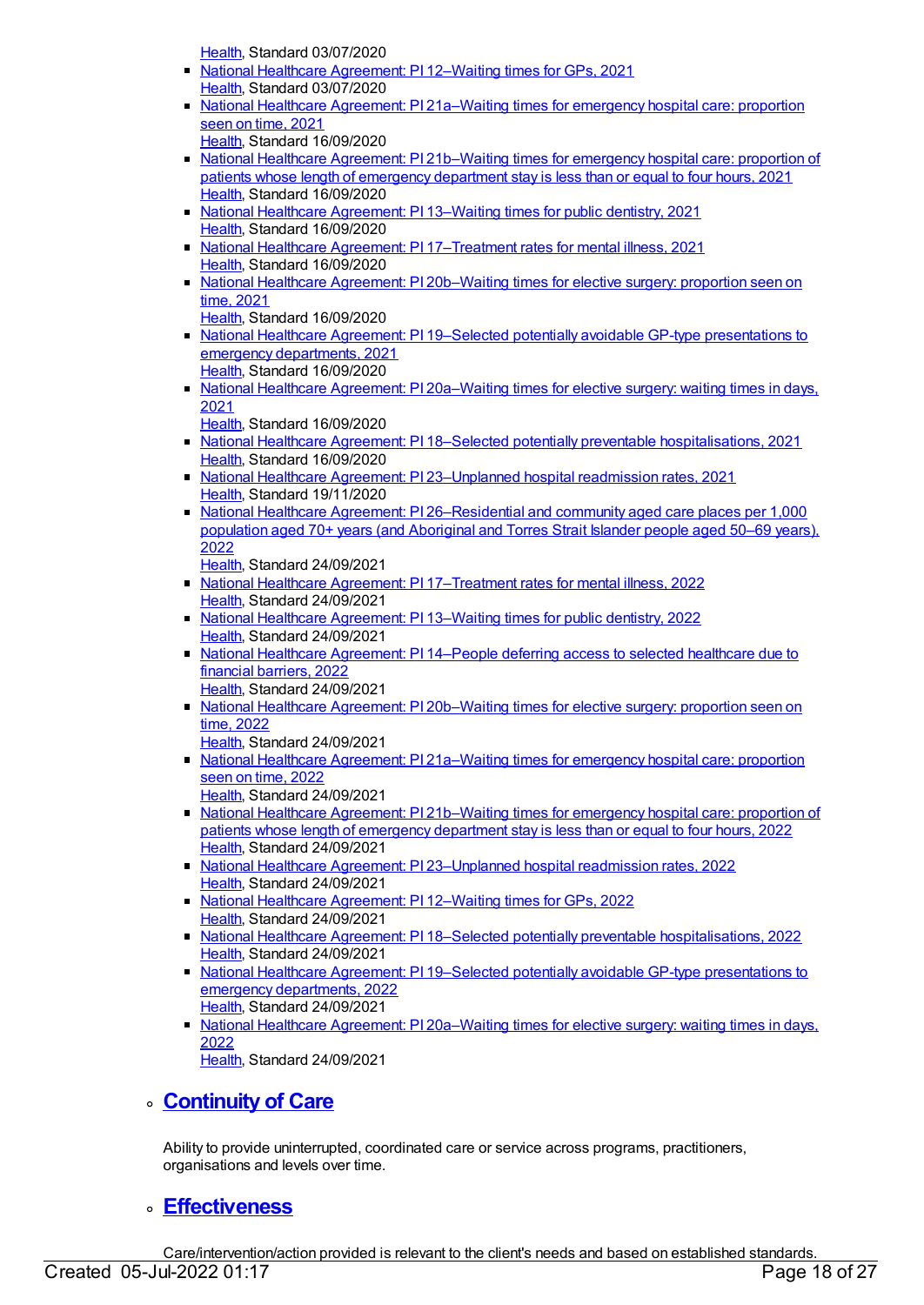- National Healthcare Agreement: [P67-Capital](https://meteor.aihw.gov.au/content/395147) expenditure on health and aged care facilities as a proportion of capital consumption expenditure on health and aged care facilities, 2010 [Health](https://meteor.aihw.gov.au/RegistrationAuthority/12), Superseded 08/06/2011
- National Healthcare Agreement: [P68-Proportion](https://meteor.aihw.gov.au/content/395152) of health expenditure spent on health research and development, 2010
- [Health](https://meteor.aihw.gov.au/RegistrationAuthority/12), Superseded 08/06/2011 National Healthcare Agreement: [P44-Survival](https://meteor.aihw.gov.au/content/395085) of people diagnosed with cancer, 2010 [Health](https://meteor.aihw.gov.au/RegistrationAuthority/12), Superseded 08/06/2011
- National Healthcare Agreement: P55-Younger people with disabilities using residential, CACP, EACH and [EACH-Dementia](https://meteor.aihw.gov.au/content/400216) aged care services, 2010 [Health](https://meteor.aihw.gov.au/RegistrationAuthority/12), Superseded 08/06/2011
- National Healthcare Agreement: [P42-Intentional](https://meteor.aihw.gov.au/content/395079) self-harm in hospitals, 2010 [Health](https://meteor.aihw.gov.au/RegistrationAuthority/12), Superseded 08/06/2011
- National Healthcare Agreement: [P30-Proportion](https://meteor.aihw.gov.au/content/394962) of people with diabetes who have a GP annual cycle of care, 2010
	- [Health](https://meteor.aihw.gov.au/RegistrationAuthority/12), Superseded 08/06/2011
- **National Healthcare Agreement: P18-Life [expectancy,](https://meteor.aihw.gov.au/content/394445) 2010** [Health](https://meteor.aihw.gov.au/RegistrationAuthority/12), Superseded 08/06/2011
- National Healthcare Agreement: [P43-Unplanned/unexpected](https://meteor.aihw.gov.au/content/395081) readmissions within 28 days of selected surgical admissions, 2010 [Health](https://meteor.aihw.gov.au/RegistrationAuthority/12), Superseded 08/06/2011
- National Healthcare Agreement: [P17-Proportion](https://meteor.aihw.gov.au/content/394441) of diabetics with HbA1c below 7%, 2010 [Health](https://meteor.aihw.gov.au/RegistrationAuthority/12), Superseded 08/06/2011
- National Healthcare Agreement: P19-Infant/voung child mortality rate, 2010 [Health](https://meteor.aihw.gov.au/RegistrationAuthority/12), Superseded 08/06/2011
- National Healthcare Agreement: P22-Selected potentially preventable [hospitalisations,](https://meteor.aihw.gov.au/content/394719) 2010 [Health](https://meteor.aihw.gov.au/RegistrationAuthority/12), Superseded 08/06/2011
- National Healthcare Agreement: [P32-Proportion](https://meteor.aihw.gov.au/content/394996) of people with mental illness with GP care plans, 2010
	- [Health](https://meteor.aihw.gov.au/RegistrationAuthority/12), Superseded 08/06/2011
- National Healthcare Agreement: [P60-Access](https://meteor.aihw.gov.au/content/395101) to services by type of service compared to need, 2010
	- [Health](https://meteor.aihw.gov.au/RegistrationAuthority/12), Superseded 08/06/2011
- National Healthcare Agreement: PI [17-Proportion](https://meteor.aihw.gov.au/content/402420) of people with diabetes with HbA1c below 7%, 2011
	- [Health](https://meteor.aihw.gov.au/RegistrationAuthority/12), Superseded 30/10/2011
- National Healthcare [Agreement:](https://meteor.aihw.gov.au/content/402439) PI 36-Waiting times for admission following emergency department care, 2011 [Health](https://meteor.aihw.gov.au/RegistrationAuthority/12), Superseded 31/10/2011
- National Healthcare Agreement: [P64a-Indigenous](https://meteor.aihw.gov.au/content/395129) Australians in the health workforce, 2010 [Health](https://meteor.aihw.gov.au/RegistrationAuthority/12), Superseded 08/06/2011
- [Indigenous](https://meteor.aihw.gov.au/RegistrationAuthority/6), Superseded 08/06/2011 • National Healthcare Agreement: [P64b-Indigenous](https://meteor.aihw.gov.au/content/395132) Australians in the health workforce, 2010 [Health](https://meteor.aihw.gov.au/RegistrationAuthority/12), Superseded 08/06/2011
- National Healthcare Agreement: PI [17-Proportion](https://meteor.aihw.gov.au/content/435982) of people with diabetes with HbA1c below 7%, 2012
	- [Health](https://meteor.aihw.gov.au/RegistrationAuthority/12), Superseded 25/06/2013
- National Healthcare Agreement: PI 18-Life [expectancy,](https://meteor.aihw.gov.au/content/421657) 2011 [Health](https://meteor.aihw.gov.au/RegistrationAuthority/12), Superseded 30/10/2011
- National Healthcare [Agreement:](https://meteor.aihw.gov.au/content/421655) PI 19-Infant and young child mortality rate, 2011 [Health](https://meteor.aihw.gov.au/RegistrationAuthority/12), Superseded 30/10/2011
- National Healthcare Agreement: PI [30-Proportion](https://meteor.aihw.gov.au/content/421631) of people with diabetes with a GP annual cycle of care, 2011
	- [Health](https://meteor.aihw.gov.au/RegistrationAuthority/12), Superseded 31/10/2011
- National Healthcare Agreement: PI [32-Proportion](https://meteor.aihw.gov.au/content/421627) of people with mental illness with GP treatment plans, 2011
- [Health](https://meteor.aihw.gov.au/RegistrationAuthority/12), Superseded 31/10/2011
- National Healthcare Agreement: PI [42-Intentional](https://meteor.aihw.gov.au/content/421609) self-harm in hospitals, 2011 [Health](https://meteor.aihw.gov.au/RegistrationAuthority/12), Superseded 31/10/2011
- National Healthcare Agreement: PI [43-Unplanned/unexpected](https://meteor.aihw.gov.au/content/421607) readmissions within 28 days of selected surgical admissions, 2011 [Health](https://meteor.aihw.gov.au/RegistrationAuthority/12), Superseded 31/10/2011
- National Healthcare [Agreement:](https://meteor.aihw.gov.au/content/421548) PI 55-Younger people with disabilities using residential, CACP, and EACH aged care services, 2011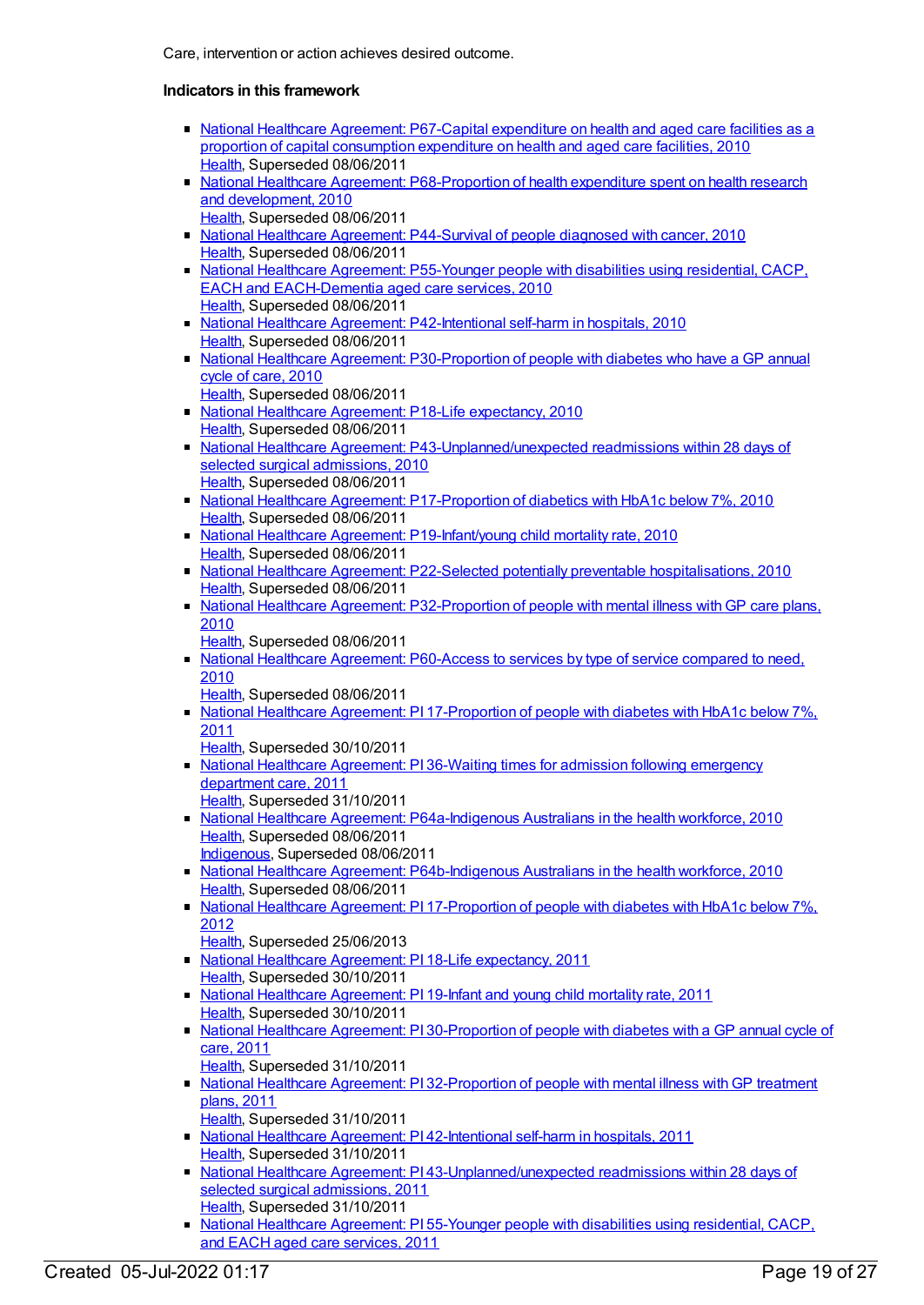[Health](https://meteor.aihw.gov.au/RegistrationAuthority/12), Superseded 31/10/2011

- National Healthcare Agreement: PI [68-Proportion](https://meteor.aihw.gov.au/content/421567) of health expenditure spent on health research and development, 2011
- [Health](https://meteor.aihw.gov.au/RegistrationAuthority/12), Superseded 31/10/2011
- National Healthcare [Agreement:](https://meteor.aihw.gov.au/content/421570) PI 67-Capital expenditure on health and aged care facilities as a proportion of capital consumption expenditure on health and aged care facilities, 2011 [Health](https://meteor.aihw.gov.au/RegistrationAuthority/12), Superseded 31/10/2011
- National Healthcare Agreement: PI 22-Selected potentially preventable [hospitalisations,](https://meteor.aihw.gov.au/content/421649) 2011 [Health](https://meteor.aihw.gov.au/RegistrationAuthority/12), Superseded 31/10/2011
- National Healthcare [Agreement:](https://meteor.aihw.gov.au/content/435865) PI 36-Waiting times for admission following emergency department care, 2012 [Health](https://meteor.aihw.gov.au/RegistrationAuthority/12), Superseded 25/06/2013
- National Healthcare [Agreement:](https://meteor.aihw.gov.au/content/435991) PI60-Access to services by type of service compared to need, 2012
- [Health](https://meteor.aihw.gov.au/RegistrationAuthority/12), Retired 25/06/2013
- National Healthcare Agreement: PI [64b-Indigenous](https://meteor.aihw.gov.au/content/435906) Australians in the health workforce, 2012 [Health](https://meteor.aihw.gov.au/RegistrationAuthority/12), Retired 25/06/2013 [Indigenous](https://meteor.aihw.gov.au/RegistrationAuthority/6), Standard 11/09/2012
- National Healthcare Agreement: PI [68-Proportion](https://meteor.aihw.gov.au/content/436962) of recurrent health expenditure spent on health research and development, 2012 [Health](https://meteor.aihw.gov.au/RegistrationAuthority/12), Retired 25/06/2013
- National Healthcare Agreement: PI 67-Capital expenditure on health and aged care facilities as a proportion of capital [consumption](https://meteor.aihw.gov.au/content/436861) expenditure on health and aged care facilities, 2012 [Health](https://meteor.aihw.gov.au/RegistrationAuthority/12), Retired 25/06/2013
- National Healthcare Agreement: PI [64a-Indigenous](https://meteor.aihw.gov.au/content/435914) Australians in the health workforce, 2012 [Health](https://meteor.aihw.gov.au/RegistrationAuthority/12), Retired 25/06/2013
- [Indigenous](https://meteor.aihw.gov.au/RegistrationAuthority/6), Standard 11/09/2012 • National Healthcare [Agreement:](https://meteor.aihw.gov.au/content/436893) PI 55-Younger people with disabilities using residential, CACP, and EACH aged care services, 2012 [Health](https://meteor.aihw.gov.au/RegistrationAuthority/12), Retired 25/06/2013
- National Healthcare Agreement: PI [09-Immunisation](https://meteor.aihw.gov.au/content/436839) rates for vaccines in the national schedule, 2012
	- [Health](https://meteor.aihw.gov.au/RegistrationAuthority/12), Retired 25/06/2013
- National Healthcare Agreement: PI 18-Life [expectancy,](https://meteor.aihw.gov.au/content/443680) 2012 [Health](https://meteor.aihw.gov.au/RegistrationAuthority/12), Superseded 25/06/2013
- National Healthcare [Agreement:](https://meteor.aihw.gov.au/content/443683) PI 19-Infant and young child mortality rate, 2012 [Health](https://meteor.aihw.gov.au/RegistrationAuthority/12), Superseded 25/06/2013
- National Healthcare Agreement: PI 22-Selected potentially preventable [hospitalisations,](https://meteor.aihw.gov.au/content/443687) 2012 [Health](https://meteor.aihw.gov.au/RegistrationAuthority/12), Superseded 25/06/2013
- National Healthcare Agreement: PI [30-Proportion](https://meteor.aihw.gov.au/content/441397) of people with diabetes with a GP annual cycle of care, 2012
	- [Health](https://meteor.aihw.gov.au/RegistrationAuthority/12), Retired 25/06/2013
- National Healthcare [Agreement:](https://meteor.aihw.gov.au/content/435870) PI 44-Survival of people diagnosed with cancer, 2012 [Health](https://meteor.aihw.gov.au/RegistrationAuthority/12), Superseded 25/06/2013
- National Healthcare Agreement: PI [32-Proportion](https://meteor.aihw.gov.au/content/441393) of people with mental illness with GP treatment plans, 2012
	- [Health](https://meteor.aihw.gov.au/RegistrationAuthority/12), Retired 25/06/2013
- National Healthcare Agreement: PI [42-Intentional](https://meteor.aihw.gov.au/content/443709) self-harm in hospitals, 2012 [Health](https://meteor.aihw.gov.au/RegistrationAuthority/12), Retired 25/06/2013
- National Healthcare Agreement: PI [43-Unplanned/unexpected](https://meteor.aihw.gov.au/content/443711) readmissions within 28 days of selected surgical episodes of care, 2012 [Health](https://meteor.aihw.gov.au/RegistrationAuthority/12), Superseded 25/06/2013
- National Healthcare Agreement: PI 15-Effective [management](https://meteor.aihw.gov.au/content/497246) of diabetes, 2013 [Health](https://meteor.aihw.gov.au/RegistrationAuthority/12), Superseded 30/04/2014
- National Healthcare Agreement: PI 06-Life [expectancy,](https://meteor.aihw.gov.au/content/498187) 2013 [Health](https://meteor.aihw.gov.au/RegistrationAuthority/12), Superseded 30/04/2014
- National Healthcare [Agreement:](https://meteor.aihw.gov.au/content/498177) PI 07-Infant and young child mortality rate, 2013 [Health](https://meteor.aihw.gov.au/RegistrationAuthority/12), Superseded 30/04/2014
- National Healthcare Agreement: PI [23-Unplanned](https://meteor.aihw.gov.au/content/497129) hospital readmission rates, 2013 [Health](https://meteor.aihw.gov.au/RegistrationAuthority/12), Superseded 30/04/2014
- National Healthcare Agreement: PI [21b-Waiting](https://meteor.aihw.gov.au/content/497210) times for emergency hospital care: Proportion completed within four hours, 2013 [Health](https://meteor.aihw.gov.au/RegistrationAuthority/12), Superseded 30/04/2014
- National Healthcare Agreement: PI 18-Selected potentially preventable [hospitalisations,](https://meteor.aihw.gov.au/content/497224) 2013 [Health](https://meteor.aihw.gov.au/RegistrationAuthority/12), Superseded 30/04/2014
- National Healthcare [Agreement:](https://meteor.aihw.gov.au/content/517673) PI 07-Infant and young child mortality rate, 2014 [Health](https://meteor.aihw.gov.au/RegistrationAuthority/12), Superseded 14/01/2015
- National Healthcare Agreement: PI [23-Unplanned](https://meteor.aihw.gov.au/content/517634) hospital readmission rates, 2014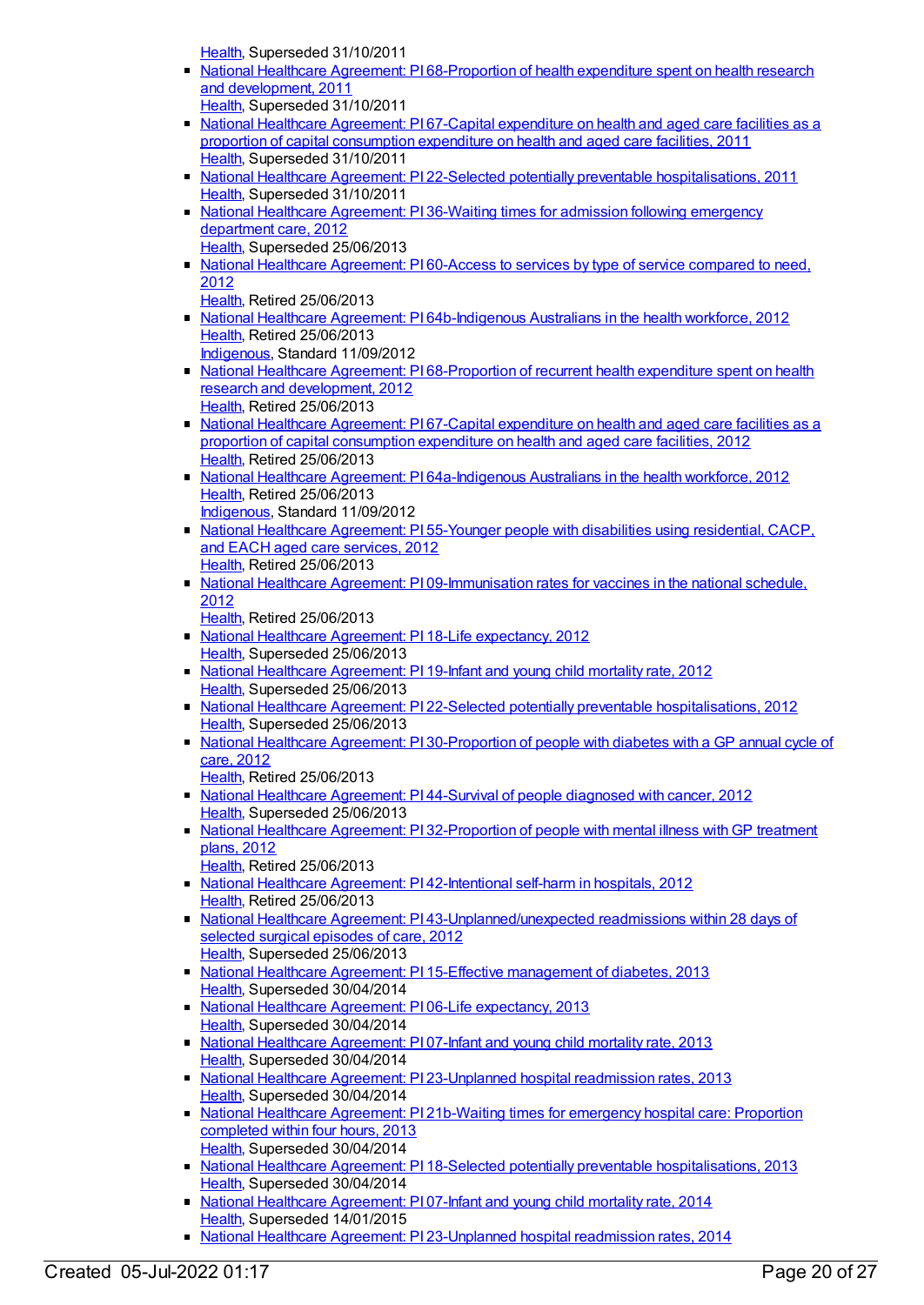[Health](https://meteor.aihw.gov.au/RegistrationAuthority/12), Superseded 14/01/2015

- National Healthcare Agreement: PI 06-Life [expectancy,](https://meteor.aihw.gov.au/content/517676) 2014 [Health](https://meteor.aihw.gov.au/RegistrationAuthority/12), Superseded 14/01/2015
- National Healthcare [Agreement:](https://meteor.aihw.gov.au/content/517632) PI 24-Survival of people diagnosed with notifiable cancers, 2014 [Health](https://meteor.aihw.gov.au/RegistrationAuthority/12), Superseded 14/01/2015
- National Healthcare Agreement: PI [21b-Waiting](https://meteor.aihw.gov.au/content/517638) times for emergency hospital care: Proportion completed within four hours, 2014 [Health](https://meteor.aihw.gov.au/RegistrationAuthority/12), Superseded 14/01/2015
- National Healthcare Agreement: PI [23-Unplanned](https://meteor.aihw.gov.au/content/559020) hospital readmission rates, 2015 [Health](https://meteor.aihw.gov.au/RegistrationAuthority/12), Superseded 08/07/2016
- National Healthcare Agreement: PI 18-Selected potentially preventable [hospitalisations,](https://meteor.aihw.gov.au/content/517648) 2014 [Health](https://meteor.aihw.gov.au/RegistrationAuthority/12), Superseded 14/01/2015
- National Healthcare [Agreement:](https://meteor.aihw.gov.au/content/559054) PI 07-Infant and young child mortality rate, 2015 [Health](https://meteor.aihw.gov.au/RegistrationAuthority/12), Superseded 08/07/2016
- National Healthcare Agreement: PI 06-Life [expectancy,](https://meteor.aihw.gov.au/content/559056) 2015 [Health](https://meteor.aihw.gov.au/RegistrationAuthority/12), Superseded 08/07/2016
- National Healthcare Agreement: PI 15-Effective [management](https://meteor.aihw.gov.au/content/559038) of diabetes, 2015 [Health](https://meteor.aihw.gov.au/RegistrationAuthority/12), Superseded 08/07/2016
- National Healthcare Agreement: PI [21b-Waiting](https://meteor.aihw.gov.au/content/559024) times for emergency hospital care: Proportion completed within four hours, 2015 [Health](https://meteor.aihw.gov.au/RegistrationAuthority/12), Superseded 08/07/2016
- National Healthcare [Agreement:](https://meteor.aihw.gov.au/content/559018) PI 24-Survival of people diagnosed with notifiable cancers, 2015 [Health](https://meteor.aihw.gov.au/RegistrationAuthority/12), Superseded 08/07/2016
- National Healthcare Agreement: PI 18-Selected potentially preventable [hospitalisations,](https://meteor.aihw.gov.au/content/559032) 2015 [Health](https://meteor.aihw.gov.au/RegistrationAuthority/12), Superseded 08/07/2016
- National Healthcare Agreement: PI 15-Effective [management](https://meteor.aihw.gov.au/content/517654) of diabetes, 2014 [Health](https://meteor.aihw.gov.au/RegistrationAuthority/12), Superseded 14/01/2015
- National Healthcare [Agreement:](https://meteor.aihw.gov.au/content/497121) PI 24-Survival of people diagnosed with notifiable cancers, 2013 [Health](https://meteor.aihw.gov.au/RegistrationAuthority/12), Superseded 30/04/2014
- National Healthcare [Agreement:](https://meteor.aihw.gov.au/content/421604) PI 44-Survival of people diagnosed with cancer, 2011 [Health](https://meteor.aihw.gov.au/RegistrationAuthority/12), Superseded 31/10/2011
- National Healthcare [Agreement:](https://meteor.aihw.gov.au/content/421592) PI 60-Access to services by type of service compared to need, 2011
	- [Health](https://meteor.aihw.gov.au/RegistrationAuthority/12), Superseded 31/10/2011
- National Healthcare Agreement: PI [64b-Indigenous](https://meteor.aihw.gov.au/content/421581) Australians in the health workforce, 2011 [Health](https://meteor.aihw.gov.au/RegistrationAuthority/12), Superseded 31/10/2011
- National Healthcare Agreement: PI [64a-Indigenous](https://meteor.aihw.gov.au/content/421583) Australians in the health workforce, 2011 [Health](https://meteor.aihw.gov.au/RegistrationAuthority/12), Superseded 31/10/2011 [Indigenous](https://meteor.aihw.gov.au/RegistrationAuthority/6), Superseded 31/10/2011
- National Healthcare Agreement: PI [09-Immunisation](https://meteor.aihw.gov.au/content/421684) rates for vaccines in the national schedule, 2011
	- [Health](https://meteor.aihw.gov.au/RegistrationAuthority/12), Superseded 30/10/2011
- National Healthcare Agreement: [P09-Immunisation](https://meteor.aihw.gov.au/content/394250) rates for vaccines in the national schedule, 2010
	- [Health](https://meteor.aihw.gov.au/RegistrationAuthority/12), Superseded 08/06/2011
- National Healthcare Agreement: P106–Life [expectancy,](https://meteor.aihw.gov.au/content/598837) 2016 [Health](https://meteor.aihw.gov.au/RegistrationAuthority/12), Superseded 31/01/2017
- National Healthcare Agreement: PI 15–Effective [management](https://meteor.aihw.gov.au/content/598752) of diabetes, 2016 [Health](https://meteor.aihw.gov.au/RegistrationAuthority/12), Superseded 31/01/2017
- National Healthcare Agreement: PI [21b–Waiting](https://meteor.aihw.gov.au/content/598736) times for emergency hospital care: proportion of patients whose length of emergency department stay is less than or equal to four hours, 2016 [Health](https://meteor.aihw.gov.au/RegistrationAuthority/12), Superseded 04/08/2016
- National Healthcare Agreement: PI [24–Survival](https://meteor.aihw.gov.au/content/598730) of people diagnosed with notifiable cancers, 2016 [Health](https://meteor.aihw.gov.au/RegistrationAuthority/12), Superseded 31/01/2017
- National Healthcare [Agreement:](https://meteor.aihw.gov.au/content/598835) PI 07-Infant and young child mortality rate, 2016 [Health](https://meteor.aihw.gov.au/RegistrationAuthority/12), Superseded 31/01/2017
- National Healthcare Agreement: PI 18–Selected potentially preventable [hospitalisations,](https://meteor.aihw.gov.au/content/598746) 2016 [Health](https://meteor.aihw.gov.au/RegistrationAuthority/12), Superseded 31/01/2017
- National Healthcare Agreement: PI [23–Unplanned](https://meteor.aihw.gov.au/content/598732) hospital readmission rates, 2016 [Health](https://meteor.aihw.gov.au/RegistrationAuthority/12), Superseded 31/01/2017
- National Healthcare Agreement: PI [21b–Waiting](https://meteor.aihw.gov.au/content/630045) times for emergency hospital care: proportion of patients whose length of emergency department stay is less than or equal to four hours, 2017 [Health](https://meteor.aihw.gov.au/RegistrationAuthority/12), Superseded 30/01/2018
- National Healthcare Agreement: PI [23–Unplanned](https://meteor.aihw.gov.au/content/630049) hospital readmission rates, 2017 [Health](https://meteor.aihw.gov.au/RegistrationAuthority/12), Superseded 30/01/2018
- National Healthcare Agreement: PI 06-Life [expectancy,](https://meteor.aihw.gov.au/content/630002) 2017 [Health](https://meteor.aihw.gov.au/RegistrationAuthority/12), Superseded 30/01/2018
- National Healthcare [Agreement:](https://meteor.aihw.gov.au/content/630004) PI 07–Infant and young child mortality rate, 2017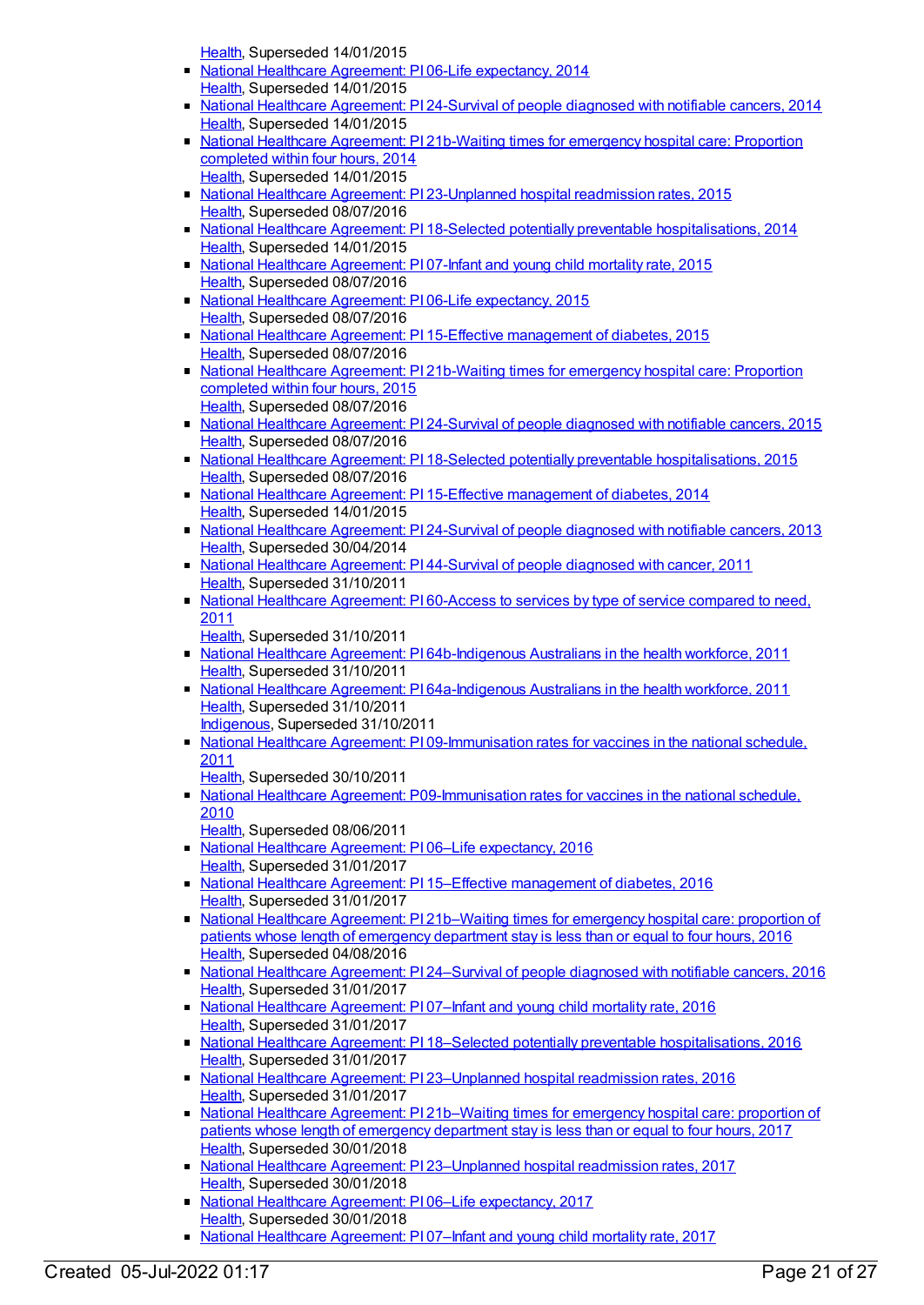[Health](https://meteor.aihw.gov.au/RegistrationAuthority/12), Superseded 30/01/2018

- National Healthcare Agreement: PI 18–Selected potentially preventable [hospitalisations,](https://meteor.aihw.gov.au/content/630028) 2017  $\blacksquare$ [Health](https://meteor.aihw.gov.au/RegistrationAuthority/12), Superseded 30/01/2018
- National Healthcare Agreement: PI [24–Survival](https://meteor.aihw.gov.au/content/630051) of people diagnosed with notifiable cancers, 2017 [Health](https://meteor.aihw.gov.au/RegistrationAuthority/12), Superseded 30/01/2018
- National Healthcare Agreement: PI 15–Effective [management](https://meteor.aihw.gov.au/content/630022) of diabetes, 2017 [Health](https://meteor.aihw.gov.au/RegistrationAuthority/12), Superseded 30/01/2018
- National Healthcare Agreement: P106–Life [expectancy,](https://meteor.aihw.gov.au/content/658523) 2018 [Health](https://meteor.aihw.gov.au/RegistrationAuthority/12), Superseded 19/06/2019
- National Healthcare Agreement: PI 15–Effective [management](https://meteor.aihw.gov.au/content/658505) of diabetes, 2018 [Health](https://meteor.aihw.gov.au/RegistrationAuthority/12), Superseded 19/06/2019
- National Healthcare Agreement: PI [23–Unplanned](https://meteor.aihw.gov.au/content/658485) hospital readmission rates, 2018 [Health](https://meteor.aihw.gov.au/RegistrationAuthority/12), Superseded 19/06/2019
- National Healthcare Agreement: PI [21b–Waiting](https://meteor.aihw.gov.au/content/658489) times for emergency hospital care: proportion of patients whose length of emergency department stay is less than or equal to four hours, 2018 [Health](https://meteor.aihw.gov.au/RegistrationAuthority/12), Superseded 19/06/2019
- National Healthcare [Agreement:](https://meteor.aihw.gov.au/content/658521) PI 07–Infant and young child mortality rate, 2018 [Health](https://meteor.aihw.gov.au/RegistrationAuthority/12), Superseded 19/06/2019
- National Healthcare Agreement: PI [24–Survival](https://meteor.aihw.gov.au/content/658483) of people diagnosed with notifiable cancers, 2018 [Health](https://meteor.aihw.gov.au/RegistrationAuthority/12), Superseded 19/06/2019
- National Healthcare Agreement: PI 18–Selected potentially preventable [hospitalisations,](https://meteor.aihw.gov.au/content/658499) 2018 [Health](https://meteor.aihw.gov.au/RegistrationAuthority/12), Superseded 19/06/2019
- National Healthcare Agreement: PI 23-Unplanned hospital readmission rates, 2019 [Health](https://meteor.aihw.gov.au/RegistrationAuthority/12), Superseded 13/03/2020
- National Healthcare Agreement: PI 15–Effective [management](https://meteor.aihw.gov.au/content/698910) of diabetes, 2019 [Health](https://meteor.aihw.gov.au/RegistrationAuthority/12), Superseded 13/03/2020
- National Healthcare Agreement: PI [21b–Waiting](https://meteor.aihw.gov.au/content/698895) times for emergency hospital care: proportion of patients whose length of emergency department stay is less than or equal to four hours, 2019 [Health](https://meteor.aihw.gov.au/RegistrationAuthority/12), Superseded 13/03/2020
- National Healthcare Agreement: PI [24–Survival](https://meteor.aihw.gov.au/content/698888) of people diagnosed with notifiable cancers, 2019 [Health](https://meteor.aihw.gov.au/RegistrationAuthority/12), Superseded 13/03/2020
- National Healthcare Agreement: PI 18–Selected potentially preventable [hospitalisations,](https://meteor.aihw.gov.au/content/698904) 2019 [Health](https://meteor.aihw.gov.au/RegistrationAuthority/12), Superseded 13/03/2020
- National Healthcare Agreement: PI 06–Life [expectancy,](https://meteor.aihw.gov.au/content/698928) 2019 [Health](https://meteor.aihw.gov.au/RegistrationAuthority/12), Superseded 13/03/2020
- National Healthcare [Agreement:](https://meteor.aihw.gov.au/content/698926) PI 07–Infant and young child mortality rate, 2019 [Health](https://meteor.aihw.gov.au/RegistrationAuthority/12), Superseded 13/03/2020
- National Healthcare [Agreement:](https://meteor.aihw.gov.au/content/716308) PI 07-Infant and young child mortality rate, 2020 [Health](https://meteor.aihw.gov.au/RegistrationAuthority/12), Standard 13/03/2020
- National Healthcare Agreement: PI 15–Effective [management](https://meteor.aihw.gov.au/content/716465) of diabetes, 2020 [Health](https://meteor.aihw.gov.au/RegistrationAuthority/12), Standard 13/03/2020
- National Healthcare Agreement: PI [23–Unplanned](https://meteor.aihw.gov.au/content/716786) hospital readmission rates, 2020 [Health](https://meteor.aihw.gov.au/RegistrationAuthority/12), Standard 13/03/2020
- National Healthcare Agreement: P106–Life [expectancy,](https://meteor.aihw.gov.au/content/716297) 2020 [Health](https://meteor.aihw.gov.au/RegistrationAuthority/12), Standard 13/03/2020
- National Healthcare Agreement: PI [21b–Waiting](https://meteor.aihw.gov.au/content/716695) times for emergency hospital care: proportion of patients whose length of emergency department stay is less than or equal to four hours, 2020 [Health](https://meteor.aihw.gov.au/RegistrationAuthority/12), Standard 13/03/2020
- National Healthcare Agreement: PI [24–Survival](https://meteor.aihw.gov.au/content/716829) of people diagnosed with notifiable cancers, 2020 [Health](https://meteor.aihw.gov.au/RegistrationAuthority/12), Standard 13/03/2020
- National Healthcare Agreement: PI 18–Selected potentially preventable [hospitalisations,](https://meteor.aihw.gov.au/content/716530) 2020 [Health](https://meteor.aihw.gov.au/RegistrationAuthority/12), Standard 13/03/2020
- National Healthcare Agreement: P106–Life [expectancy,](https://meteor.aihw.gov.au/content/725818) 2021 [Health](https://meteor.aihw.gov.au/RegistrationAuthority/12), Standard 03/07/2020
- National Healthcare Agreement: PI 15–Effective [management](https://meteor.aihw.gov.au/content/725799) of diabetes, 2021 [Health](https://meteor.aihw.gov.au/RegistrationAuthority/12), Standard 03/07/2020
- National Healthcare Agreement: PI [21b–Waiting](https://meteor.aihw.gov.au/content/725783) times for emergency hospital care: proportion of patients whose length of emergency department stay is less than or equal to four hours, 2021 [Health](https://meteor.aihw.gov.au/RegistrationAuthority/12), Standard 16/09/2020
- National Healthcare Agreement: PI [24–Survival](https://meteor.aihw.gov.au/content/725775) of people diagnosed with notifiable cancers, 2021 [Health](https://meteor.aihw.gov.au/RegistrationAuthority/12), Standard 16/09/2020
- National Healthcare [Agreement:](https://meteor.aihw.gov.au/content/725815) PI 07-Infant and young child mortality rate, 2021 [Health](https://meteor.aihw.gov.au/RegistrationAuthority/12), Standard 03/07/2020
- National Healthcare Agreement: PI 18–Selected potentially preventable [hospitalisations,](https://meteor.aihw.gov.au/content/725793) 2021 [Health](https://meteor.aihw.gov.au/RegistrationAuthority/12), Standard 16/09/2020
- National Healthcare Agreement: PI [23–Unplanned](https://meteor.aihw.gov.au/content/725779) hospital readmission rates, 2021 [Health](https://meteor.aihw.gov.au/RegistrationAuthority/12), Standard 19/11/2020
- National Healthcare Agreement: PI [24–Survival](https://meteor.aihw.gov.au/content/740830) of people diagnosed with notifiable cancers, 2022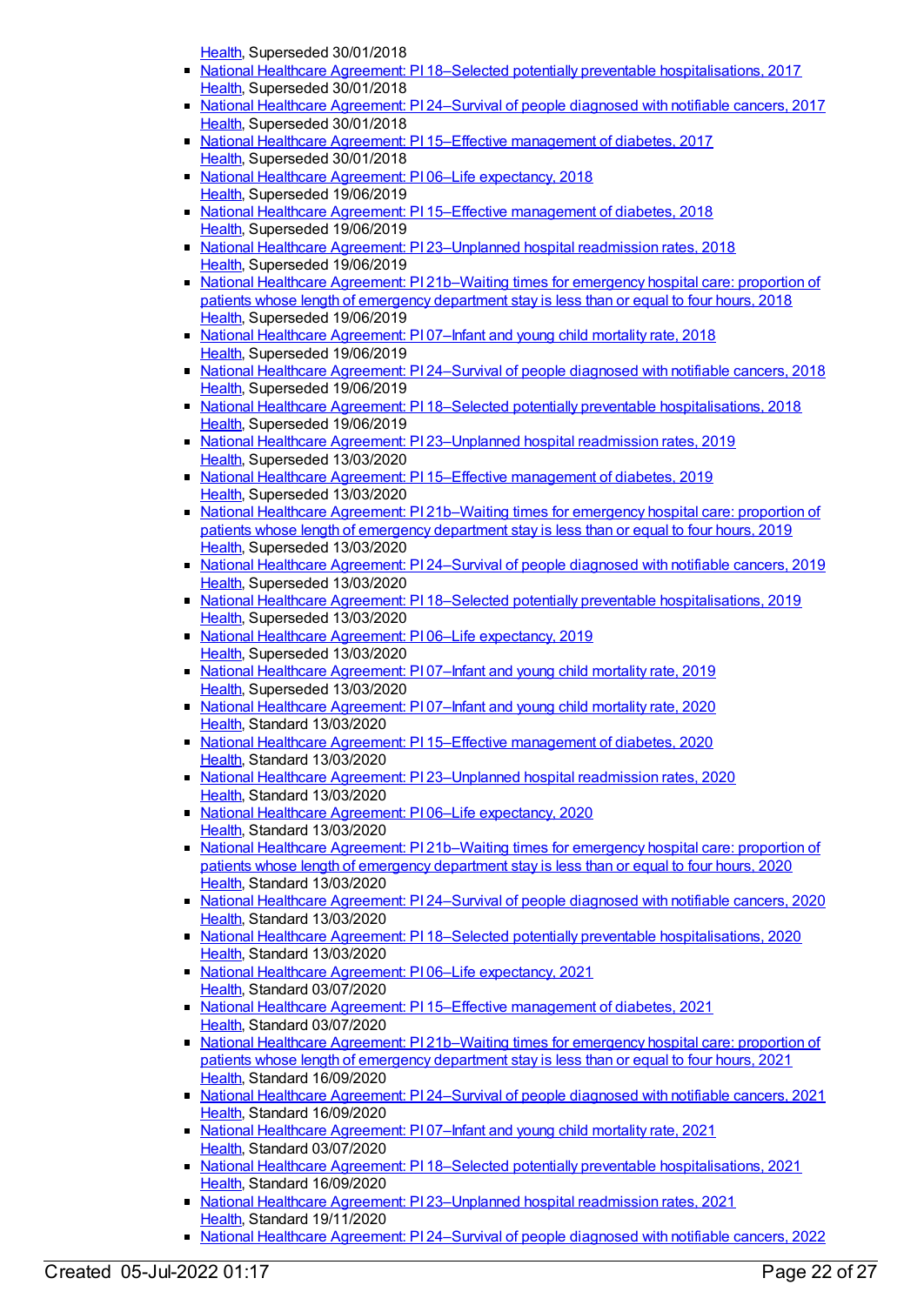[Health](https://meteor.aihw.gov.au/RegistrationAuthority/12), Standard 24/09/2021

- National Healthcare [Agreement:](https://meteor.aihw.gov.au/content/740882) PI 07–Infant and young child mortality rate, 2022 [Health](https://meteor.aihw.gov.au/RegistrationAuthority/12), Standard 24/09/2021
- National Healthcare Agreement: PI 15–Effective [management](https://meteor.aihw.gov.au/content/740866) of diabetes, 2022 [Health](https://meteor.aihw.gov.au/RegistrationAuthority/12), Standard 24/09/2021
- National Healthcare Agreement: PI 21b-Waiting times for emergency hospital care: proportion of patients whose length of emergency department stay is less than or equal to four hours, 2022 [Health](https://meteor.aihw.gov.au/RegistrationAuthority/12), Standard 24/09/2021
- National Healthcare Agreement: PI 23-Unplanned hospital readmission rates, 2022 [Health](https://meteor.aihw.gov.au/RegistrationAuthority/12), Standard 24/09/2021
- National Healthcare Agreement: PI 18–Selected potentially preventable [hospitalisations,](https://meteor.aihw.gov.au/content/740851) 2022 [Health](https://meteor.aihw.gov.au/RegistrationAuthority/12), Standard 24/09/2021
- National Healthcare Agreement: PI 06–Life [expectancy,](https://meteor.aihw.gov.au/content/740884) 2022 [Health](https://meteor.aihw.gov.au/RegistrationAuthority/12), Standard 24/09/2021

### **Efficiency& [Sustainability](https://meteor.aihw.gov.au/content/392586)**

Achieving desired results with cost effective use of resources. Capacity of system to sustain workforce and infrastructure, to innovate and respond to emerging needs.

- National Healthcare [Agreement:](https://meteor.aihw.gov.au/content/395143) P66-Public health program expenditure as a proportion of total health expenditure, 2010 [Health](https://meteor.aihw.gov.au/RegistrationAuthority/12), Superseded 08/06/2011
- National Healthcare Agreement: [P67-Capital](https://meteor.aihw.gov.au/content/395147) expenditure on health and aged care facilities as a proportion of capital consumption expenditure on health and aged care facilities, 2010 [Health](https://meteor.aihw.gov.au/RegistrationAuthority/12), Superseded 08/06/2011
- National Healthcare Agreement: [P68-Proportion](https://meteor.aihw.gov.au/content/395152) of health expenditure spent on health research and development, 2010
	- [Health](https://meteor.aihw.gov.au/RegistrationAuthority/12), Superseded 08/06/2011
- National Healthcare [Agreement:](https://meteor.aihw.gov.au/content/395140) P65-Net growth in health workforce, 2010 [Health](https://meteor.aihw.gov.au/RegistrationAuthority/12), Superseded 08/06/2011
- National Healthcare Agreement: [P70-Accredited](https://meteor.aihw.gov.au/content/395159) and filled clinical training positions, 2010 [Health](https://meteor.aihw.gov.au/RegistrationAuthority/12), Superseded 08/06/2011
- National Healthcare [Agreement:](https://meteor.aihw.gov.au/content/395155) P69-Cost per casemix adjusted separation, 2010 [Health](https://meteor.aihw.gov.au/RegistrationAuthority/12), Superseded 08/06/2011
- National Healthcare Agreement: PI [70-Accredited](https://meteor.aihw.gov.au/content/402301) and filled clinical training positions, 2011 [Health](https://meteor.aihw.gov.au/RegistrationAuthority/12), Superseded 31/10/2011
- **National Healthcare Agreement: [P64a-Indigenous](https://meteor.aihw.gov.au/content/395129) Australians in the health workforce, 2010** [Health](https://meteor.aihw.gov.au/RegistrationAuthority/12), Superseded 08/06/2011 [Indigenous](https://meteor.aihw.gov.au/RegistrationAuthority/6), Superseded 08/06/2011
- National Healthcare Agreement: [P64b-Indigenous](https://meteor.aihw.gov.au/content/395132) Australians in the health workforce, 2010 [Health](https://meteor.aihw.gov.au/RegistrationAuthority/12), Superseded 08/06/2011
- National Healthcare [Agreement:](https://meteor.aihw.gov.au/content/421565) PI 69-Cost per casemix adjusted separation, 2011 [Health](https://meteor.aihw.gov.au/RegistrationAuthority/12), Superseded 31/10/2011
- National Healthcare Agreement: PI [68-Proportion](https://meteor.aihw.gov.au/content/421567) of health expenditure spent on health research and development, 2011 [Health](https://meteor.aihw.gov.au/RegistrationAuthority/12), Superseded 31/10/2011
- National Healthcare [Agreement:](https://meteor.aihw.gov.au/content/421570) PI 67-Capital expenditure on health and aged care facilities as a proportion of capital consumption expenditure on health and aged care facilities, 2011 [Health](https://meteor.aihw.gov.au/RegistrationAuthority/12), Superseded 31/10/2011
- National Healthcare [Agreement:](https://meteor.aihw.gov.au/content/421572) PI 66-Public health program expenditure as a proportion of total health expenditure, 2011
- [Health](https://meteor.aihw.gov.au/RegistrationAuthority/12), Superseded 31/10/2011
- National Healthcare [Agreement:](https://meteor.aihw.gov.au/content/421577) PI 65-Net growth in health workforce, 2011 [Health](https://meteor.aihw.gov.au/RegistrationAuthority/12), Superseded 31/10/2011
- National Healthcare Agreement: PI [64b-Indigenous](https://meteor.aihw.gov.au/content/435906) Australians in the health workforce, 2012 [Health](https://meteor.aihw.gov.au/RegistrationAuthority/12), Retired 25/06/2013 [Indigenous](https://meteor.aihw.gov.au/RegistrationAuthority/6), Standard 11/09/2012
- National Healthcare [Agreement:](https://meteor.aihw.gov.au/content/443715) PI 69-Cost per casemix adjusted separation, 2012 [Health](https://meteor.aihw.gov.au/RegistrationAuthority/12), Retired 25/06/2013
- National Healthcare Agreement: PI [68-Proportion](https://meteor.aihw.gov.au/content/436962) of recurrent health expenditure spent on health research and development, 2012 [Health](https://meteor.aihw.gov.au/RegistrationAuthority/12), Retired 25/06/2013
- National Healthcare [Agreement:](https://meteor.aihw.gov.au/content/436861) PI 67-Capital expenditure on health and aged care facilities as a proportion of capital consumption expenditure on health and aged care facilities, 2012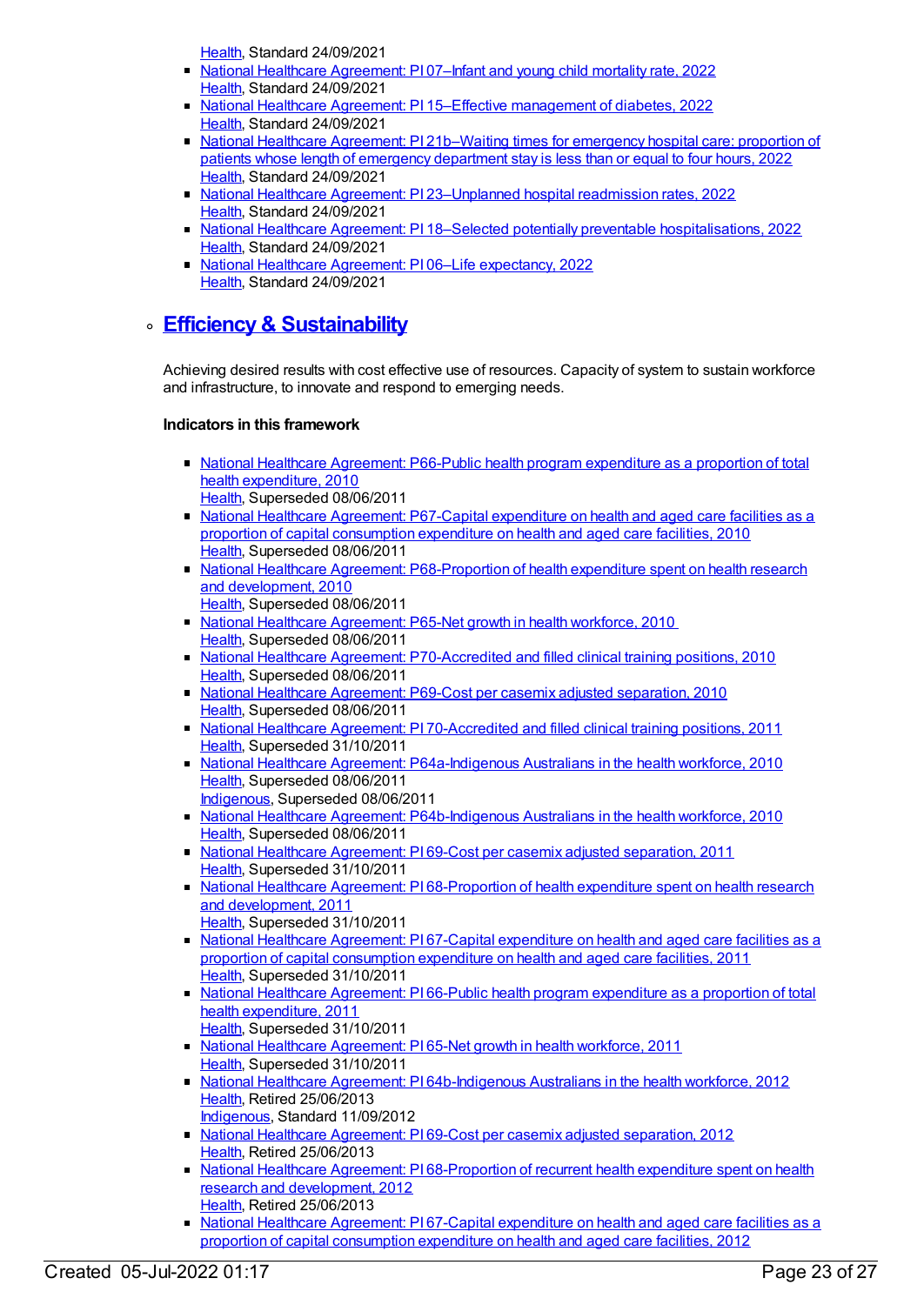[Health](https://meteor.aihw.gov.au/RegistrationAuthority/12), Retired 25/06/2013

- National Healthcare [Agreement:](https://meteor.aihw.gov.au/content/436866) PI 66-Public health program expenditure as a proportion of total recurrent health expenditure, 2012 [Health](https://meteor.aihw.gov.au/RegistrationAuthority/12), Retired 25/06/2013
- National Healthcare [Agreement:](https://meteor.aihw.gov.au/content/435911) PI 65-Net growth in health workforce, 2012 [Health](https://meteor.aihw.gov.au/RegistrationAuthority/12), Superseded 25/06/2013
- National Healthcare Agreement: PI [64a-Indigenous](https://meteor.aihw.gov.au/content/435914) Australians in the health workforce, 2012 [Health](https://meteor.aihw.gov.au/RegistrationAuthority/12), Retired 25/06/2013
- [Indigenous](https://meteor.aihw.gov.au/RegistrationAuthority/6), Standard 11/09/2012 • National Healthcare Agreement: PI 33-Full time equivalent employed health [practitioners](https://meteor.aihw.gov.au/content/496813) per 1,000 population (by age group), 2013
- [Health](https://meteor.aihw.gov.au/RegistrationAuthority/12), Superseded 30/04/2014 • National Healthcare Agreement: PI 33-Full time equivalent employed health [practitioners](https://meteor.aihw.gov.au/content/517611) per 1,000 population (by age group), 2014 [Health](https://meteor.aihw.gov.au/RegistrationAuthority/12), Superseded 14/01/2015
- National Healthcare Agreement: PI 33-Full time equivalent employed health [practitioners](https://meteor.aihw.gov.au/content/559000) per 1,000 population (by age group), 2015 [Health](https://meteor.aihw.gov.au/RegistrationAuthority/12), Superseded 08/07/2016
- National Healthcare Agreement: PI [70-Accredited](https://meteor.aihw.gov.au/content/435908) and filled clinical training positions, 2012 [Health](https://meteor.aihw.gov.au/RegistrationAuthority/12), Retired 25/06/2013
- National Healthcare Agreement: PI [64b-Indigenous](https://meteor.aihw.gov.au/content/421581) Australians in the health workforce, 2011 [Health](https://meteor.aihw.gov.au/RegistrationAuthority/12), Superseded 31/10/2011
- National Healthcare Agreement: PI [64a-Indigenous](https://meteor.aihw.gov.au/content/421583) Australians in the health workforce, 2011 [Health](https://meteor.aihw.gov.au/RegistrationAuthority/12), Superseded 31/10/2011 [Indigenous](https://meteor.aihw.gov.au/RegistrationAuthority/6), Superseded 31/10/2011
- National Healthcare Agreement: PI 33–Full time equivalent employed health [practitioners](https://meteor.aihw.gov.au/content/598712) per 1,000 population (by age group), 2016 [Health](https://meteor.aihw.gov.au/RegistrationAuthority/12), Superseded 31/01/2017
- National Healthcare Agreement: PI 33–Full time equivalent employed health [practitioners](https://meteor.aihw.gov.au/content/630069) per 1,000 population (by age group), 2017 [Health](https://meteor.aihw.gov.au/RegistrationAuthority/12), Superseded 30/01/2018
- National Healthcare Agreement: PI 33–Full time equivalent employed health [practitioners](https://meteor.aihw.gov.au/content/658465) per 1,000 population (by age group), 2018 [Health](https://meteor.aihw.gov.au/RegistrationAuthority/12), Superseded 19/06/2019
- National Healthcare Agreement: PI 33–Full time equivalent employed health [practitioners](https://meteor.aihw.gov.au/content/698870) per 1,000 population (by age group), 2019 [Health](https://meteor.aihw.gov.au/RegistrationAuthority/12), Superseded 13/03/2020
- National Healthcare Agreement: PI 33–Full time equivalent employed health [practitioners](https://meteor.aihw.gov.au/content/716869) per 1,000 population (by age group), 2020 [Health](https://meteor.aihw.gov.au/RegistrationAuthority/12), Standard 13/03/2020
- National Healthcare Agreement: PI 33–Full time equivalent employed health [practitioners](https://meteor.aihw.gov.au/content/725755) per 1,000 population (by age group), 2021 [Health](https://meteor.aihw.gov.au/RegistrationAuthority/12), Standard 16/09/2020
- National Healthcare Agreement: PI 33–Full time equivalent employed health [practitioners](https://meteor.aihw.gov.au/content/740740) per 1,000 population (by age group), 2022 [Health](https://meteor.aihw.gov.au/RegistrationAuthority/12), Standard 24/09/2021

# **[Responsiveness](https://meteor.aihw.gov.au/content/392585)**

Service is client orientated. Clients are treated with dignity, confidentiality, and encouraged to participate in choices related to their care.

- National Healthcare Agreement: [P31-Proportion](https://meteor.aihw.gov.au/content/394978) of people with asthma with a written asthma plan, 2010
- [Health](https://meteor.aihw.gov.au/RegistrationAuthority/12), Superseded 08/06/2011
- National Healthcare Agreement: P58-Patient [satisfaction/experience,](https://meteor.aihw.gov.au/content/395097) 2010 [Health](https://meteor.aihw.gov.au/RegistrationAuthority/12), Superseded 08/06/2011
- National Healthcare Agreement: PI 58-Patient [satisfaction/experience,](https://meteor.aihw.gov.au/content/402446) 2011 [Health](https://meteor.aihw.gov.au/RegistrationAuthority/12), Superseded 31/10/2011
- National Healthcare Agreement: PI [31-Proportion](https://meteor.aihw.gov.au/content/435988) of people with asthma with a written asthma plan, 2012
	- [Health](https://meteor.aihw.gov.au/RegistrationAuthority/12), Retired 25/06/2013
- **National Healthcare Agreement: PI 58-Patient [satisfaction/experience,](https://meteor.aihw.gov.au/content/436851) 2012** [Health](https://meteor.aihw.gov.au/RegistrationAuthority/12), Superseded 25/06/2013
- National Healthcare Agreement: PI 32-Patient [satisfaction/experience,](https://meteor.aihw.gov.au/content/496816) 2013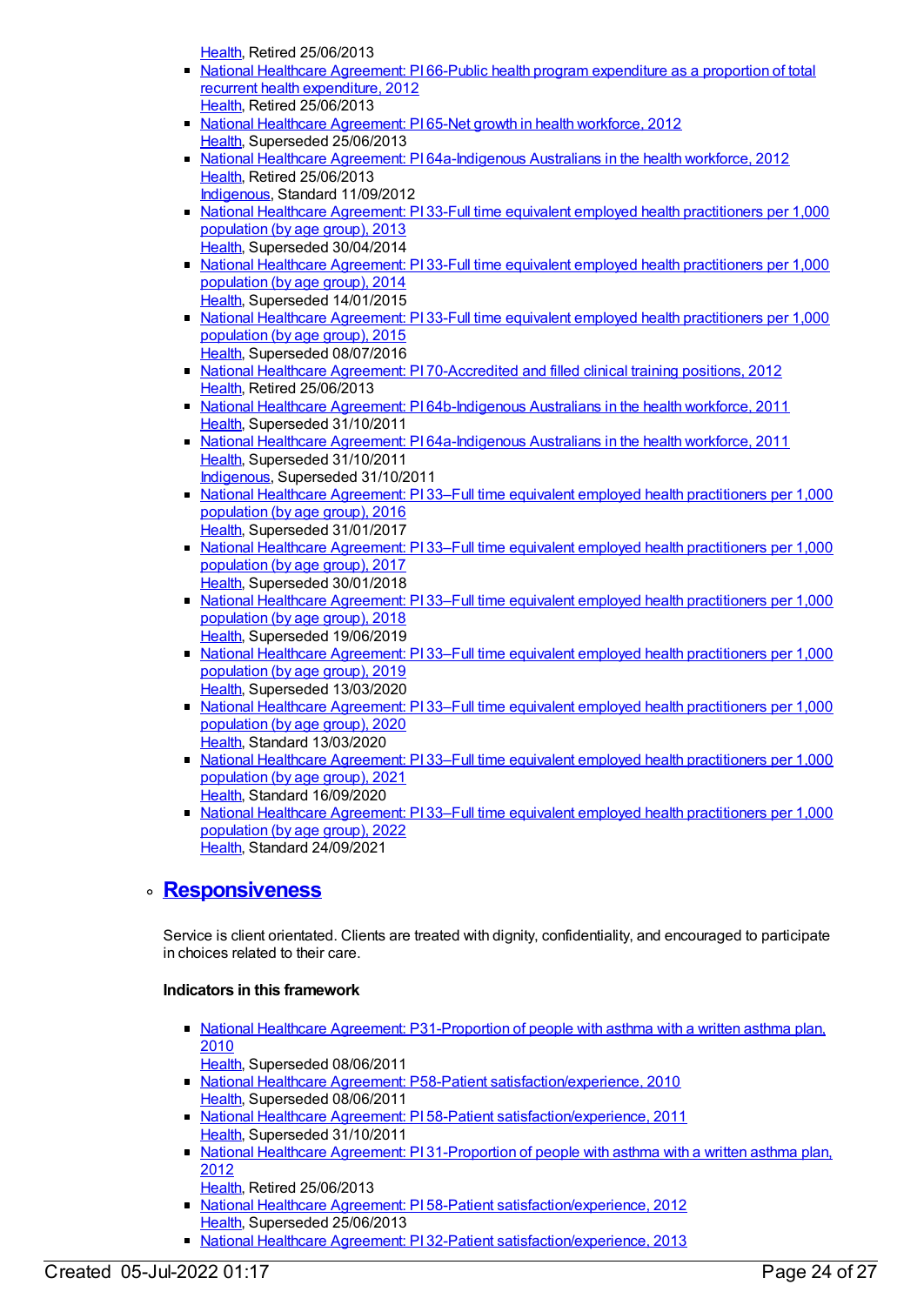[Health](https://meteor.aihw.gov.au/RegistrationAuthority/12), Superseded 30/04/2014

- National Healthcare Agreement: PI 32-Patient [satisfaction/experience,](https://meteor.aihw.gov.au/content/517614) 2014 [Health](https://meteor.aihw.gov.au/RegistrationAuthority/12), Superseded 14/01/2015
- **National Healthcare Agreement: PI 32-Patient [satisfaction/experience,](https://meteor.aihw.gov.au/content/559002) 2015** [Health](https://meteor.aihw.gov.au/RegistrationAuthority/12), Superseded 08/07/2016
- National Healthcare Agreement: PI [31-Proportion](https://meteor.aihw.gov.au/content/421629) of people with asthma with a written asthma plan, 2011
	- [Health](https://meteor.aihw.gov.au/RegistrationAuthority/12), Superseded 31/10/2011
- National Healthcare Agreement: PI 32-Patient [satisfaction/experience,](https://meteor.aihw.gov.au/content/598714) 2016 [Health](https://meteor.aihw.gov.au/RegistrationAuthority/12), Superseded 31/01/2017
- National Healthcare Agreement: PI 32-Patient [satisfaction/experience,](https://meteor.aihw.gov.au/content/630067) 2017 [Health](https://meteor.aihw.gov.au/RegistrationAuthority/12), Superseded 30/01/2018
- National Healthcare Agreement: PI 32–Patient [satisfaction/experience,](https://meteor.aihw.gov.au/content/658467) 2018 [Health](https://meteor.aihw.gov.au/RegistrationAuthority/12), Superseded 19/06/2019
- National Healthcare Agreement: PI 32-Patient [satisfaction/experience,](https://meteor.aihw.gov.au/content/698872) 2019 [Health](https://meteor.aihw.gov.au/RegistrationAuthority/12), Superseded 13/03/2020
- National Healthcare Agreement: PI 32-Patient [satisfaction/experience,](https://meteor.aihw.gov.au/content/716864) 2020 [Health](https://meteor.aihw.gov.au/RegistrationAuthority/12), Standard 13/03/2020
- National Healthcare Agreement: PI 32-Patient [satisfaction/experience,](https://meteor.aihw.gov.au/content/725757) 2021 [Health](https://meteor.aihw.gov.au/RegistrationAuthority/12), Standard 03/07/2020
- National Healthcare Agreement: PI 32-Patient [satisfaction/experience,](https://meteor.aihw.gov.au/content/740744) 2022 [Health](https://meteor.aihw.gov.au/RegistrationAuthority/12), Standard 24/09/2021

# **[Safety](https://meteor.aihw.gov.au/content/392584)**

The avoidance or reduction to acceptable limits of actual or potential harm from health care management or the environment in which health care is delivered.

- National Healthcare [Agreement:](https://meteor.aihw.gov.au/content/400209) P52-Falls resulting in patient harm in residential aged care, 2010 [Health](https://meteor.aihw.gov.au/RegistrationAuthority/12), Superseded 08/06/2011
- National Healthcare Agreement: [P39-Healthcare-associated](https://meteor.aihw.gov.au/content/395068) Staphylococcus aureus (including MRSA) bacteraemia in acute care hospitals, 2010 [Health](https://meteor.aihw.gov.au/RegistrationAuthority/12), Superseded 08/06/2011
- National Healthcare [Agreement:](https://meteor.aihw.gov.au/content/395076) P41-Falls resulting in patient harm in hospitals, 2010 [Health](https://meteor.aihw.gov.au/RegistrationAuthority/12), Superseded 08/06/2011
- National Healthcare Agreement: [P42-Intentional](https://meteor.aihw.gov.au/content/395079) self-harm in hospitals, 2010 [Health](https://meteor.aihw.gov.au/RegistrationAuthority/12), Superseded 08/06/2011
- National Healthcare Agreement: [P43-Unplanned/unexpected](https://meteor.aihw.gov.au/content/395081) readmissions within 28 days of selected surgical admissions, 2010 [Health](https://meteor.aihw.gov.au/RegistrationAuthority/12), Superseded 08/06/2011
- National Healthcare Agreement: [P38-Adverse](https://meteor.aihw.gov.au/content/395066) drug events in hospitals, 2010 [Health](https://meteor.aihw.gov.au/RegistrationAuthority/12), Superseded 08/06/2011
- National Healthcare Agreement: [P40-Pressure](https://meteor.aihw.gov.au/content/395073) ulcers in hospitals, 2010 [Health](https://meteor.aihw.gov.au/RegistrationAuthority/12), Superseded 08/06/2011
- National Healthcare Agreement: [P50-Staphylococcus](https://meteor.aihw.gov.au/content/400137) aureus (including MRSA) bacteraemia in residential aged care, 2010 [Health](https://meteor.aihw.gov.au/RegistrationAuthority/12), Superseded 08/06/2011
- National Healthcare Agreement: [P51-Pressure](https://meteor.aihw.gov.au/content/400157) ulcers in residential aged care, 2010 [Health](https://meteor.aihw.gov.au/RegistrationAuthority/12), Superseded 08/06/2011
- National Healthcare Agreement: P22-Selected potentially preventable [hospitalisations,](https://meteor.aihw.gov.au/content/394719) 2010 [Health](https://meteor.aihw.gov.au/RegistrationAuthority/12), Superseded 08/06/2011
- National Healthcare Agreement: PI [40-Pressure](https://meteor.aihw.gov.au/content/403136) ulcers in hospitals, 2011 [Health](https://meteor.aihw.gov.au/RegistrationAuthority/12), Superseded 31/10/2011
- National Healthcare [Agreement:](https://meteor.aihw.gov.au/content/403062) PI 38-Adverse drug events in hospitals, 2011 [Health](https://meteor.aihw.gov.au/RegistrationAuthority/12), Superseded 31/10/2011
- National Healthcare Agreement: PI [40-Pressure](https://meteor.aihw.gov.au/content/443703) ulcers in hospitals, 2012 [Health](https://meteor.aihw.gov.au/RegistrationAuthority/12), Retired 25/06/2013
- National Healthcare Agreement: PI [39-Healthcare-associated](https://meteor.aihw.gov.au/content/421616) Staphylococcus aureus (including MRSA) bacteraemia in acute care hospitals, 2011 [Health](https://meteor.aihw.gov.au/RegistrationAuthority/12), Superseded 31/10/2011
- National Healthcare [Agreement:](https://meteor.aihw.gov.au/content/421611) PI 41-Falls resulting in patient harm in hospitals, 2011 [Health](https://meteor.aihw.gov.au/RegistrationAuthority/12), Superseded 31/10/2011
- National Healthcare Agreement: PI [42-Intentional](https://meteor.aihw.gov.au/content/421609) self-harm in hospitals, 2011 [Health](https://meteor.aihw.gov.au/RegistrationAuthority/12), Superseded 31/10/2011
- National Healthcare Agreement: PI [43-Unplanned/unexpected](https://meteor.aihw.gov.au/content/421607) readmissions within 28 days of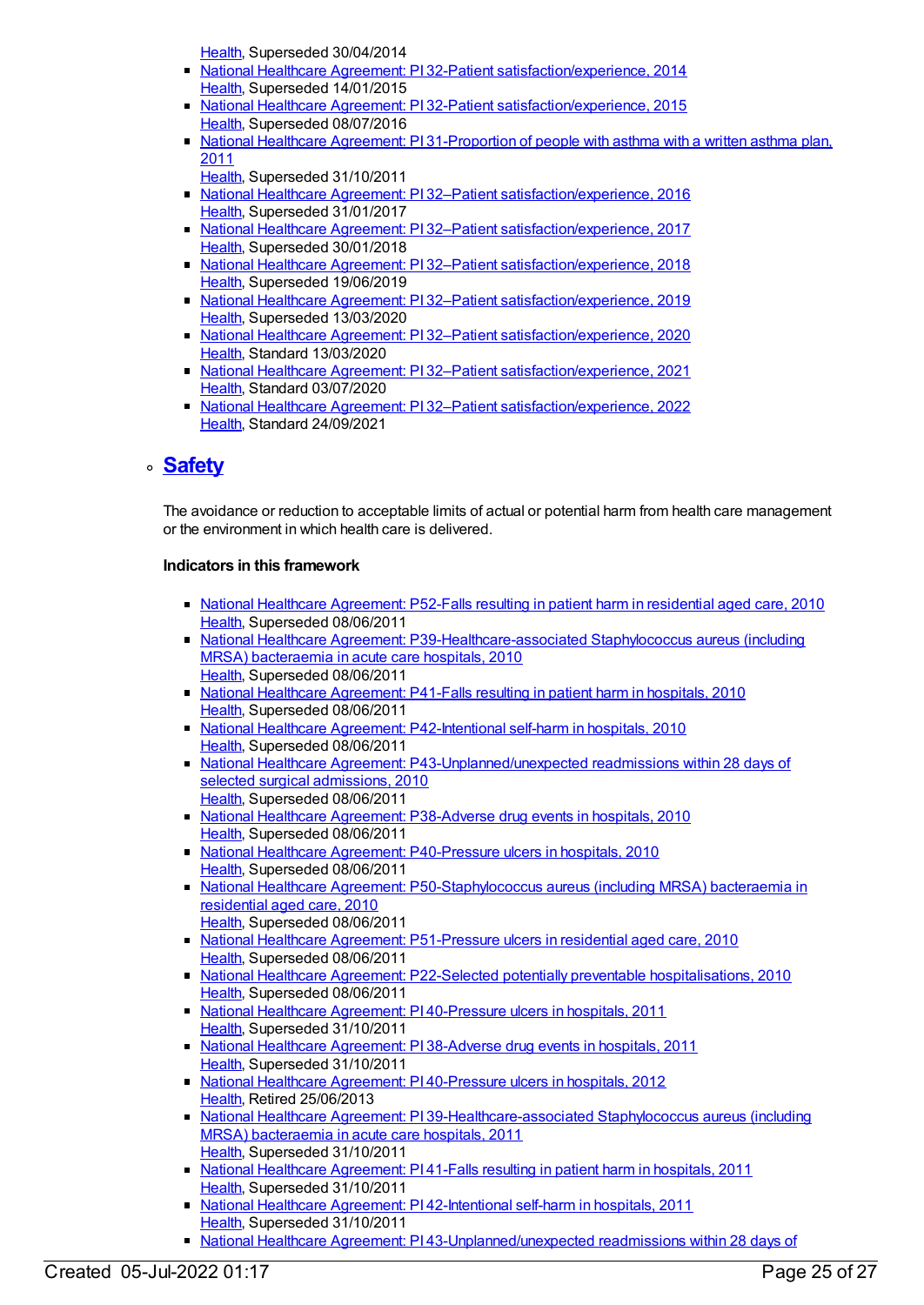selected surgical admissions, 2011 [Health](https://meteor.aihw.gov.au/RegistrationAuthority/12), Superseded 31/10/2011

- National Healthcare [Agreement:](https://meteor.aihw.gov.au/content/421559) PI 52-Falls in residential aged care resulting in patient harm and treated in hospital, 2011
	- [Health](https://meteor.aihw.gov.au/RegistrationAuthority/12), Superseded 31/10/2011
- National Healthcare Agreement: PI 22-Selected potentially preventable [hospitalisations,](https://meteor.aihw.gov.au/content/421649) 2011 [Health](https://meteor.aihw.gov.au/RegistrationAuthority/12), Superseded 31/10/2011
- National Healthcare [Agreement:](https://meteor.aihw.gov.au/content/443695) PI 38-Adverse drug events in hospitals, 2012 [Health](https://meteor.aihw.gov.au/RegistrationAuthority/12), Retired 25/06/2013
- National Healthcare [Agreement:](https://meteor.aihw.gov.au/content/435893) PI 52-Falls in residential aged care resulting in patient harm and treated in hospital, 2012 [Health](https://meteor.aihw.gov.au/RegistrationAuthority/12), Retired 25/06/2013
- National Healthcare Agreement: PI 22-Selected potentially preventable [hospitalisations,](https://meteor.aihw.gov.au/content/443687) 2012 [Health](https://meteor.aihw.gov.au/RegistrationAuthority/12), Superseded 25/06/2013
- National Healthcare Agreement: PI [39-Healthcare-associated](https://meteor.aihw.gov.au/content/443699) Staphylococcus aureus (including MRSA) bacteraemia in acute care hospitals, 2012 [Health](https://meteor.aihw.gov.au/RegistrationAuthority/12), Superseded 25/06/2013
- National Healthcare [Agreement:](https://meteor.aihw.gov.au/content/443705) PI 41-Falls resulting in patient harm in hospitals, 2012 [Health](https://meteor.aihw.gov.au/RegistrationAuthority/12), Retired 25/06/2013
- National Healthcare Agreement: PI [42-Intentional](https://meteor.aihw.gov.au/content/443709) self-harm in hospitals, 2012 [Health](https://meteor.aihw.gov.au/RegistrationAuthority/12), Retired 25/06/2013
- National Healthcare Agreement: PI [43-Unplanned/unexpected](https://meteor.aihw.gov.au/content/443711) readmissions within 28 days of selected surgical episodes of care, 2012 [Health](https://meteor.aihw.gov.au/RegistrationAuthority/12), Superseded 25/06/2013
- National Healthcare Agreement: PI [23-Unplanned](https://meteor.aihw.gov.au/content/497129) hospital readmission rates, 2013 [Health](https://meteor.aihw.gov.au/RegistrationAuthority/12), Superseded 30/04/2014
- National Healthcare Agreement: PI [22-Healthcare](https://meteor.aihw.gov.au/content/497153) associated infections, 2013 [Health](https://meteor.aihw.gov.au/RegistrationAuthority/12), Superseded 25/11/2013
- National Healthcare Agreement: PI 18-Selected potentially preventable [hospitalisations,](https://meteor.aihw.gov.au/content/497224) 2013 [Health](https://meteor.aihw.gov.au/RegistrationAuthority/12), Superseded 30/04/2014
- National Healthcare Agreement: PI [23-Unplanned](https://meteor.aihw.gov.au/content/517634) hospital readmission rates, 2014 [Health](https://meteor.aihw.gov.au/RegistrationAuthority/12), Superseded 14/01/2015
- National Healthcare Agreement: PI [22-Healthcare](https://meteor.aihw.gov.au/content/517636) associated infections, 2014 [Health](https://meteor.aihw.gov.au/RegistrationAuthority/12), Superseded 14/01/2015
- National Healthcare Agreement: PI [23-Unplanned](https://meteor.aihw.gov.au/content/559020) hospital readmission rates, 2015 [Health](https://meteor.aihw.gov.au/RegistrationAuthority/12), Superseded 08/07/2016
- National Healthcare Agreement: PI 18-Selected potentially preventable [hospitalisations,](https://meteor.aihw.gov.au/content/517648) 2014 [Health](https://meteor.aihw.gov.au/RegistrationAuthority/12), Superseded 14/01/2015
- National Healthcare Agreement: PI [22-Healthcare](https://meteor.aihw.gov.au/content/559022) associated infections, 2015 [Health](https://meteor.aihw.gov.au/RegistrationAuthority/12), Superseded 08/07/2016
- National Healthcare Agreement: PI 18-Selected potentially preventable [hospitalisations,](https://meteor.aihw.gov.au/content/559032) 2015 [Health](https://meteor.aihw.gov.au/RegistrationAuthority/12), Superseded 08/07/2016
- National Healthcare Agreement: PI 22–Healthcare associated infections: [Staphylococcus](https://meteor.aihw.gov.au/content/598734) aureus bacteraemia, 2016
- [Health](https://meteor.aihw.gov.au/RegistrationAuthority/12), Superseded 04/08/2016 ■ National Healthcare Agreement: PI 18–Selected potentially preventable [hospitalisations,](https://meteor.aihw.gov.au/content/598746) 2016
- [Health](https://meteor.aihw.gov.au/RegistrationAuthority/12), Superseded 31/01/2017
- National Healthcare Agreement: PI [23–Unplanned](https://meteor.aihw.gov.au/content/598732) hospital readmission rates, 2016 [Health](https://meteor.aihw.gov.au/RegistrationAuthority/12), Superseded 31/01/2017
- National Healthcare Agreement: PI [23–Unplanned](https://meteor.aihw.gov.au/content/630049) hospital readmission rates, 2017 [Health](https://meteor.aihw.gov.au/RegistrationAuthority/12), Superseded 30/01/2018
- National Healthcare Agreement: PI 22–Healthcare associated infections: [Staphylococcus](https://meteor.aihw.gov.au/content/630047) aureus bacteraemia, 2017
- [Health](https://meteor.aihw.gov.au/RegistrationAuthority/12), Superseded 30/01/2018 ■ National Healthcare Agreement: PI 18–Selected potentially preventable [hospitalisations,](https://meteor.aihw.gov.au/content/630028) 2017
- [Health](https://meteor.aihw.gov.au/RegistrationAuthority/12), Superseded 30/01/2018 ■ National Healthcare Agreement: PI [23–Unplanned](https://meteor.aihw.gov.au/content/658485) hospital readmission rates, 2018 [Health](https://meteor.aihw.gov.au/RegistrationAuthority/12), Superseded 19/06/2019
- National Healthcare Agreement: PI 22–Healthcare associated infections: [Staphylococcus](https://meteor.aihw.gov.au/content/658487) aureus bacteraemia, 2018 [Health](https://meteor.aihw.gov.au/RegistrationAuthority/12), Superseded 19/06/2019
- National Healthcare Agreement: PI 18–Selected potentially preventable [hospitalisations,](https://meteor.aihw.gov.au/content/658499) 2018 [Health](https://meteor.aihw.gov.au/RegistrationAuthority/12), Superseded 19/06/2019
- National Healthcare Agreement: PI [23–Unplanned](https://meteor.aihw.gov.au/content/698890) hospital readmission rates, 2019 [Health](https://meteor.aihw.gov.au/RegistrationAuthority/12), Superseded 13/03/2020
- National Healthcare Agreement: PI 22-Healthcare associated infections: [Staphylococcus](https://meteor.aihw.gov.au/content/698892) aureus bacteraemia, 2019 [Health](https://meteor.aihw.gov.au/RegistrationAuthority/12), Superseded 13/03/2020